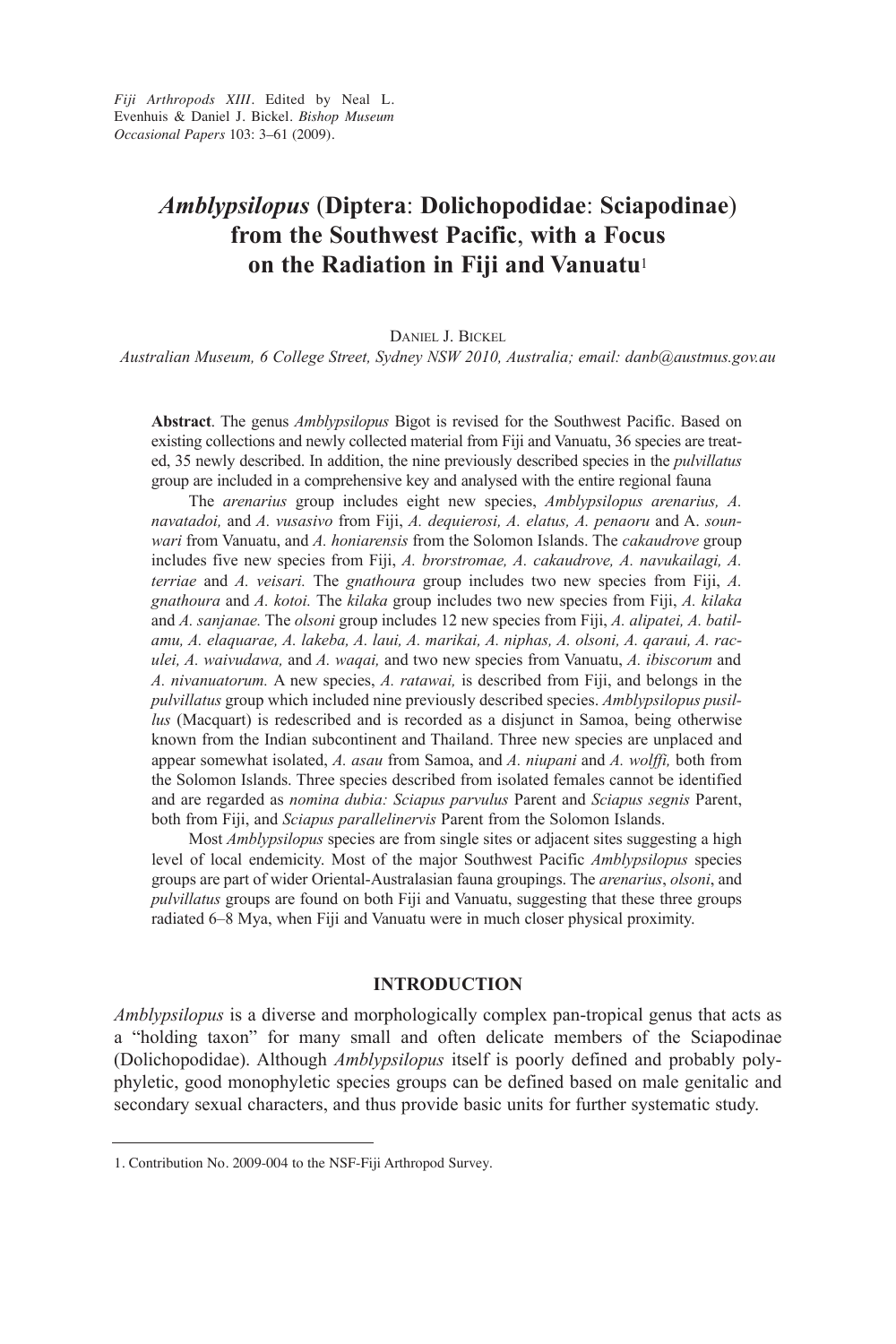The Australian *Amblypsilopus* fauna is the best documented of any region with 84 described species (Bickel 1994). However more species await both collection and description from the rich and poorly known Oriental and australasian tropics. This work treats *Amblypsilopus* from the eastern end of the Australasian radiation, from Fiji and surrounding island groups, Vanuatu, Solomon islands, Tonga, and Samoa. Most of species are from Fiji and Vanuatu, sites of intensive collecting activity with Malaise traps from the Fiji Terrestrial arthropod Survey from 2003–2007; and the iBiSca altitudinal transect project in 2006 on Espiritu Santo, Vanuatu (http://www.ibisca.net/ibisca-santo.htm).

The entire known Southwest Pacific *Amblypsilopus* fauna is reviewed here, including the *pulvillatus* group, which was treated previously by Bickel (2006).

#### **MATERIAL AND METHODS**

Repositories of material in this study are referred to by the following acronyms: (AMS), australian Museum, Sydney; (BMnH), natural History Museum, london; (BPBM), Bishop Museum, Honolulu; (CNC), Canadian National Collection, Agriculture Canada, Ottawa; (Fnic), Fiji national insect collection, Suva (currently held in trust at the Bishop Museum); (MnHn), Muséum national d'Histoire naturelle, Paris; (nZac), new Zea land arthropod collection, auckland; (USnM), national Museum of natural History, Smithsonian institution, Washington, D.c.; (ZMUc), Zoological Museum, University of copenhagen.

Malaise trap specimens were collected directly into alcohol. Regarding material collected from Malaise traps as part of the nSF-funded Fiji Terrestrial arthropod Survey, all unique males, type material, and some representatives from large samples were dry mounted out of alcohol.

The left lateral view of the hypopygium or male genital capsule is illustrated for most species. in describing the hypopygium, 'dorsal' and 'ventral' refer to morphological position prior to genitalic rotation and flexion. Thus, in figures showing a lateral view of the hypopygium, the top of the page is morphologically ventral, while the bottom is dorsal. Morphological terminology follows Bickel (1994). The cuax ratio is the length of the dm-cu crossvein / distal section CuA. The position of features on elongate structures such as leg segments is given as a fraction of the total length, starting from the base. The relative lengths of the podomeres should be regarded as representative ratios and not measurements. The ratios for each leg are given in the following formula and punctuation: trochanter + femur; tibia; tarsomere  $1/ 2/ 3/ 4/ 5$ . The following abbreviations and terms are used: MSSc - Male secondary sexual character(s), non-genitalic characters found only on the male body; I, II, III: pro-, meso-, metathoracic legs; C, coxa; T, tibia; F, femur; ac, acrostichal setae; ad, anterodorsal; av, anteroventral; dc, dorsocentral setae; dv, dorsoventral; pd, posterodorsal; pv, posteroventral; t, tarsus;  $t_{1-5}$ , tarsomeres 1 to 5.

*Etymology.* Unless otherwise noted, the specific epithets for newly described species are geographical place names of indigenous origin in Fiji, Vanuatu, Samoa and the Solomon islands. These names should be regarded as nouns in apposition.

Sister species or species assemblages with shared synapomorphies are noted in the text, but a detailed phylogenetic analysis is not provided. *Amblypsilopus* species are defined by a mosaic of male characters many of which are highly plastic in expression and lack evident polarities. also, describing the large number of new taxa is a much more pro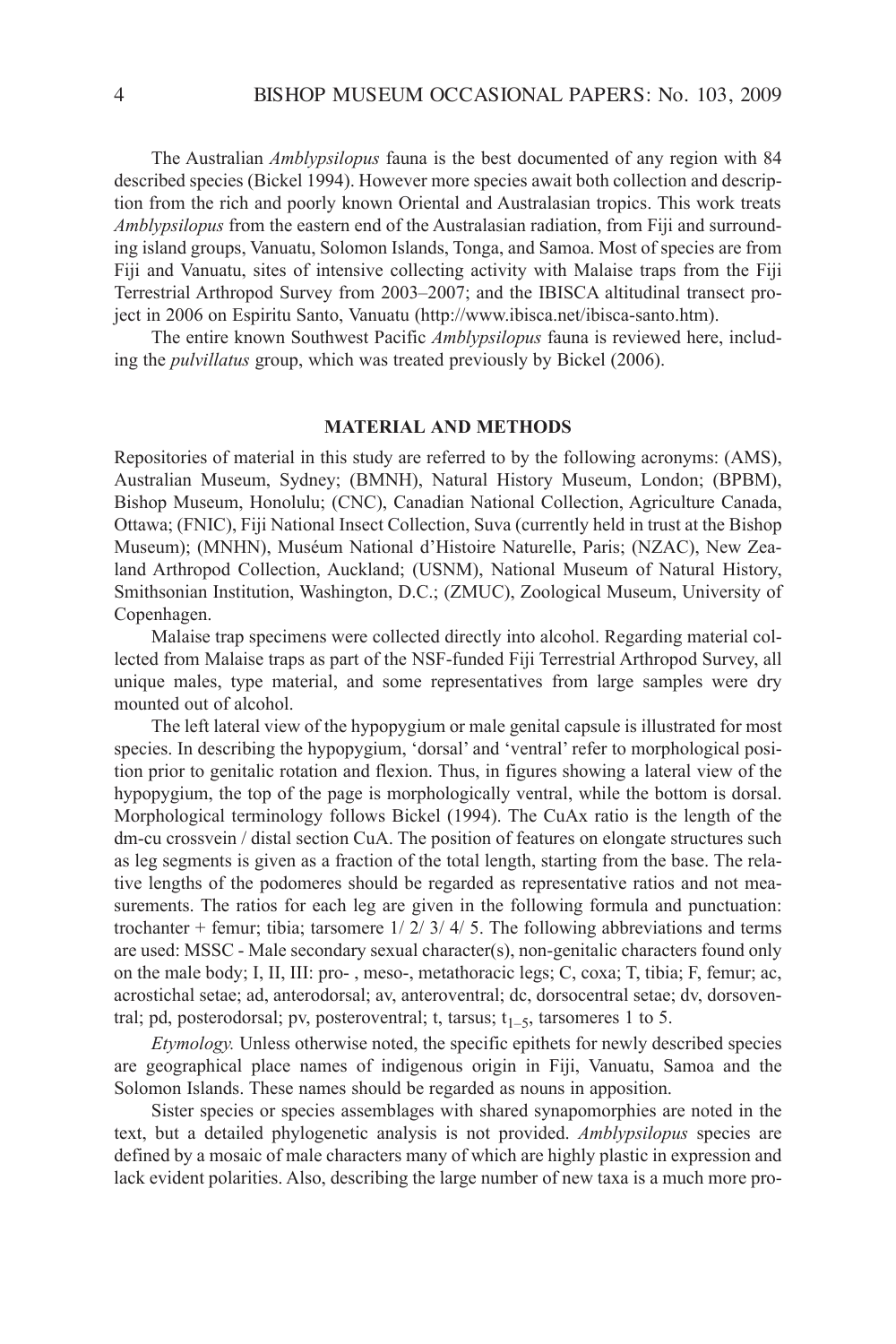ductive use of time than attempting to obtain a meaningful cladogram from a mass of equivocal data.

#### **TAXONOMY**

#### **Genus** *Amblypsilopus* **Bigot**

*Amblypsilopus* Bigot, 1888: xxiv. Type species: *Psilopus psittacinus* loew, 1861 (as *psitacinus* Fabricius), orig. des.

#### **Diagnosis**.

*Head*: vertex distinctly excavated; head width almost always greater than height; strong postvertical seta as dorsalmost postorbital setae, and strong diverging ocellar setae; male vertical seta usually weak and reduced; female vertical always strong; male face flat to only slightly bulging; male clypeus narrowed and distinctly free from eye margin in most species (MSSc); female clypeus almost always adjacent to sides of eyes; pedicel with short dorsal and ventral setae; first flagellomere usually subrectangular to subtriangular, sometimes modified in males; arista usually distinctly dorsal and arising from base of first flagellomere, rarely dorsoapical or apical; arista usually short, not much longer than head width, and rarely with apical flags.

*Thorax*: ac setae variable, from biseriate to absent; 4–5 pairs dc, almost always sexually dimorphic: in females, all setae strong, only slightly decreasing in size anteriad; in males posterior two dc always strong, and anterior dc variously reduced and hair-like (MSSc); median scutellar setae strong, laterals always reduced to weak hairs or absent.

*Legs*: legs often elongate and "delicate"; femora almost always without strong ventral setae; many characters diagnostic in defining species and species groups developed on legs, such as the following MSSc: a) tibiae and/or tarsomeres elongated or shortened, b) tarsomeres I and II flattened, c)  $IIIt_{3-5}$  flattened and padlike, d) tibiae and tarsi I and II with short erect or crocheted setae, e) male  $TI$  or  $It<sub>1</sub>$  with pale curved posterior hairs.

*Wing*: usually hyaline, but sometimes with apical maculations, vein  $M_1$  usually with elbow-shaped bend, crossvein dm-cu straight and usually forming right angle with vein M.

*Abdomen*: relatively long in male; terga sometimes translucent yellow; hypopygial peduncle (segment 7 of abdomen) not greatly prolonged; hypandrium usually asymmetrical, with narrow left lateral arm, arising near base of hypandrium; phallus with dorsal angle; epandrial lobe with 2 strong apical bristles; surstylus and cercus various.

**Remarks**. *Amblypsilopus* is a diverse pan-tropical genus of mostly delicate Sciapodinae. The genus is not strongly defined, and is possibly polyphyletic or paraphyletic. However, *Amblypsilopus* can be split into useful species groups defined by putative apomorphies in male genitalia and secondary sexual characters. Sometimes there is homoplasy in character expression between the species groups, and variable phenotypic expression of a character within a group. These and other matters, such as nomenclatorial history are discussed at length in Bickel (1994).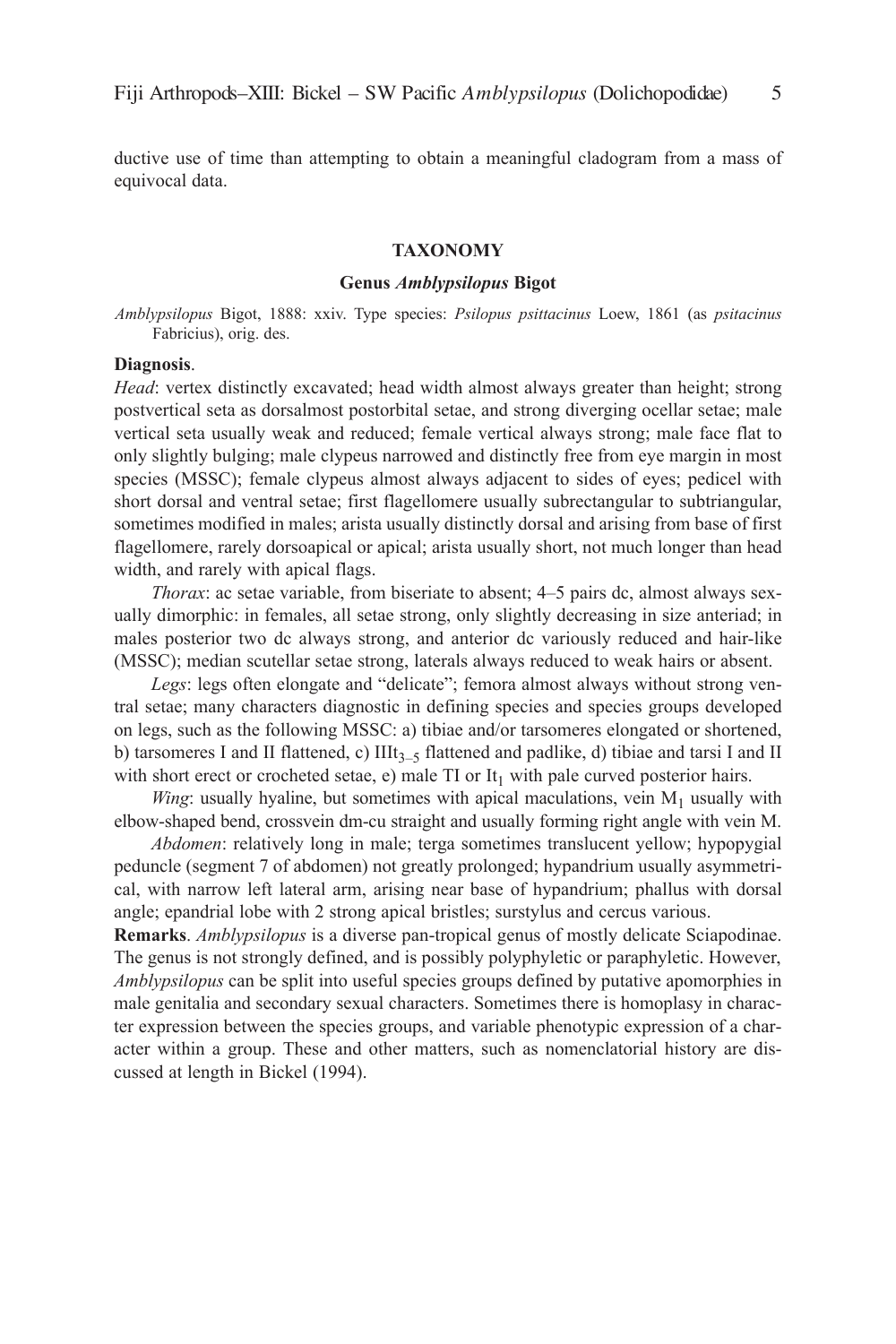key TO MaleS OF *AMbLyPSiLoPuS* SPecieS FROM eaSTeRn MelaneSia and the CENTRAL PACIFIC (For figures of previously described *pulvillatus* group species, see Bickel 2006).

| 1. | Tibia I with single long curved posterior seta variously positioned, but usually along<br>distal half (Fig. 9b), or if lacking long seta on TI, present on base of $It1$ ; TI on dis-<br>tal fifth to sixth slightly expanded with white ventral pile; male vertical seta usu-<br>ally reduced and weak; legs usually elongate and yellow; abdominal segments<br>Tibia I without long posterior seta, or with series of short posterior setae; other fea- |
|----|-----------------------------------------------------------------------------------------------------------------------------------------------------------------------------------------------------------------------------------------------------------------------------------------------------------------------------------------------------------------------------------------------------------------------------------------------------------|
|    |                                                                                                                                                                                                                                                                                                                                                                                                                                                           |
| 2. | Tibia I with ventral pad at apex; coxa I with strong anterior seta near 1/2 (Fig. 9b);<br>male face & clypeus wide, close to eye margin; surstylus as curved lobate exca-                                                                                                                                                                                                                                                                                 |
|    | Tibia I without ventral apical pad; coxa I without such outstanding setae; male face                                                                                                                                                                                                                                                                                                                                                                      |
| 3. | Hypopygium (Fig. 9a); surstylus with main ventral arm bearing large and small<br>blade-like setae; cercus expanded distally, subtriangular with abundant setae as<br>figured; tergum 7 with distal excavation (Fiji)  kilaka Bickel n. sp.                                                                                                                                                                                                                |
|    | Hypopygium (Fig. 9c); surstylus with main ventral arm curved and bearing 2 large<br>blade-like setae; cercus digitiform with abundant setae as figured (Fiji)                                                                                                                                                                                                                                                                                             |
| 4. | Cercus elongate, basally digitiform, but distally (usually subapically) forked, with medi-<br>ally directed branch of fork usually narrower than its base (Figs 5–8); tibia II without                                                                                                                                                                                                                                                                    |
|    | Cercus various but without subapical medially directed branch; tibia II with anterior                                                                                                                                                                                                                                                                                                                                                                     |
| 5. | Surstylus curved and tapering as in bird's beak; epandrial lobe fused mesad of surstylus,<br>with curved apical and subapical seta (Fig. 3a); cercus basally with 5-6 ventral setae,<br>with subapical mound bearing fan of 5 long setae, with short apicomedian arm; TI<br>strongly bowed, with pale posterior seta at 1/2 (Fiji)  alipatei Bickel n. sp.                                                                                                |
|    | Surstylus not curved, but subrectangular or lobate<br>.6                                                                                                                                                                                                                                                                                                                                                                                                  |
| 6. | Surstylus subrectangular with irregular outline (Fig. 8a-c) and relatively weak setae;                                                                                                                                                                                                                                                                                                                                                                    |
| ۳. | Surstylus distally rounded, lobate, with strong median or lateral setae (Figs 5-7);                                                                                                                                                                                                                                                                                                                                                                       |
| 7. | It <sub>1</sub> with pale curved ventral seta near join with TI; hypopygium (Fig. 8c); cercus<br>elongate and forked midway, lateral arm curved with apical blade like setae, and<br>ventral arm shorter but thicker, with 8–9 strong apical bladelike setae (Fiji)                                                                                                                                                                                       |
|    | It <sub>1</sub> without curved ventral seta; cercus with only shallow fork, and without strong                                                                                                                                                                                                                                                                                                                                                            |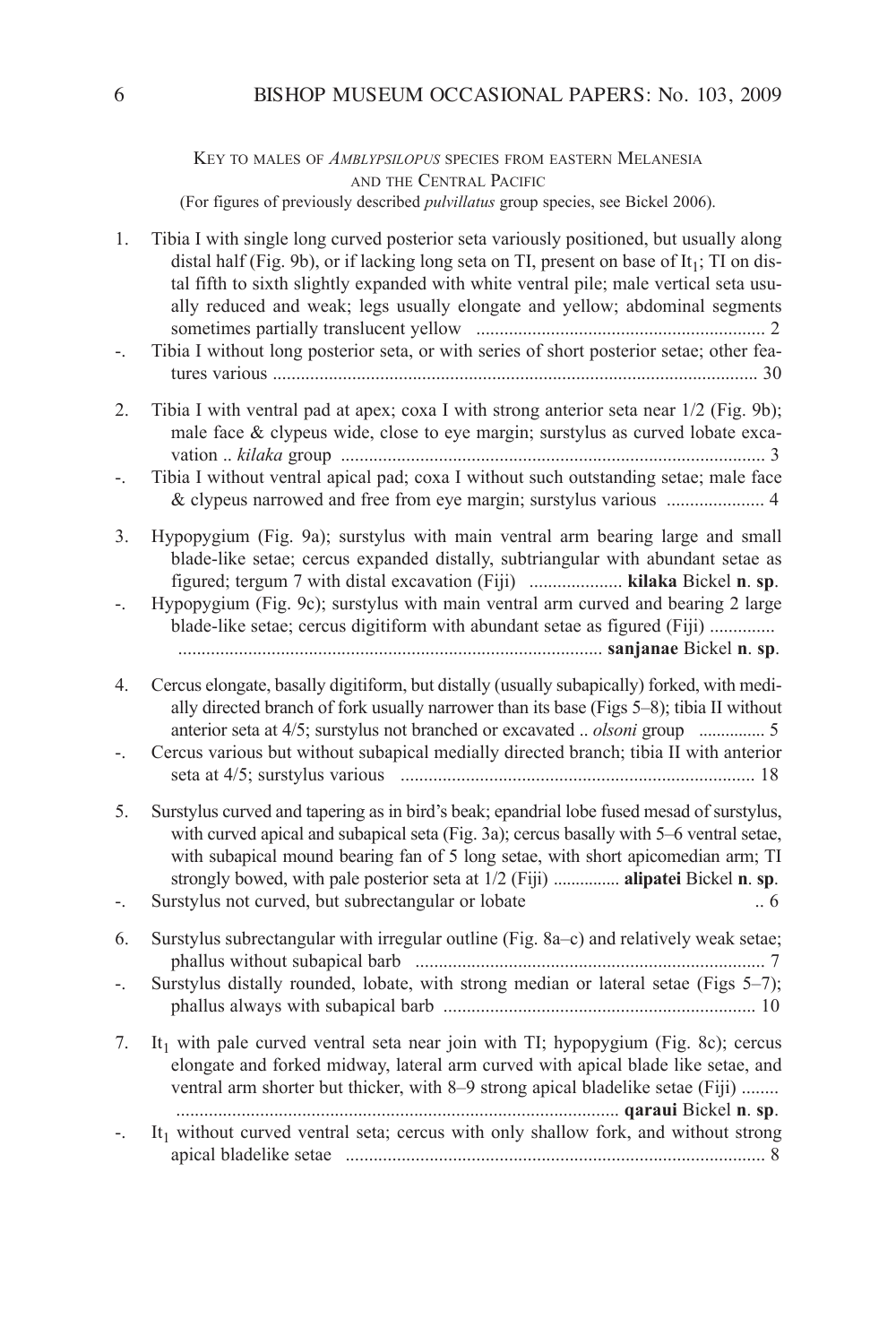| 8.        | Hypopygium (Fig. 8b); cercus L-shaped, with strong seta at "bend of L," and medi-<br>an arm with modified apical setae, and without basal constriction; TI with pale<br>curved posterior seta at 1/2, distad of which is pv row of 15 fine pale curved,<br>Hypopygium (Fig. 8a); cercus distally excavated into U-shape, with lateral arm bear-<br>ing long apical setae, and median arm constricted near 1/4 and bearing some api-                                                                                                                   |
|-----------|-------------------------------------------------------------------------------------------------------------------------------------------------------------------------------------------------------------------------------------------------------------------------------------------------------------------------------------------------------------------------------------------------------------------------------------------------------------------------------------------------------------------------------------------------------|
|           |                                                                                                                                                                                                                                                                                                                                                                                                                                                                                                                                                       |
| 9.        | It <sub>5</sub> as ovate ivory-coloured and slightly expanded flag; TI with curved posterior seta<br>at 1/2, immediately distad of which is pv row of 15 fine pale curved, almost cro-<br>cheted hairs to apex; longest hair near 4/5 (Fiji)  elaquarae Bickel n. sp.<br>It <sub>5</sub> brownish; TI also with pale curved posterior pale seta at $1/2$ , but starting at $2/3$ is<br>pv row of 12 fine pale curved, almost crocheted hairs to apex, with longest hair                                                                               |
|           |                                                                                                                                                                                                                                                                                                                                                                                                                                                                                                                                                       |
| 10.       |                                                                                                                                                                                                                                                                                                                                                                                                                                                                                                                                                       |
| 11.       |                                                                                                                                                                                                                                                                                                                                                                                                                                                                                                                                                       |
| 12.<br>Ξ. |                                                                                                                                                                                                                                                                                                                                                                                                                                                                                                                                                       |
| 13.       | It <sub>5</sub> subtriangular, and dark brown; hypopygium (Fig. 6b); surstylus enlarged and lobate<br>with strong marginal setae; hypandrium with smooth surface; cercus relatively short,<br>with short apical branch offset to the median plane.  ibiscorum Bickel n. sp.<br>It <sub>5</sub> flattened into black triangular flag, pinnate along margins; hypopygium (Fig. 6a)<br>surstylus lobate with strong median seta; hypandrium with shagreened ventral sur-<br>face; cercus elongate with elongate apical branch offset to the median plane |
|           | 14. It <sub>5</sub> flattened into pinnate black flag, with expanded semicircular white arolium at<br>apex (Fig. 5c); hypopygium (Fig. 5b); surstylus clavate with group of strong lat-<br>eral setae; cercus elongate with 2 strong apical setae, with subapical median arm                                                                                                                                                                                                                                                                          |
|           | It <sub>5</sub> flattened into pinnate black flag with tiny white arolium at apex; hypopygium<br>(similar to Fig. 7c); surstylus lobate with strong median seta; cercus elongate with<br>2 strong apical setae, and L-shaped, with subapical median arm bearing distal                                                                                                                                                                                                                                                                                |
| 15.       | Hypopygium (Fig. 7b) dark brown with yellow cercus and white surstylus; surstylus<br>lobate with strong median seta; cercus elongate, swollen basally, with strong apical<br>setae and curved median arm branching at 3/4, and bearing large bladelike seta (Fiji)                                                                                                                                                                                                                                                                                    |
|           | Hypopygium (Fig. 5a) surstylus expanded and lobate, with abundant basal microtrichia,<br>some marginal setae and single strong distal lateral seta; cercus elongate with 2 strong<br>apical setae, and subapical curved median arm (Fiji)  olsoni Bickel n. sp.                                                                                                                                                                                                                                                                                       |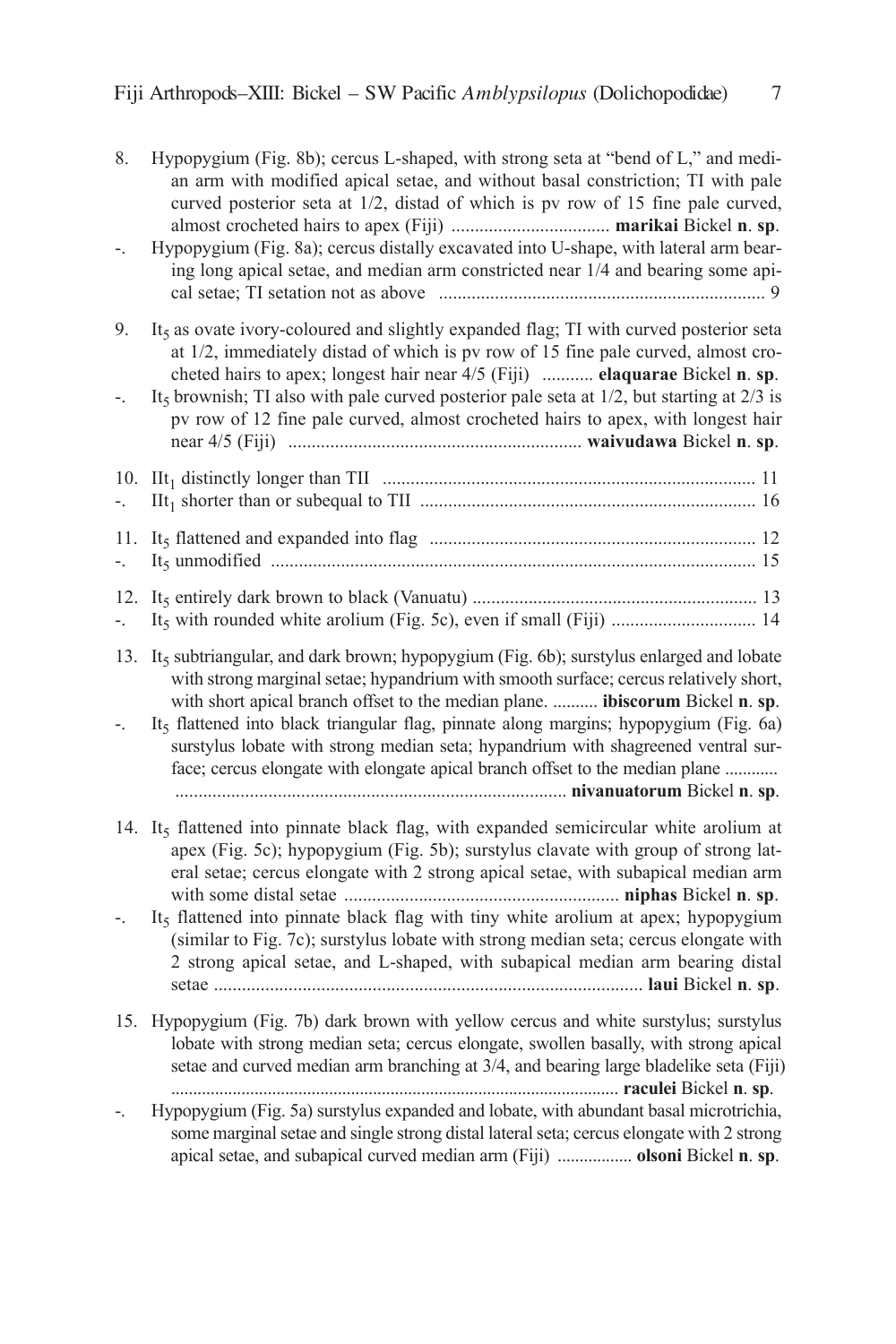|             | 16. IIIt <sub>1</sub> distinctly white, in contrast to adjacent yellow podomeres; hypopygium (Fig.<br>7a); surstylus lobate with strong median seta; cercus with modified leaf-like setae<br>along distal half, with median curved arm which is constricted basally (Fiji)                                                                                                                                                                                                                                                                                           |
|-------------|----------------------------------------------------------------------------------------------------------------------------------------------------------------------------------------------------------------------------------------------------------------------------------------------------------------------------------------------------------------------------------------------------------------------------------------------------------------------------------------------------------------------------------------------------------------------|
|             |                                                                                                                                                                                                                                                                                                                                                                                                                                                                                                                                                                      |
| 17.         | Hypopygium (Fig. 5d); surstylus lobate with strong median seta and other short<br>setae; cercus elongate, apically excavated in U-shape, ventral arm with strong api-<br>cal seta, and subapical median arm with some apical barbed setae (Fiji)                                                                                                                                                                                                                                                                                                                     |
|             | Hypopygium (Fig. 7d); surstylus lobate with strong 3 strong curved marginal setae,<br>and single long basal seta; cercus thickened along basal two thirds, with subapical<br>median arm curved with bladelike seta at mid-length (Fiji)  waqai Bickel n. sp.                                                                                                                                                                                                                                                                                                         |
| 18.         | Surstylus deeply forked and /or dorsal margin of surstylus and lateral epandrium with<br>Surstylus never forked, but tapering or lobate; surstylar margin and lateral epandri-                                                                                                                                                                                                                                                                                                                                                                                       |
|             |                                                                                                                                                                                                                                                                                                                                                                                                                                                                                                                                                                      |
| 19.<br>۳.   | It <sub>1</sub> longer than TI; hypopygium (Fig. 4a); surstylus deeply forked, V-shaped, with                                                                                                                                                                                                                                                                                                                                                                                                                                                                        |
| 20.<br>$-1$ | It <sub>5</sub> flattened with pinnate lateral hairs  (Fiji)  cakaudrove Bickel n. sp.                                                                                                                                                                                                                                                                                                                                                                                                                                                                               |
| 21.         | Abdominal terga 4, 5 & 6 each with 6-8 strong black lateral setae which hang over<br>abdominal venter; hypopygium (Fig. 4b); surstylus deeply forked, U-shaped, with<br>dorsal arm longer and bent at right angle  (Fiji)  brorstromae Bickel n. sp.<br>Abdominal terga without such strong black lateral setae; surstylus at most only shal-                                                                                                                                                                                                                        |
| 22.<br>Ξ.   | Hypopygium (Fig. 4c); surstylus with distinct apical notch with strong ventroapical<br>seta, and dorsal margin with abundant short setae (Fiji)  terriae Bickel n. sp.<br>Hypopygium (Fig. 4d); surstylus elongate and subrectangular, without apical notch;                                                                                                                                                                                                                                                                                                         |
|             |                                                                                                                                                                                                                                                                                                                                                                                                                                                                                                                                                                      |
| 23.         | It <sub>1</sub> elongate, distinctly longer than TI; It <sub>5</sub> distinctly flattened, subtriangular, and dark<br>brown; vertical and postvertical setae pale yellow, but ocellar setae black  24                                                                                                                                                                                                                                                                                                                                                                |
|             |                                                                                                                                                                                                                                                                                                                                                                                                                                                                                                                                                                      |
| 24.         | IIt <sub>1</sub> distinctly longer than TII; TI distinctly bowed, with long yellow posterior seta at $2/5$ ,<br>and distally with comb of fine yellow hairs to apex; hypopygium (Fig. 1d); cercus<br>elongate, digitiform, and as long as epandrium (Vanuatu)  elatus Bickel n. sp.<br>$\text{III}_1$ distinctly shorter than TII; TI with long yellow posterior seta at 1/2, and row of<br>pale posterior hairs from 1/4 to apex; hypopygium (Fig. 1a); with surstylus curved<br>and tapering, epandrial lobe mediad of surstylus, and cercus shorter than epandri- |
|             |                                                                                                                                                                                                                                                                                                                                                                                                                                                                                                                                                                      |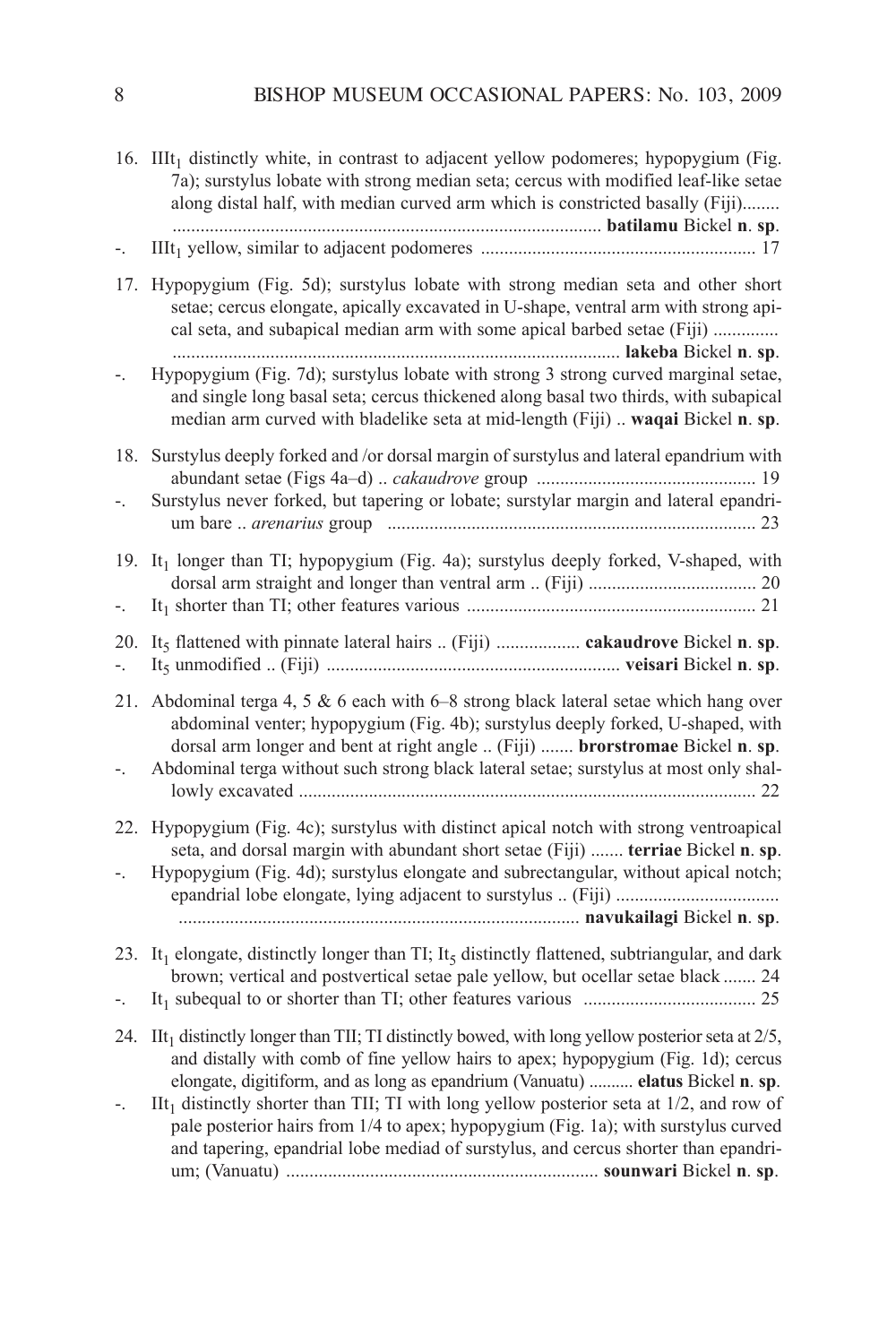| ÷.                         | 25. Thoracic ac and dc setae yellow; postvertical, vertical and ocellar setae yellow  26                                                                                                                                                                                                         |
|----------------------------|--------------------------------------------------------------------------------------------------------------------------------------------------------------------------------------------------------------------------------------------------------------------------------------------------|
| 26.                        | Hypopygium (Fig. 1b); surstylus curved as in bird's beak; cercus almost twice length<br>of surstylus, and distally clavate; IIt <sub>1</sub> distinctly longer than TII (Fiji)                                                                                                                   |
| $\overline{\phantom{a}}$ . | Hypopygium (Fig. 1c); surstylus almost straight; cercus short, only slightly longer than<br>surstylus, and digitiform; $\text{III}_1$ shorter than TII (Fiji)  arenarius Bickel n. sp.                                                                                                           |
| 27.<br>÷.                  | Postvertical and vertical setae yellow, but ocellar setae always black  28                                                                                                                                                                                                                       |
| 28.                        | TI distinctly bowed with long pale posteriorseta at 1/4, and row of pale posterior<br>hairs from $1/4$ to apex (Fig. 1e); It <sub>5</sub> distinctly flattened, subtriangular (Vanuatu)                                                                                                          |
| $\overline{a}$             | TI distinctly bowed, with long yellow posterior seta near 1/2; It5 dark brown, and                                                                                                                                                                                                               |
|                            | 29. CI mostly yellow; CII and CIII dark brown; all trochanters, femora, tibiae, and basal<br>tarsomeres I and II yellow; $IIIt1$ distinctly ivory white; hypopygium (Fig. 2b);<br>surstylus broad, subrectangular with some strong setae as figured (Fiji)                                       |
| Ξ.                         | All coxae, trochanters and basal femora brown; distal femora, tibiae, and basal tar-<br>someres yellow; hypopygium (Fig. 2c); surstylus digitiform (Solomon Is)                                                                                                                                  |
| 30.<br>Ξ.                  | Tarsus I with either one or both claws enlarged and pulvilli usually enlarged; phallus<br>unusually broad; vertical setae relatively short and curved  pulvillatus group  31<br>Tarsus I with both claws and pulvilli short, subequal with those on other legs; pul-                             |
| 31.                        | Tarsus I with both claws and pulvilli distinctly enlarged and subequal; hypopygium<br>(Fig. 11a); epandrial lobe greatly enlarged with strong tapering apical seta and<br>shorter ventral seta; cercus lobate subrectangular, with 7-8 strong setae along ven-                                   |
| ۳.                         | Tarsus I with only anterior claw enlarged, posterior claw reduced or absent; pulvilli                                                                                                                                                                                                            |
|                            | 32. It <sub>5</sub> with pulvilli not enlarged, subequal to those of legs II & III; anterior tarsal claw<br>distinctly enlarged, posterior claw short; hypopygium with L-shaped cercus; coxa<br>I, all femora and tibiae yellow; halter yellow (Vanuatu)  ambrym Bickel                          |
| ۳.                         | It <sub>s</sub> with enlarged pulvilli, distinctly larger than pulvilli of legs II & III; other features                                                                                                                                                                                         |
| 33.<br>Ξ.                  | It <sub>s</sub> with pulvilli only slightly enlarged, with anterior claw enlarged and curved around<br>tarsus; coxa I and remainder of legs mostly yellow; cercus elongate, narrow  34<br>It <sub>5</sub> with pulvilli at least half length of tarsomere, anterior claw variously enlarged, but |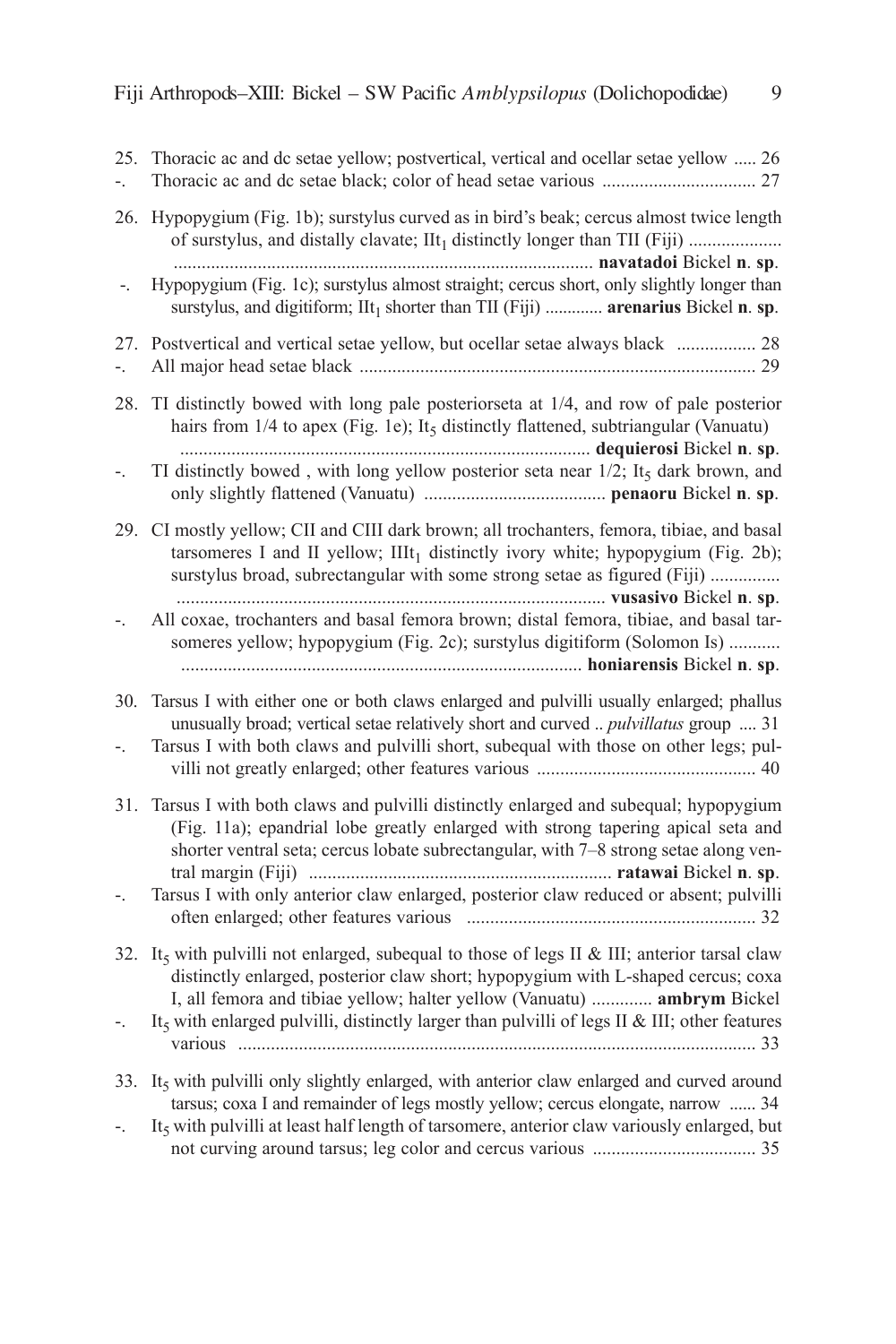| 34. Surstylus with strong subapical seta; cercus narrow, digitiform, with rather sparse<br>Surstylus with short setae; cercus with distinct basal mound; lateral scutellar setae                                                                                                                                                                                                                                                                                                               |
|------------------------------------------------------------------------------------------------------------------------------------------------------------------------------------------------------------------------------------------------------------------------------------------------------------------------------------------------------------------------------------------------------------------------------------------------------------------------------------------------|
| 35.<br>CI, all trochanters, and at least part of some femora dark brown  38                                                                                                                                                                                                                                                                                                                                                                                                                    |
| 36. It <sub>1</sub> with some curved ventral setae; It <sub>5</sub> with anterior claw enlarged but shorter than<br>pulvilli, cercus tapering distally, with abundant strong ventral setae (Fiji)<br>It <sub>1</sub> bare of setae; It <sub>5</sub> with anterior claw enlarged and as long as pulvilli; cercus with                                                                                                                                                                           |
| Ξ.                                                                                                                                                                                                                                                                                                                                                                                                                                                                                             |
| 37. TI with posterior row of fine slanted yellow hairs along entire length; It <sub>5</sub> with pulvil-<br>li as long as half tarsomere length; cercus with ventral lobate projection near base<br>-. TI without posterior row of hairs; It <sub>5</sub> with pulvilli enlarged, as long as tarsomere, cercus                                                                                                                                                                                 |
| elongate, with ventral setose thumblike projection at 1/3 (Fiji)  bezzii Bickel                                                                                                                                                                                                                                                                                                                                                                                                                |
| 38. FI dark brown to 2/5; distal FI, and all FII and FIII yellow; TI with short dorsal seta<br>at $1/6$ , and without fine posterior hairs; It <sub>5</sub> with anterior claw greatly enlarged with<br>tooth midway along inner surface; cercus elongate with distinct ventral digitiform<br>projection at 1/3; palp yellowish with black setae (Fiji)  volivoli Bickel<br>-. FI and FII dark brown to 3/4, and FIII dark brown; TI with posterior row of fine hairs;                         |
| 39. Cercus with large clavate projection bearing strong setae, with two distal digitiform<br>arms; surstylus with strong subapical seta; It <sub>1</sub> covered with short, almost erect setae;<br>It <sub>5</sub> with posterior claw reduced to short stub (Tonga)  eupulvillatus (Parent)<br>Cercus clavate with only stub of distal digitiform arm; surstylus with only short<br>setae; It <sub>1</sub> with unmodified vestiture; It <sub>5</sub> with posterior claw not evident (Fiji) |
| 40. It <sub>1</sub> with strong posterior seta at base and at $3/4$ ; vertical setae short; TI with short ad<br>seta at 1/8; femora dark brown basally; epandrium subtriangular; surstylus deeply<br>forked, with shorter arm bent, and longer arm almost equal to cercus  gnathoura<br>It <sub>1</sub> without strong posterior setae; TI without ad setae; other features various $\dots$ 42                                                                                                 |
| Hypopygium (Fig. 10a); surstylus as two subparallel arms, one arm straight, other<br>41.<br>bent mediad in curved L-shape; cercus broad basally with row of 7-10 strong<br>black toothlike setae, narrowed subapically, apically upcurved with strong setae                                                                                                                                                                                                                                    |
| Hypopygium (Fig. 10b); surstylus as two subparallel arms, longer lateral arm almost<br>twice length of epandrium, and shorter median arm apically bent with 3 distal setae;<br>cercus with strong setae near base and long undulating setae apically, with subapical<br>digitiform projection bearing 2 apical tooth-like setae (Fiji)  kotoi Bickel n. sp.                                                                                                                                    |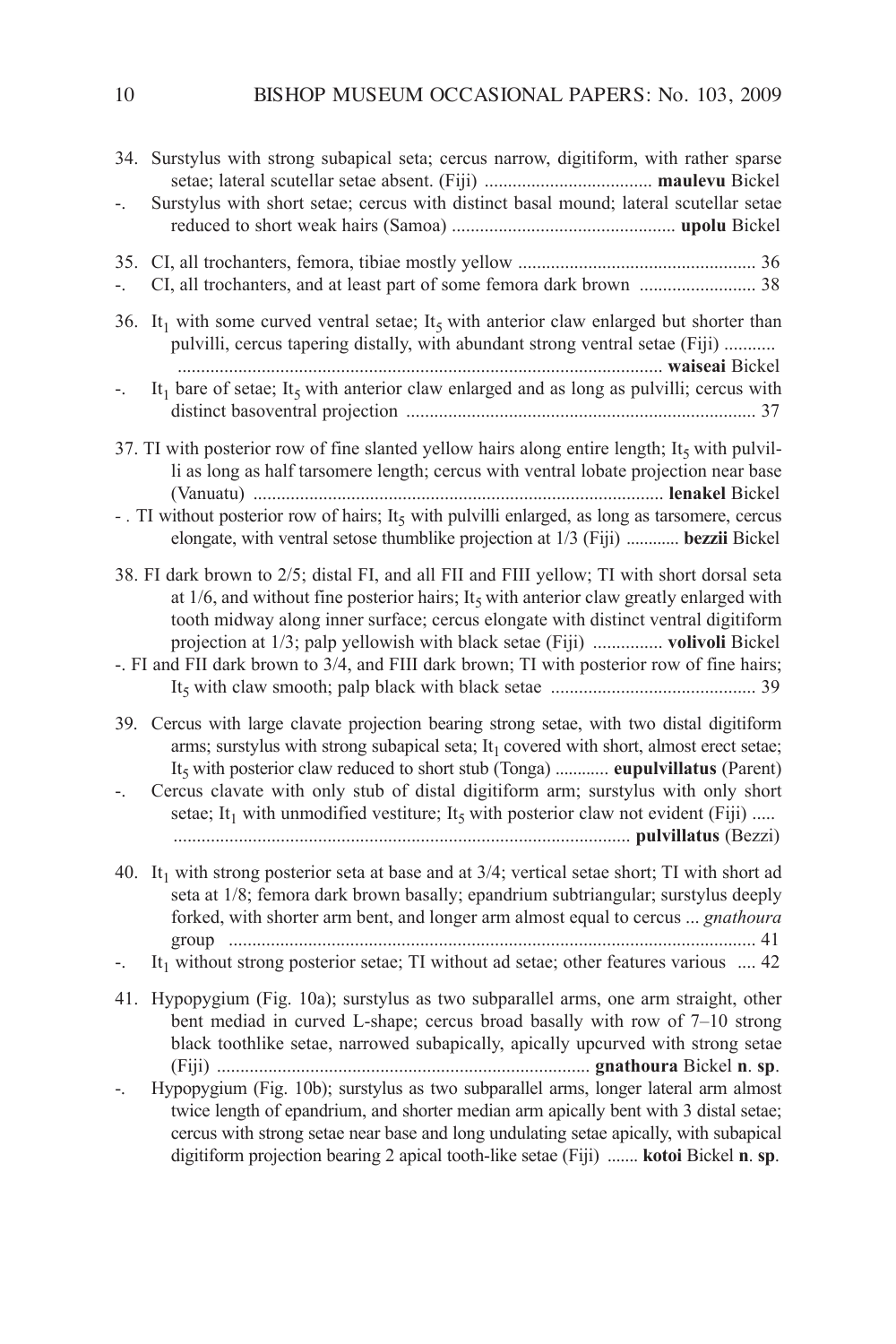42. legs mostly yellow; Ti flattened from 1/4 to apex, ventrally with yellow pile, and short curved hairs along posterior margin; hypopygium (Fig. 10c); epandrium elongate; surstylus digitiform with dorsoapical cuticular projection, and strong apical seta; cercus expanded apically with 3 bladelike setae (Solomon is) ........... ............................................................................................. **niupani** Bickel **n**. **sp**. -. coxae, trochanters, and femora mostly dark brown ............................................. 43 43. Vertex with group of 4–5 long but weak supernumerary setae on each side posteriad of vertical seta and ocellar tubercle; hypopygium (Fig. 2a) surstylus elongate with 2 apical setae; cercus slightly bowed, with apical serrate and spatulate seta (Solomon is.) .......................................................................... **wolffi** Bickel **n**. **sp**. -. Vertex with without supernumerary setae .............................................................. 44 44. Hypopygium (Fig. 3b); cercus narrow and elongate, with long setae in basal half, and distinctive long apical seta (Samoa) ...................................... **pusillus** (Macquart)

*-.* Hypopygium (Fig. 11b); epandrium subtriangular; surstylus lobate and densely setose; cercus elongate and slightly curved with pair of apical bean shaped setae (Samoa) ...................................................................................... **asau** Bickel **n**. **sp**.

# **The** *arenarius* **group**

## **Diagnosis**.

*Head*: major setae often yellow on both sexes; vertical setae on lateral frons slightly shorter than postvertical setae; first flagellomere short, rounded subtriangular; arista dorsal, and as long as head height.

Legs: coxa I yellow; coxae II and III brown, at least basally and remainder of legs mostly yellow; Ti with single long curved posterior seta variously positioned, but usually along distal half (sometimes with additional weaker setae distad); Ti on distal fifth to sixth slightly expanded with white ventral pile; TII with anterior seta at  $4/5$ , and usually without ad setae.

*Abdomen.* segment 7 (hypopygial peduncle) elongate with tergum 7 much longer than sternum 7 (Fig. 1a); hypopygial foramen left lateral; epandrium subtriangular to subrectangular, and distally bare of setae; surstylus usually distally narrowed and sometimes curved like bird's beak, hypandrium with smooth ventral surface; phallus without subapical barb-like projection; cercus without apical median projection that bears apical setae.

**Remarks**. Species in the *Amblypsilopus arenarius* group have a simple elongate cercus, and usually a tapering or lobate surstylus that is never forked. The group comprises eight newly described species from Fiji, Vanuatu and the Solomon islands. They range from coastal habitats to high elevation, 800 m on Viti levu, and 1200 m on espiritu Santo.

included species:

*arenarius* **n**. **sp**. Fiji (Viti levu, Vanua levu, Taveuni) *dequierosi* **n**. **sp**. Vanuatu (Espiritu Santo) *elatus* **n**. **sp**. Vanuatu (Espiritu Santo) *honiarensis* **n**. **sp**. Solomon Islands (Guadalcanal, New Georgia) *navatadoi* **n**. **sp**. Fiji (Vanua levu, Taveuni) *penaoru* **n**. **sp**. Vanuatu (Espiritu Santo, Malakula, Tanna) *sounwari* **n**. **sp**. Vanuatu (Maewo, epi, Shepherd Gp.) *vusasivo* **n**. **sp**. Fiji (Vanua levu, Viti levu)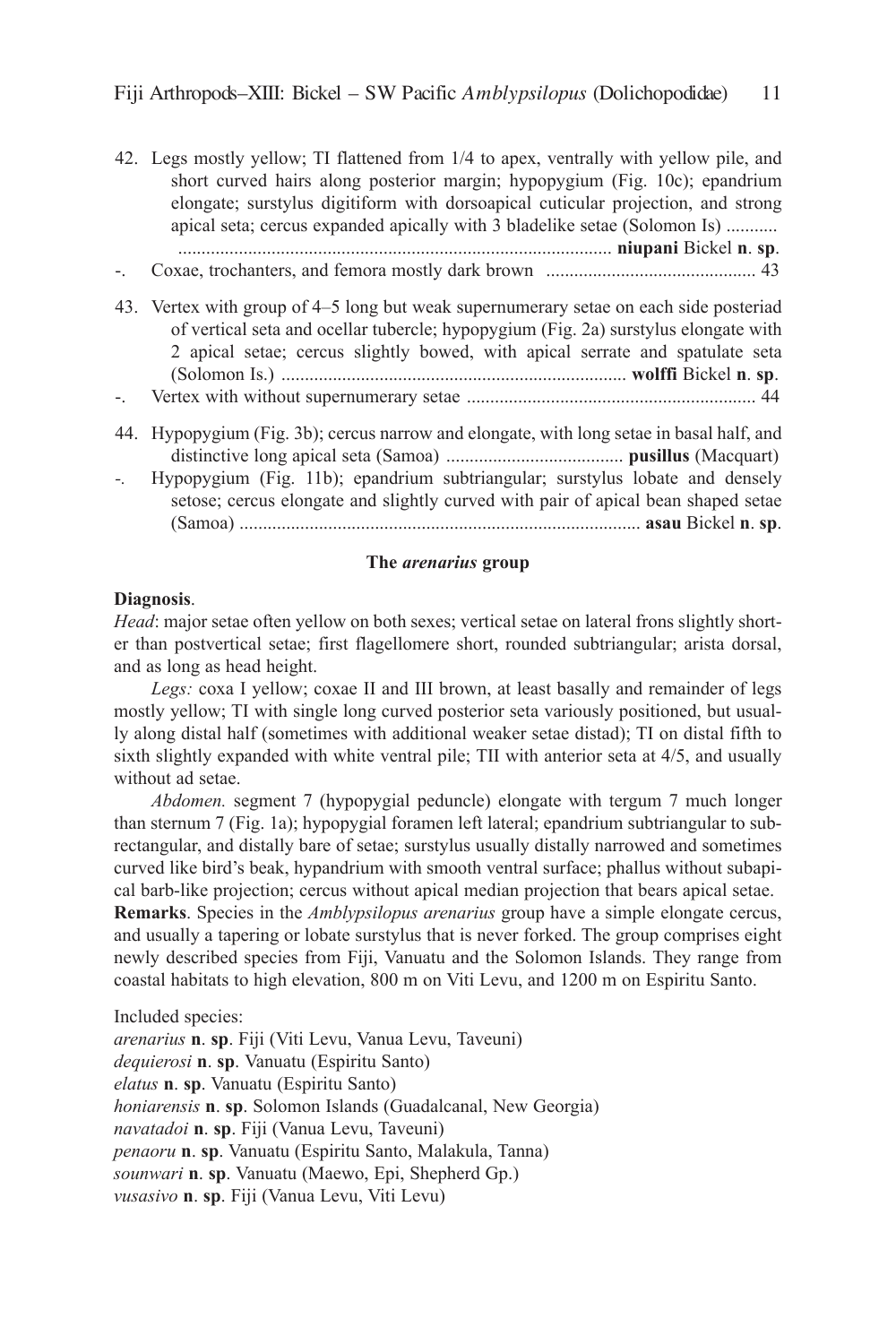

**Figure 1**. Hypopygium, left lateral: **a**, *Amblypsilopus sounwari*. **b**, *A. navatadoi*. **c**, *A. arenarius.* **d**, *A. elatus.* leg i, posterior: **e**, *A. dequierosi.*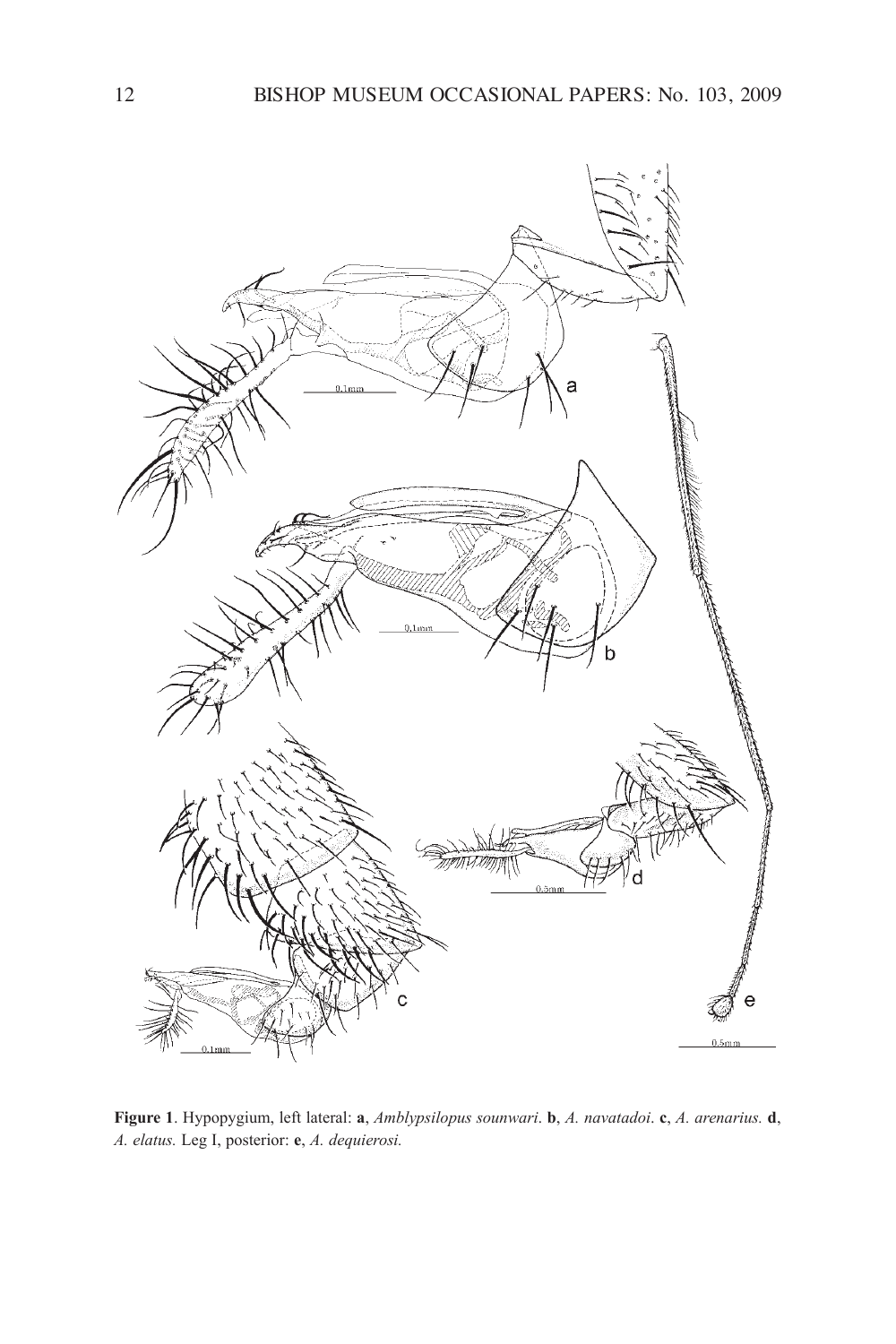## *Amblypsilopus arenarius* Bickel **n**. **sp**. (Fig. 1c)

# **Description**. **Male**: length 3.3 – 3.4 mm; wing: 2.9 x 0.8 mm.

*Head*: vertex, frons, and face metallic blue-green, with a dusting of silvery pruinosity; postvertical, vertical and ocellar setae distinctly yellow; upper face of males slightly bulging, face and clypeus metallic blue green with some grey pruinosity; palp yellow with yellow setae; proboscis yellow; antenna yellowish but infuscated on some specimens; scape short; pedicel with short setae; first flagellomere short, rounded subtriangular; arista dorsal, and as long as head height, and simple; ventral postcranium with white setae.

*Thorax*: entirely metallic blue–green with bronze reflections, with dusting of grey pruinosity over pleura; setae yellowish to brownish; 2 pairs of long posterior ac, with tiny pair anteriormost; 2 strong posterior dc and 4 weak hairlike dc anteriad (MSSc); 1 postalar, 2 postsutural supra-alar, 2 presutural intra-alar, 2 notopleural, 1 presutural supra-alar, and 1 weak postpronotal setae present; median scutellar setae strong, lateral scutellars reduced to tiny hair or absent.median scutellar setae strong, laterals absent.

Legs: CI, all trochanters, femora, tibiae, and basal tarsomeres yellow, with distal tarsomeres becoming infuscated; CII and CIII brown basally, becoming yellow distally; CI with 2 lateral pale yellow setae, and white hairs: CII with white anterior hairs; CIII with pale lateral seta; i: 3.6; 4.3; 4.2/ 1.6/ 1.2/ 0.6/ 0.4; Ti distinctly bowed (MSSc), with long yellow posterior seta at 1/2 (MSSc), and distal sixth distinctly flattened with pale ventral pile and a few pale posterior hairs (MSSC); It<sub>1</sub> elongate, subequal to TI; It<sub>5</sub> dark brown, and only slightly flattened; II: 4.2; 5.6; 5.0/ 1.6/ 1.1/ 0.6/ 0.5; TII bare of major setae except for short av seta at  $4/5$ ; III:  $5.2$ ;  $7.9$ ;  $4.3/1.6/1.2/0.6/0.4$ ; TIII bare of major setae but with 5–6 short ventral setae.

*Wing:* hyaline, elongate; vein  $M_2$  in gentle bowed arch with  $M_1$ ; dm-cu straight; CuAx ratio 1.4; lower calypter yellow with brown rim and fan of yellow setae; halter pale yellow.

*Abdomen*: terga 1–6 metallic green bronze, with matt brown areas over tergal overlap, with yellowish marginal setae and short yellow vestiture; hypopygium (Fig. 1c) dark brown with yellow cercus; epandrium tapering triangular; surstylus slightly curved; epandrial lobe mediad of surstylus, with curved apical and subapical seta; hypandrium short and simple; cercus simple, short and tapering, and only slightly longer than surstylus.

**Female**: similar to male, except: ocellar seta brown with yellow reflections; face not bulging; clypeus wider and almost adjacent to sides of eyes; antenna brownish; thoracic setae brownish; 3 pairs strong ac; 4 strong dc; CII and CIII mostly yellow; TI bare, unbowed and lacking posterior seta and ventral pile; TI distinctly longer than It<sub>1</sub>; TII with ad seta at 1/8; TIII bare. **Types**. Holotype ♂, FIJI: **Viti Levu**: 1.1 km SSW Volivoli Village, Sigatoka Sand Dunes, mixed littoral forest on sand, [-18.169°, 177.485°], 55 m, 20 Jan-4 Feb 2005, Malaise trap: M02, S. Niusoria [FBA 511485]; paratypes  $43\delta$ ,  $7\delta$ : same data but 23 Sep–8 Oct 2002, 24 Nov–5 Dec 2003, 20 Jun–9 Jul 2003, 15 Dec 2003–13 Mar 2004, 6–17 apr 2004, 13–27 Sep 2004, 5–18 Oct 2004, 20 Jan–4 Feb 2005, 25 Mar–6 apr 2004, 9 Dec 2004–20 Jan 2005, 4–16 Feb 2005, 12–25 Mar 2004 [various FBa numbers] (FNIC).

Additional material. FIJI: Taveuni: 3 $\delta$ , 3.2 km NW Lavena Village, Mt. Koronibuanibua, 235 m, 16.855°S 179.892°W, 5–17 Jun 2004, Malaise trap, lowland rainforest Schlinger & Tokota'a [FBa 123548, 123555, 123523]. **Vanua Levu**: Batiqere Range, 6 km nW kilaka Village, lowland wet forest, [-16.807°, 178.991°], 98 m, 28 Jun–21 Jul 2004, Malaise trap: M05, P. Manueli [FBa 028606]. Viti Levu: 1 km N Ocean Pacific Resort, nr mangroves & pasture, [-18.172°, 178.259°], 0-5 m, 28 Jan 2005, sticky trap on tree trunk: T01, Bickel [FBA 526262, 526264] (FNIC);  $\delta$ ,  $\Omega$ , Korolevu, 0–100 m, Mar 1973, krauss (BPBM).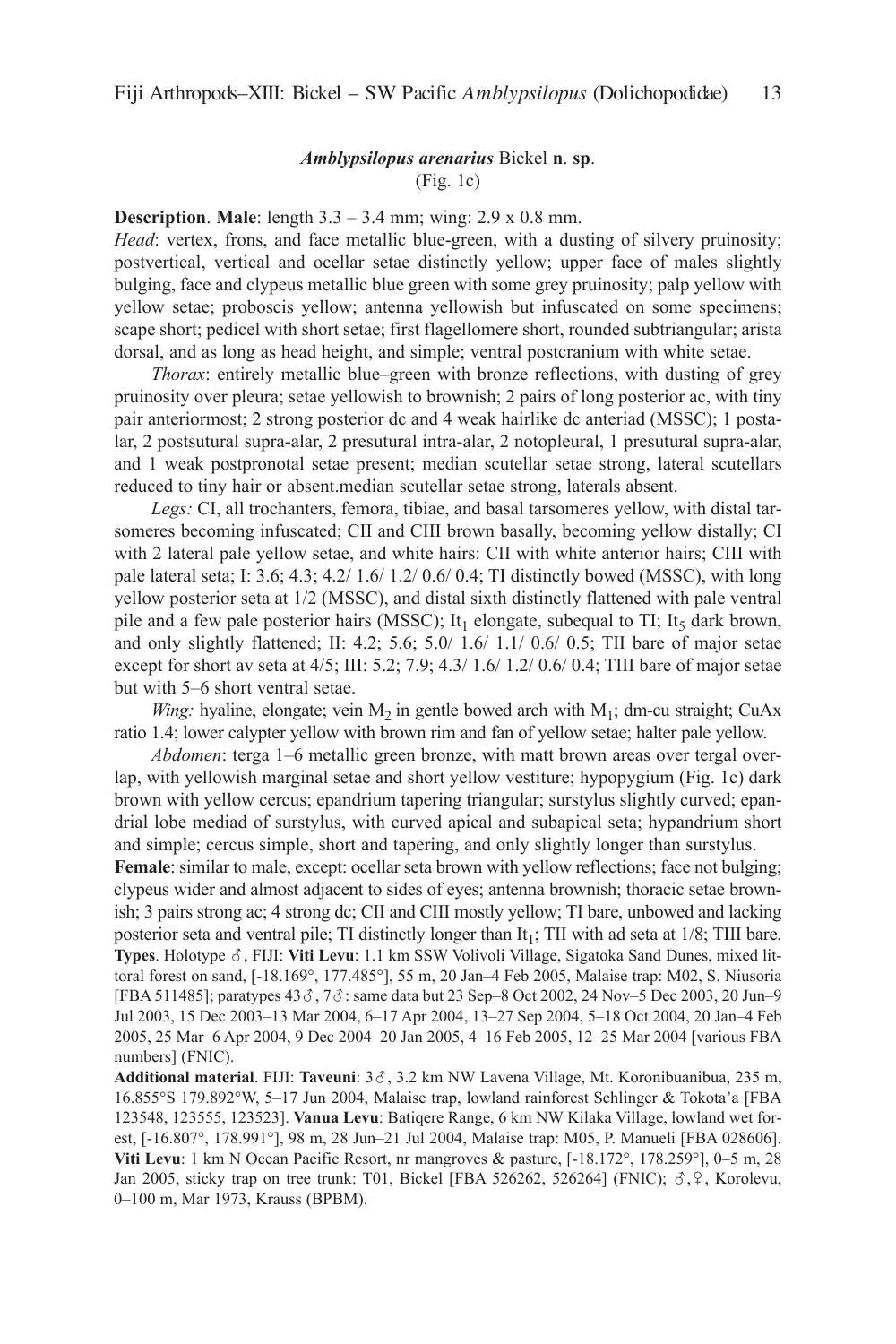**Remarks**. *Amblypsilopus arenarius* is known from lowland habitats, including rainforest and disturbed habitats on the large Fijian islands of Viti levu, Vanua levu and Taveuni. It was abundant throughout the year in Malaise trap samples from coastal forests on stabilized dunes near Sigatoka, Viti levu.

The short slightly curved cercus, the bowed male tibia I with long pale posterior seta at 1/2, and distal sixth with pale ventral pile are diagnostic. This species is very close to the Fijian *A. navatadoi,* and the Vanuatu species *A. penaoru.*

**Etymology**. The specific epithet is from the latin "*arenarius"* = "of sand"; referring to the Sigatoka Sand Dune type locality.

#### *Amblypsilopus navatadoi* Bickel **n**. **sp**. (Fig. 1b)

**Description**. **Male**: length 3.4 mm; wing: 3.1 x 0.8 mm; similar to *A. arenarius* except: Legs: CI, all trochanters, femora, tibiae, and basal tarsomeres yellow, with distal tarsomeres becoming infuscated; CII and CIII brown basally, but yellow apically; CI with 3 lateral pale yellow setae, and white hairs: CII with white anterior hairs; CIII with pale lateral seta; femora ventrally bare; I: 3.6; 4.2; 4.3/ distal tarsomeres missing; TI distinctly bowed (MSSc), with long pale posterior pale seta at 1/2 (MSSc), with row of some 20 fine pale posterior hairs, increasing in size apically, and becoming also slightly crocheted distad, and distal sixth with pale ventral pile (MSSC); It<sub>1</sub> elongate, subequal to TI; II: 4.1; 5.0; 5.2/ 1.4/ 1.1/ 0.6/ 0.5; TII bare of major setae except for short av seta at  $4/5$ ; IIt<sub>1</sub> longer than TII; III: 5.2; 8.4; 4.2/  $1.8/ 1.2/ 0.6/ 0.4$ ; TIII bare of major setae but with 5–6 short ventral setae.

*Abdomen*: terga 1–6 metallic green bronze, with matt brown areas over tergal overlap, with yellowish marginal setae and short yellow vestiture; hypopygium (Fig. 1b) including surstylus dark brown; cercus yellow with brownish apex; epandrium tapering triangular; surstylus curved as in bird's beak; epandrial lobe mediad of surstylus, with curved apical and subapical seta; hypandrium short and simple; cercus digitiform and almost twice length of surstylus.

**Female**: unknown.

Types. Holotype,  $\delta$ , FIJI: Vanua Levu: Natewa Peninsula, 2.6 km SSE Vusasivo Village, Mt. Navatadoi, lowland wet forest, [-16.593°, 179.772°], 400 m, 25 Nov–22 Dec 2005, Malaise trap: M01, L. Waqa [FBA 511572] (FNIC).

Additional material. FIJI: Taveuni:  $\delta$ ,  $\Omega$ , Waiyevo, 0–100 m, Jan 1972, Krauss (BPBM).

**Remarks**. *Amblypsilopus navatadoi* is known only from the Natewa Peninsula on Vanua levu and from Taveuni. This species is similar to *A. arenarius* in that males of both species have distinctly yellow setae on head and thorax. However, the two species can be separated by key characters.

# *Amblypsilopus penaoru* Bickel **n**. **sp**.

**Description**. **Male**: length 3.6–3.8 mm; wing: 3.1–3.4 x 1.0 mm; similar to *A. arenarius* except:

*Head*: vertex, frons, and face metallic blue-green, with a dusting of silvery pruinosity; postvertical seta yellow; ocellar seta black; vertical seta on lateral frons brown to yellowish; scape and pedicle dark brown, first flagellomere yellowish.

*Thorax*: setae black; lateral scutellar setae absent.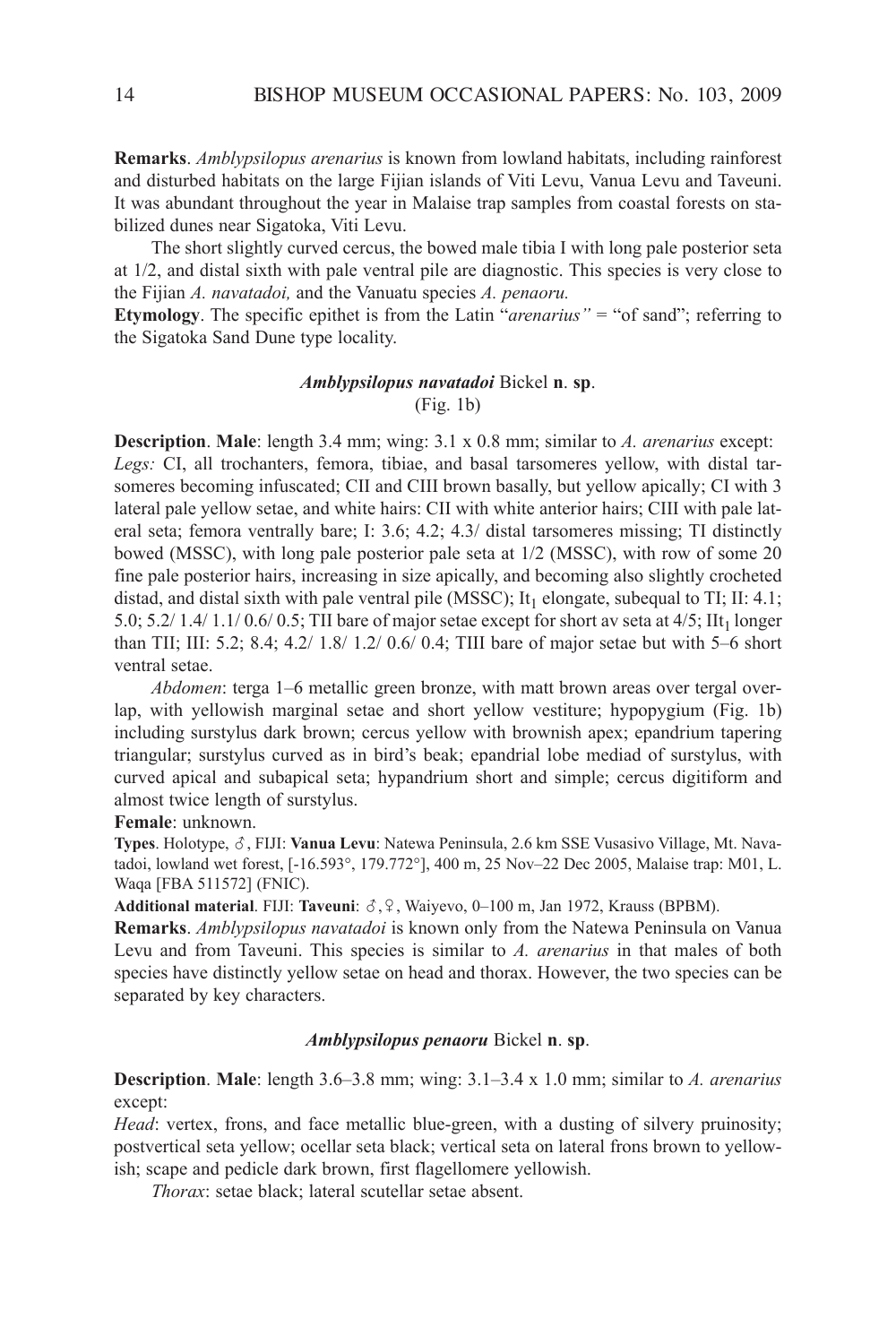

**Figure 2**. Hypopygium, left lateral: **a**, *Amblypsilopus wolffi*. **b**, *A. vusasivo*. **c**, *A. honiarensis.*

Legs: CI, all trochanters, femora, tibiae, and basal tarsomeres yellow, with distal tarsomeres becoming infuscated; CII and CIII mostly brown, but yellow distally; CI with 2 lateral pale yellow setae, and white hairs: CII with white anterior hairs; CIII with pale yellow lateral seta; femora bare ventrally; i: 3.8; 4.6; 4.4/ 1.3/ 1.0/ 0.6/ 0.4; Ti distinctly bowed (MSSc), with long yellow posterior seta positioned from 2/5 to 1/2 (MSSc), and distal sixth distinctly flattened with white ventral pile and a few pale yellow posterior hairs (MSSC);  $It<sub>1</sub>$ slightly shorter than TI; It<sub>5</sub> dark brown, only slightly flattened; II:  $3.5$ ;  $4.7$ ;  $4.6/ 1.2/ 0.9/ 0.6/ 0.6/ 0.6/ 0.7$ 0.2; TII bare of major setae except for short av seta at  $4/5$ ; IIt<sub>1</sub> subequal with TII; III: 4.7; 7.3; 3.6/ 1.5/ 1.0/ 0.6/ 0.4; TIII bare of major setae but with 5–6 short ventral setae.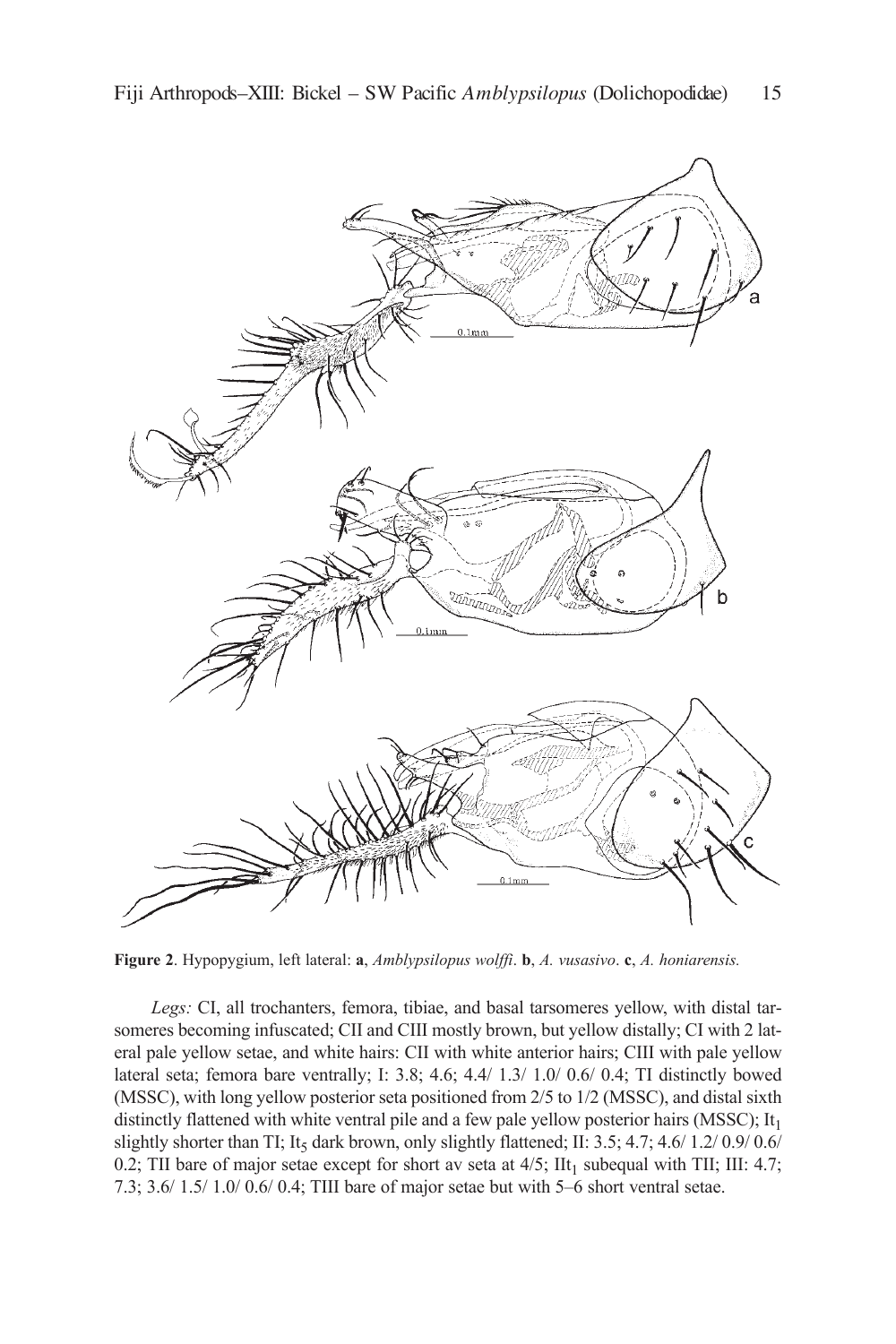*Wing:* hyaline, elongate; vein  $M_2$  in gentle bowed arch with  $M_1$ ; dm-cu straight; CuAx ratio 1.5; lower calypter yellow with fan of yellow setae; halter pale yellow.

*Abdomen*: terga 1–6 metallic green bronze, with matt brown areas over tergal overlap, with yellowish marginal setae and short yellow vestiture; hypopygium (not figured, but close to that for *A. sounwari,* Fig. 1a) dark brown with yellow cercus; epandrium tapering triangular.

**Female**: similar to male, except : postvertical seta yellow, vertical and ocellar setae dark brown to black; face not bulging; 3 pairs strong ac; 4 strong dc; all coxae yellow; Ti without setae, TI unbowed and lacking posterior seta; TI distinctly longer than  $It_1$ ; TII with strong ad and weak pd at  $1/6$ , short anterior at  $2/3$ , and subapical ad, pd, and av setae; TIII also bare of major setae.

**Type material**. Holotype  $\delta$ , paratypes, 3 $\delta$ , VANUATU: **Espiritu Santo**: Penaoru Camp 100B, 100 m, S14°57'43.2", e166°38'5.89", 15–29 nov 2006; Malaise, ground, MG01B2, forest. *Paratypes*:  $2\delta$ , same but Penaoru Camp 100A; 152 m, Malaise, ground, MG01A2;  $\delta$ , same but Penaoru Camp 300a; 282 m, S14°57'45.4", e166°38'54.7", 14–28 nov 2006; Malaise, canopy, Mc03a2; iBiSca (MNHN); 2 $\delta$ , Penaoru Camp 600D; 600 m, S14°57'52.5" E166°38'11.69", 18-30 Nov 2006; Malaise, ground, MG06D2; forest;  $4\delta$ ,  $9$ , same but Penaoru Camp 900A, c. 900 m, S14°58'0.17" e166°39'21.69", 18–30 nov 2006; Malaise, canopy, MG0981; all iBiSca (paratypes, MnHn, BPBM, aMS).

Additional material. VANUATU: Malakula: 6 $\delta$ , 30 $\Omega$ , N. Lakatoro, 0–200 m, 22–30 Nov 1967, Malaise trap, Sedlacek; 59, Port Sandwich, 0–50 m, 1 Sep 1979, Gagné *et al.* (BPBM). **Tanna**: 2 $\delta$ , 3<sup>9</sup>, Lenakel, 0-200 m, Jan 1981, Krauss (BPBM).

**Remarks**. *Amblypsilopus penarou* is known from Vanuatu, the islands of Espiritu Santo and Malakula in the north, and Tanna in the far south of the archipelago. although most collections are from lowland sites, the Penaoru survey on Espiritu Santo collected specimens at 100, 300, 600, and 900 m elevation.

This species has a straight cercus that is slightly longer than epandrium. Some intraspecific variation is evident, even among specimens from the same collection event, and these include size, the position of the posterior seta on tibia I (from  $2/5$  to  $1/2$ ), and slight variation in the width of the dark brown tarsomere  $5$  of leg I (by contrast the leg I apical tarsomere of *A. dequierosi* is distinctly flattened).

## *Amblypsilopus sounwari* Bickel **n**. **sp**. (Fig. 1a)

**Description**. **Male**: length 3.8–3.9 mm; wing: 3.1 x 0.8 mm.

*Head*: postvertical seta yellow (MSSc), vertical seta brownish, and ocellar seta black; antenna yellowish.

*Thorax*: setae black.

Legs: CI, all trochanters, femora, tibiae, and tarsomeres yellow, and tarsomere 5 on all legs dark brown; CII and CIII brown basally, becoming yellow distally; CI with 2 lateral pale yellow setae, and white hairs: CII with white anterior hairs; CIII with pale lateral seta; femora bare ventrally setae; I:  $3.7$ ;  $4.0$ ;  $5.5/1.8/1.2/0.7/0.4$ ; TI distinctly bowed (MSSc), with long yellow posterior seta at 1/2 (MSSc), and row of pale posterior hairs from  $1/4$  to apex (MSSC), but TI not distally flattened; It<sub>1</sub> elongate, distinctly longer than TI; It<sub>5</sub> distinctly flattened, subtriangular, and dark brown (MSSC); II: 4.3; 5.0; 5.2/ 1.5/ 1.1/ 0.6/ 0.4; TII bare of major setae except for short av seta at  $4/5$ ; IIt<sub>1</sub> elongate, subequal to TII; III: 5.0; 8.7; 4.2/ 1.7/ 1.2/ 0.6/ 0.4; TIII bare of major setae but with 5-6 short ventral setae.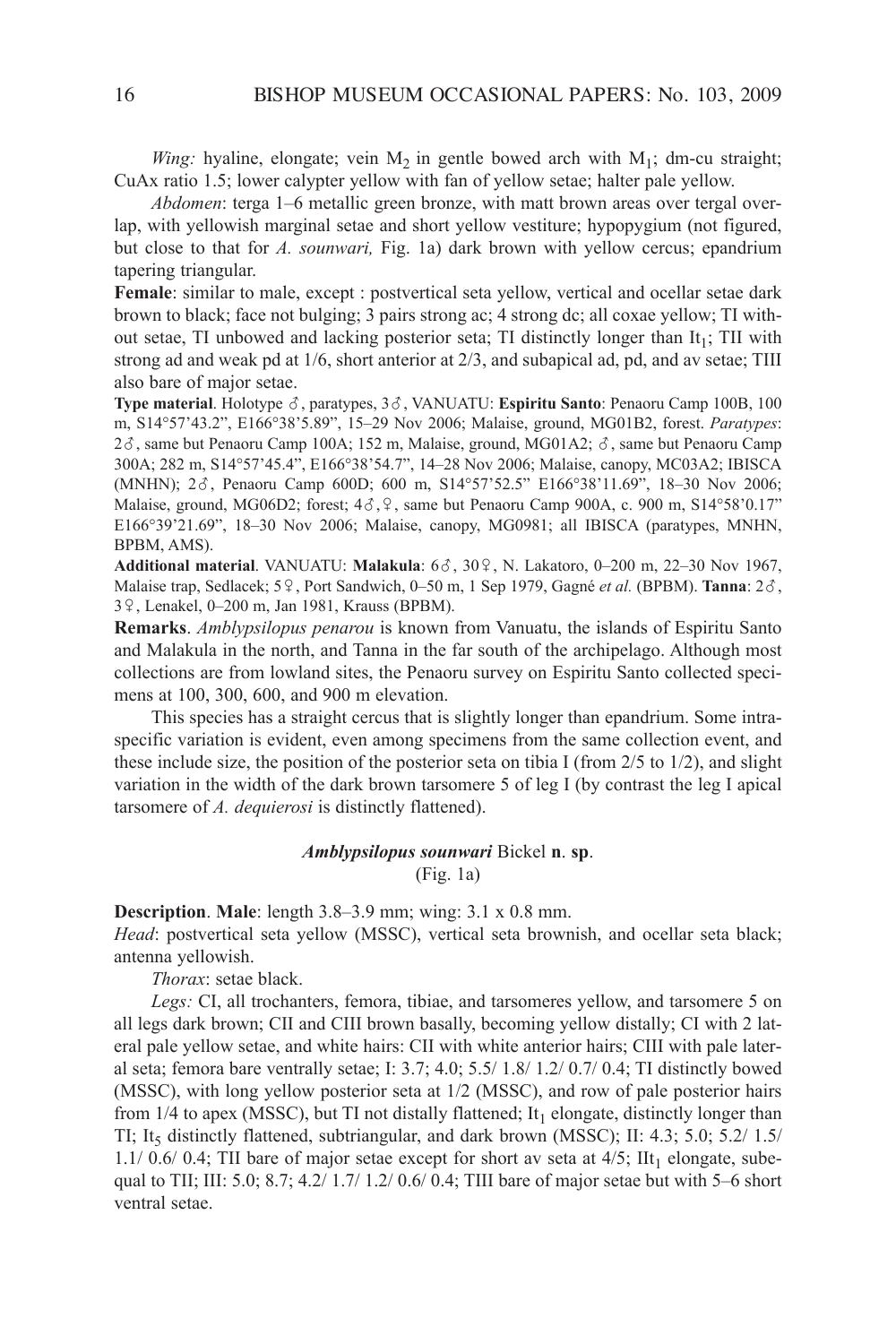*Wing:* CuAx ratio 1.3.

*Abdomen*: hypopygium (Fig. 1a) dark brown with yellow cercus; epandrium elongate, tapering triangular; surstylus curved as in bird's beak; epandrial lobe mediad of surstylus, with curved apical and subapical seta; hypandrium short and simple; cercus slightly shorter than epandrium, digitiform and only slightly clavate.

**Female**: similar to female *A. arenarius.* 

**Types**. Holotype  $\delta$  (BPBM 17,136), paratypes  $\delta$ , 6 $\Omega$ , VANUATU: **Maewo**: Sounwari, 15°23'S, 168°07'e, 0–360 m, 4–5 Sep 1979, W.c. Gagné, G.M. nishida, & G.a. Samuelson (BPBM).

Additional material. VANUATU:  $10\delta$ ,  $8\Omega$ , Epi: Vaemali,  $100-150$  m,  $6-10$  Aug 1967, Malaise trap, J. & M. Sedlacek. **Shepherd Group**:  $\delta$ ,  $\varphi$ , Tongariki, 0–300 m, 29 Aug 1979, G. Nishida (BPBM).

**Remarks**. *Amblypsilopus sounwari* is known from Maewo, epi and the Shepherd Group, the eastern chain of volcanic islands in the Vanuatu archipelago. This species has basitarsus I distinctly longer than tibia I, and tarsomere 5 is flattened into a triangular flag. This species is close to *A. dequierosi* from Espiritu Santo.

# *Amblypsilopus dequierosi* Bickel **n**. **sp**. (Fig. 1e)

**Description**. **Male**: length 3.8 mm; wing: 3.3 x 0.9 mm; similar to *A. arenarius* except: *Head*: vertical and postvertical setae pale yellow, but ocellar setae black.

*Thorax*: major setae black.

Legs: CI, all trochanters, femora, tibiae, and basal tarsomeres yellow, with distal tarsomeres becoming infuscated, and all tarsomeres 5 dark brown; CII and CIII brown at very base, becoming yellow distally; CI with 2 lateral pale yellow setae, and white hairs: CII with white anterior hairs; CIII with pale lateral seta; femora bare ventrally; I:  $4.0$ ;  $5.0$ ; 5.0/ 2.0/ 1.2/ 0.7/ 0.5; Ti distinctly bowed (MSSc), with long pale posterior pale seta at 1/4 (MSSc) (Fig. 1e), and row of pale posterior hairs from 1/4 to apex (MSSc), but Ti not distally flattened; It<sub>1</sub> elongate, subequal to TI; It<sub>5</sub> distinctly flattened, subtriangular, and dark brown (MSSC); II: 4.0; 5.6; 5.2/ 1.5/ 1.2/ 0.5/ 0.4; TII bare of setae; III: 5.3; 8.5; 4.1/ 1.8/ 1.2/ 0.6/ 0.4; Tiii bare of major setae.

*Wing:* CuAx ratio also 1.4; lower calypter yellow with brown rim and fan of yellow setae; halter pale yellow.

*Abdomen*: terga 1–6 metallic green bronze, with matt brown areas over tergal overlap, with black marginal setae and short black vestiture; hypopygium (not figured, but similar to *A. sounwari,* Fig.1a) dark brown with yellow cercus; epandrium with curved tapering surstylus and simple cercus.

# **Female**: unknown.

**Types**. Holotype ♂ (BPBM 17,137), paratype ♂, VANUATU: **Espiritu Santo**: Luganville, 0–100 m, Dec 1983, N.L.H. Krauss, Bishop Museum Acc. #1984.168 (BPBM).

**Remarks**. *Amblypsilopus dequierosi* is known only from the island of Espiritu Santo. It has diagnostic male leg I characters, the tarsomere 5 flattened into a rounded black flag, and the curved posterior seta at  $1/4$  on tibia I, more basal than in related species.

**Etymology**. *Amblypsilopus dequierosi* is named for the Spanish explorer Pedro Fernandes de Quierós, who in 1606 named the island of espiritu Santo, as 'Terra australis del Espiritu Santo' and attempted to form a settlement there.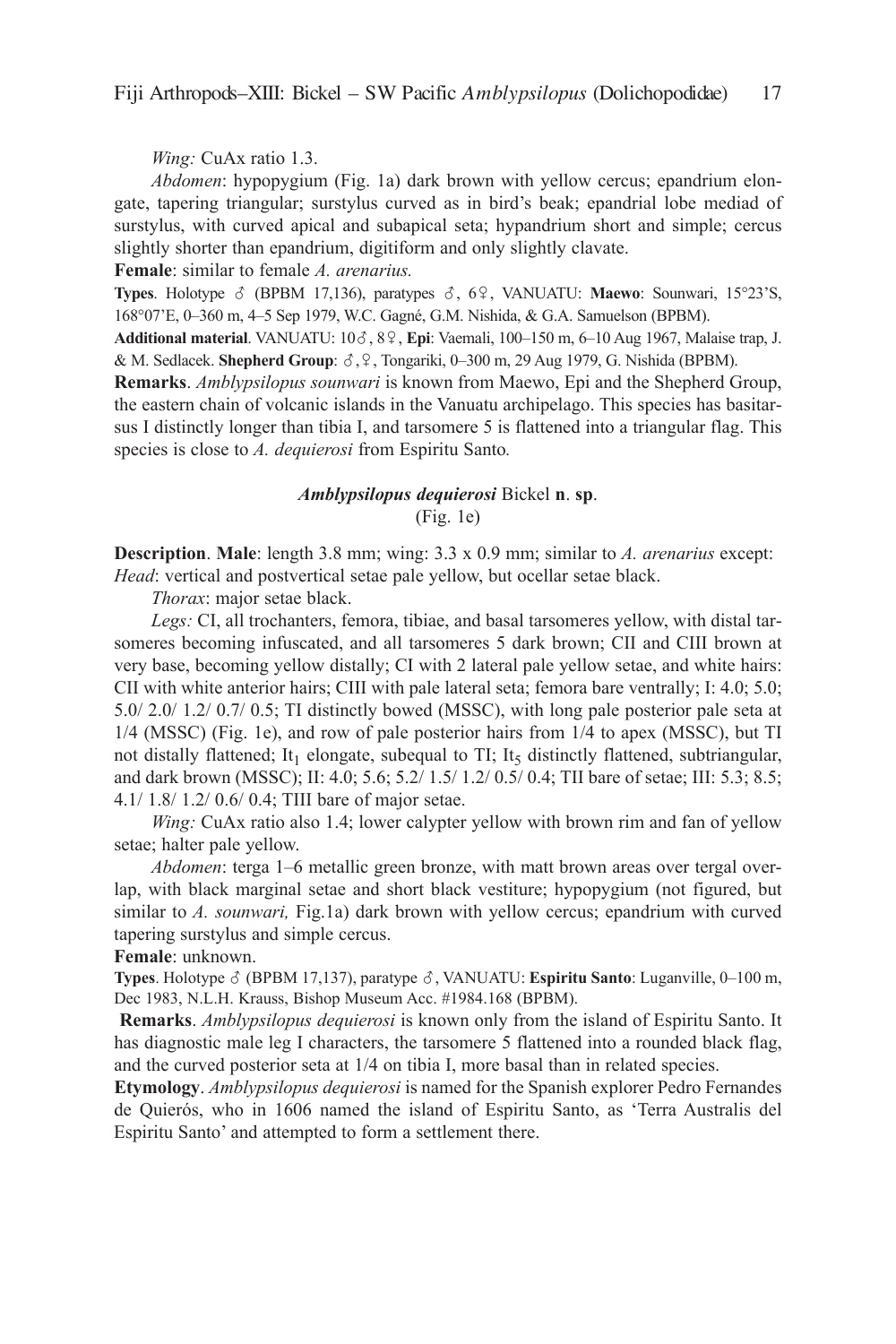## *Amblypsilopus elatus* Bickel **n**. **sp**. (Fig. 1d)

**Description**. **Male**: length 3.8 mm; wing: 3.5 x 1.2 mm.

*Head*: vertex, frons, and face metallic blue-green, with a dusting of silvery pruinosity; postvertical and postorbital setae yellow; vertical and ocellar setae black; scape and pedicel brown, first flagellomere yellowish.

*Thorax*: setae black.

Legs: CI, all trochanters, femora, tibiae, and tarsi yellow, except all  $t<sub>5</sub>$  dark brown; CII and CIII brown; CI with 3 pale yellow lateral setae, and white hairs: CII with white anterior hairs; CIII with pale yellow lateral seta; all femora bare of major setae; all  $t<sub>5</sub>$  dark brown and slightly flattened; I:  $4.2$ ;  $4.5$ ;  $7.4/2.2/1.5/1.0/0.4$ ; FI bare of major setae; TI distinctly bowed (MSSc), with long yellow posterior seta at 2/5 (MSSc), and distal half with comb of fine yellow hairs to apex (MSSC); It<sub>1</sub> distinctly longer than TI (possible MSSC); II:  $4.4$ ;  $6.1$ ;  $6.8/1.9/1.4/0.7/0.4$ ; TII also bare except for short av seta at  $4/5$ ; IIt<sub>1</sub> distinctly longer than TII (possible MSSC); III: 5.8; 9.8; 5.0/ 2.2/ 1.4/ 0.8/ 0.4; TIII bare of major setae but with 5 short spaced ventral setae on distal half.

*Wing:* CuAx ratio 1.6; lower calypter yellow with dark brown rim and fan of yellow setae.

*Abdomen*: terga 1–6 metallic green bronze, with matt brown areas over tergal overlap, with brownish marginal setae and short vestiture; segments 7, 8, and hypopygium (Fig. 1d) dark brown except cercus pale yellow; epandrium tapering triangular; surstylus apically down curved; cercus elongate, digitiform, and about as long as epandrium. **Female**: unknown.

Types. Holotype ♂, VANUATU: Espiritu Santo, Penaoru Camp 1200A, 1200 m, S14°58'2.35", e166°40'43.4", 18–30 nov 2007, Malaise trap on ground, MG12a2, forest, iBiSca (MnHn).

**Remarks**. *Amblypsilopus elatus* is known only from the type locality at 1200 m on Espiritu Santo. Male basitarsi I and II are distinctly longer than their respective tibiae, and the elongate digitiform cercus is also diagnostic.

**Etymology**. The specific epithet is from the latin "*elatus*" meaning "high" and refers to its occurrence at high elevation on the island of Espiritu Santo.

# *Amblypsilopus vusasivo* Bickel **n**. **sp**.

(Fig. 2b)

**Description**. **Male**: length 3.1 mm; wing: 2.9 x 0.8 mm; similar to *A. arenarius* except: *Head*: vertex, frons, and face metallic blue-green, with a dusting of silvery pruinosity; head setae black; palp light brown yellow with black setae; proboscis yellow; antenna dark brown.

Legs: CI yellow but brownish anteriorly; CII and CIII dark brown; all trochanters, femora, tibiae, and basal tarsomeres I and II yellow;  $IIIt<sub>1</sub>$  distinctly ivory white (MSSC); distal tarsomeres infuscated, and all  $t<sub>5</sub>$  dark brown; CI with 3 yellow distolateral setae: CII with yellow anterior hairs; CIII with yellow lateral seta; femora ventrally bare; I: 3.5; 3.8; 3.6/ 1.4/ 1.0/ 0.7/ 0.4; Ti straight, not bowed, with long pale posterior pale seta at 4/5 (MSSc), with about 8 short pale yellow hairs increasing in size distally, longer pale yellow subapical seta, and distal eighth slightly flattened with pale ventral pile (all MSSc); It<sub>1</sub> elongate, but slightly shorter than TI; II: 3.8; 4.7; 4.4/ 1.3/ 1.0/ 0.6/ 0.5; TII bare of major setae except for short av seta at  $4/5$ , and short subapical ad, pd and av setae; III:  $4.5$ ; 7.4; 3.7/ 1.6/ 1.2/ 0.7/ 0.4; TIII bare of major setae but with 5–6 short ventral setae; IIIt<sub>1</sub>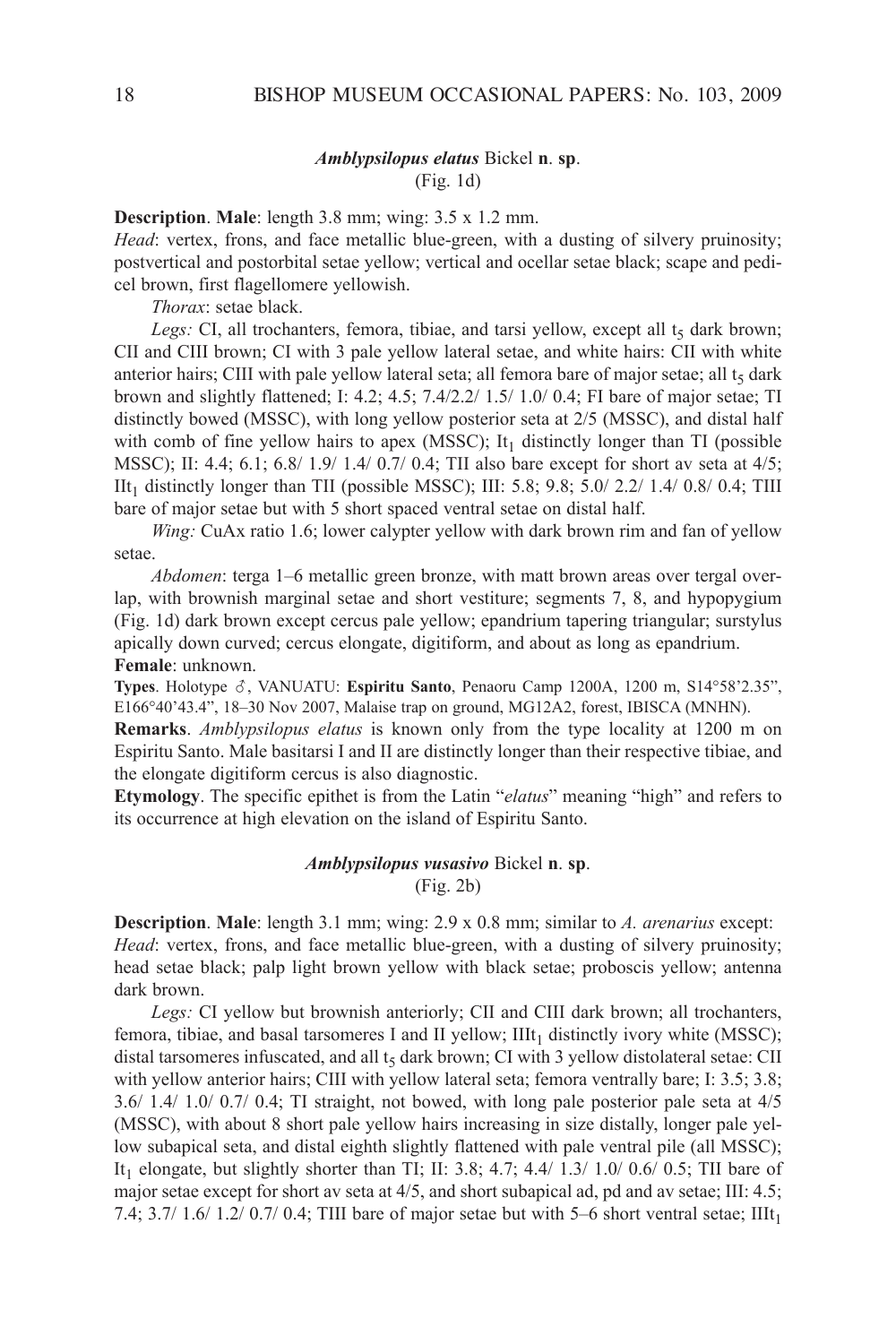

**Figure 3**. Hypopygium, left lateral: **a**, *Amblypsilopus alipatei*. **b**, *A. pusillus*.

distinctly ivory white, in contrast adjacent podomeres.

*Wing:* CuAx ratio 1.4; lower calypter yellow with dark brown rim and fan of black; halter yellowish.

*Abdomen*: terga 1–6 metallic blue green, with black marginal setae and short black vestiture; hypopygium (Fig. 2b) dark brown with yellow cercus and surstylus; epandrium subrectangular; surstylus broad, subrectangular with some strong seta as figured; epandrial lobe mediad of surstylus, with long curved apical and subapical seta; hypandrium short; phallus relatively long; cercus with basoventral mound, shorter than length of epandrium, and tapering digitiform.

**Female**: none associated.

**Types**. Holotype  $\delta$ , FIJI: **Vanua Levu**: Natewa Peninsula, 2.6 km SSE Vusasivo Village, Mt. navatadoi, lowland wet forest, [-16.593°, 179.772°], 400 m, 22 Dec 2005–7 Jan 2006, Malaise trap: M01, L. Waqa [FBA 511592] paratypes,  $3\delta$ , same but 12-25 Oct 2005 [FBA 511560], 25 Oct-10 nov 2005 [FBa 511569, 511574] (Fnic).

Additional material. FIJI: Viti Levu, 28, Koroyanitu EcoPark, Mt. Evans Range, 1 km E Abaca Village, Savuione Trail, disturbed mid-elevation moist forest, [-17.667°, 177.55°], 800 m, 12–19 Oct 2002, Malaise trap: M01, l. Tuimereke [FBa 001468, 001514] (Fnic)

**Remarks**. *Amblypsilopus vusasivo* is known from rainforest below 800 m on the Natewa Peninsula, Vanua Levu and the Batilamu (Mt Evans) Range, northwestern Viti Levu.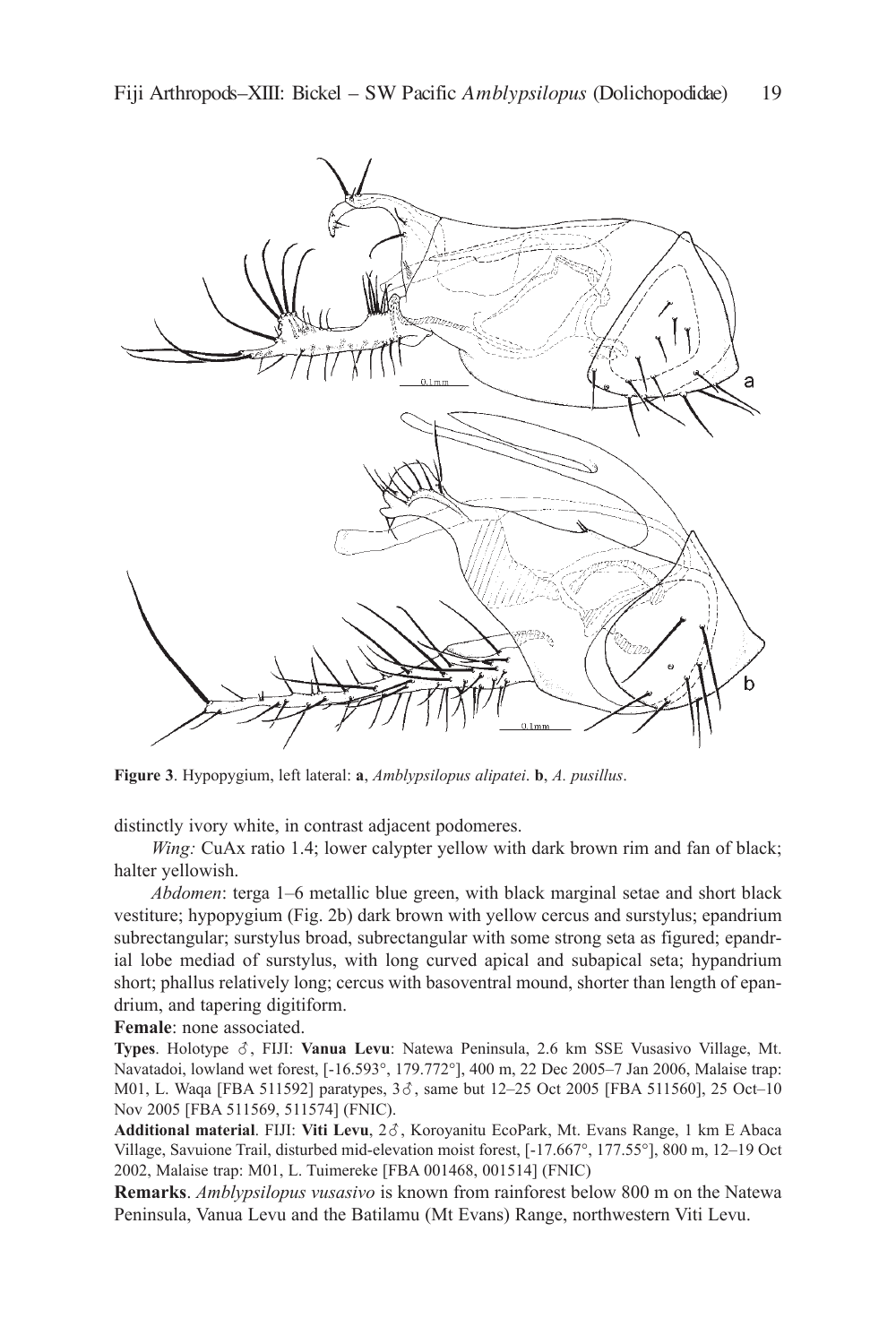This species has a broad surstylus with strong apical and median seta, not unlike that found in the *olsoni* group. However, it is placed in the *arenarius* group because the cercus does not have a median branch, the characteristic synapomorphy of the *olsoni* group.

## *Amblypsilopus honiarensis* Bickel **n**. **sp**. (Fig. 2c)

**Description**. **Male**: length 3.6 mm; wing: 3.2 x 0.9 mm; similar to *A. arenarius* except: *Head*: head setae black; palp yellow with black apical seta; antenna black.

*Thorax*: setae black.

Legs: all coxae, trochanters, FI to 2/3, FII to 5/6 and FIII to 9/10 brown; distal femora, tibiae, and basal tarsomeres yellow, with distal tarsomeres becoming infuscated; CI with 3 white lateral setae, and white hairs: CII with white anterior hairs; CIII with white lateral seta; femora with some white ventral hairs; i: 3.8; 4.3; 3.6/ 1.4/ 1.1/ 0.7/ 0.4; Ti only slightly bowed (MSSc), with short curved yellow posterior seta at 4/5 (MSSc), and distal sixth distinctly flattened with pale ventral pile and a few pale posterior hairs (MSSC); It<sub>1</sub> shorter than TI; It<sub>5</sub> dark brown, and distinctly flattened, dark brown, and subtriangular (MSSC); II: 4.1; 5.0; 4.7/ 1.3/ 0.9/ 0.6/ 0.4; TII bare of major setae; III: 5.0; 7.7; 3.4/ 1.4/ 1.1/ 0.6/ 0.4; Tiii bare of major setae.

*Wing:* hyaline, elongate; vein  $M_2$  in gentle bowed arch with  $M_1$ ; dm-cu straight; CuAx ratio 2.0; lower calypter dark brown with fan of black; halter pale yellow.

*Abdomen*: terga 1–6 metallic green bronze, with matt brown areas over tergal overlap, with black vestiture; hypopygium (Fig. 2c) dark brown with yellow cercus; epandrium subtriangular; surstylus digitiform, simple and bearing setae as figured; epandrial lobe thick with apical and subapical setae;hypandrial hood short; cercus elongate and setose. **Female**: none associated.

**Types**. Holotype ♂ (BPBM 17,138), SOLOMON ISLANDS: **Guadalcanal**: Honiara, 0–200 m, Nov 1979, N.L.H. Krauss; paratype  $\delta$ , same but Dec 1975; paratype  $\delta$ , same but Feb 1985 (BPBM). **Additional material**. SOlOMOn iSlanDS: **New Georgia**: Munda, 0–100 m, nov 1980, krauss

(BPBM).

**Remarks**. *Amblypsilopus honiarensis* is known from lowland habitats on Guadalcanal and new Georgia, Solomon islands. This species is part of the *arenarius* group, but has all head setae black. Male tarsomere 5 on leg I is expanded into a black flag, not unlike that of the Vanuatu species *A. sounwari* and *A. dequierosi*.

#### **The** *cakaudrove* **group**

### **Diagnosis**

*Head*: vertex, frons, and face metallic blue-green, with a dusting of silvery pruinosity; head setae black; vertical seta on lateral frons slightly shorter than postvertical; upper face of males slightly bulging, face and clypeus metallic blue-green with some grey pruinosity; palp yellow with 2 black setae; proboscis yellow; scape and pedicel reddish yellow, first flagellomere brown; pedicel with short setae; first flagellomere short, rounded subtriangular; arista dorsal, and as long as head height, and simple; ventral postcranium with white setae.

*Thorax*: entirely metallic blue–green with bronze reflections, and dusting of grey pruinosity over pleura; setae black; 2 pairs of long posterior ac, with tiny pair anterior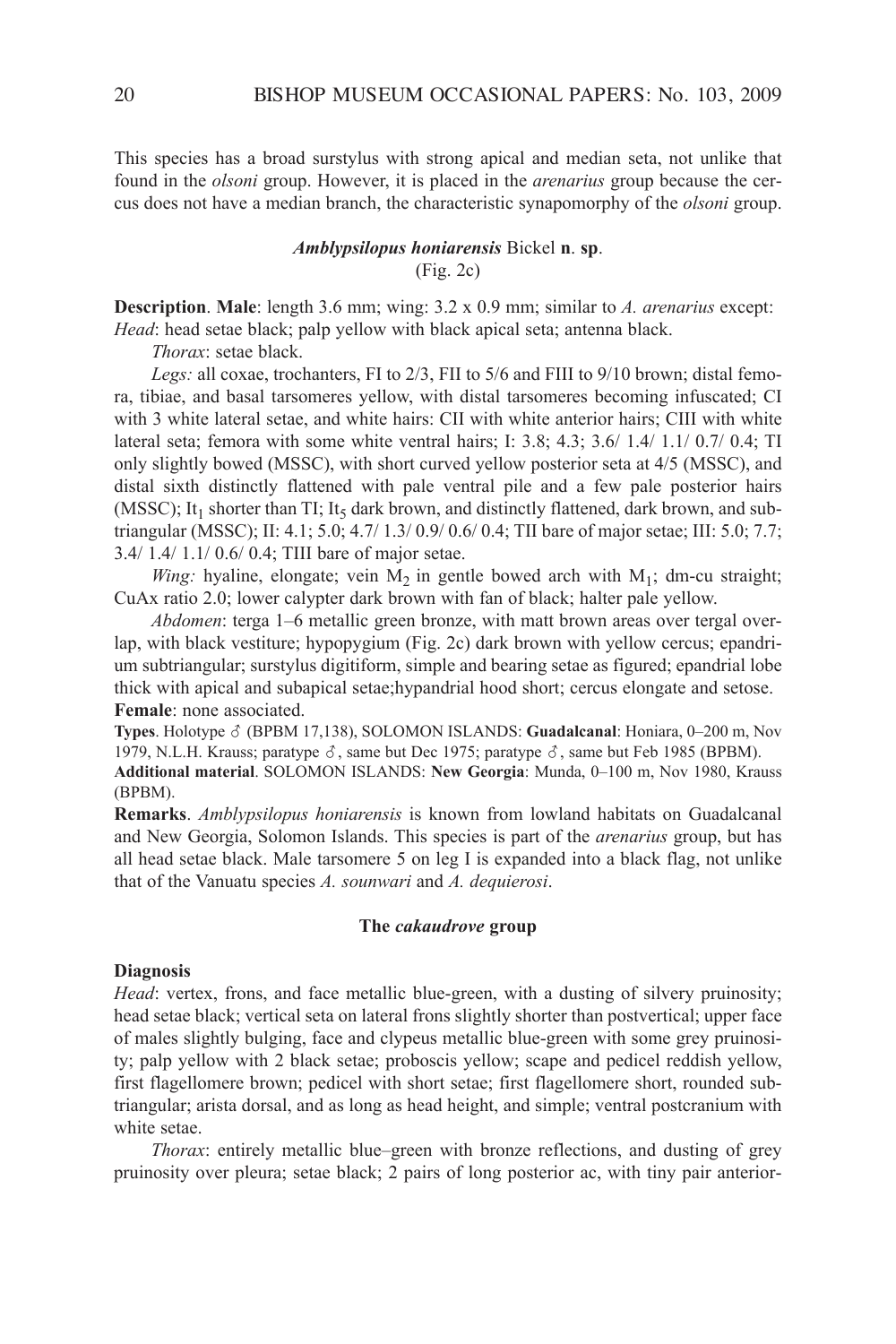most (MSSc); males with 2 strong posterior dc and 3 weak hair like dc anteriad (MSSc), 1 postalar, 1 postsutural supra-alar, 1 presutural intra-alar, 2 notopleural, 1 presutural supra-alar, and 1 weak postpronotal setae present; median scutellar setae strong, lateral scutellars reduced to tiny hair or absent. median scutellar setae strong, laterals absent.

*Legs:* coxae and remainder of legs mostly yellow; tibia I with single long curved posterior seta variously positioned, but usually along distal half; Ti on distal fifth to sixth slightly expanded with white ventral pile; TII with anterior seta at 4/5, and usually without ad setae.

*Abdomen.* dorsal surface of surstylus always with setae, and apex of surstylus usually deeply forked; cercus digitiform.

**Remarks**. Species in the *Amblypsilopus cakaudrove* group have a setose dorsal surstylar margin, and all except *A. navukailagi* have the surstylus distinctly forked. The *cakaudrove* group is close to the *arenarius* group and both groups have Tii with anterior seta at 4/5, and usually without an ad seta. The *cakaudrove* group contains five Fijian species, all from rainforest ranging from 300–1200 m.

Included species:

*brorstromae* **n**. **sp**. Fiji (Viti levu, Taveuni). *cakaudrove* **n**. **sp**. Fiji (Taveuni). *navukailagi* **n**. **sp**. Fiji lomaiviti Group (Gau). *terriae* **n**. **sp**. Fiji (Viti levu). *veisari* **n**. **sp**. Fiji (Viti levu)

#### *Amblypsilopus brorstromae* Bickel **n**. **sp**.

(Fig. 4b)

## **Description**. **Male**: length 2.8–2.9 mm; wing: 2.9 x 0.8 mm.

*Legs:* all coxae and remainder of legs yellow, except  $t<sub>5</sub>$  on each leg dark brown; CI with 3 distolateral yellow setae, and short yellow hairs: CII with yellow anterior hairs; CIII with yellow lateral seta; femora ventrally bare; I: 3.6; 4.3; 4.3/ 1.3/ 1.2/ 0.7/ 0.5; TI only slightly bowed (MSSc), with long pale posterior pale seta at 2/3 (MSSc), and distal sixth distinctly flattened with pale ventral pile and a few pale posterior hairs (MSSC); It<sub>1</sub> elongate, subequal to TI; It<sub>5</sub> dark brown, and only slightly flattened; II: 4.0; 5.4; 4.3/ 1.3/ 1.0/ 0.6/ 0.5; TII bare of major setae except for short av seta at 4/5; III: 5.2; 7.6; 3.7/ 1.7/ 1.1/ 0.7/ 0.4; TIII bare of major setae but with 3–4 short dorsal setae.

*Wing:* hyaline, elongate; vein  $M_2$  in gentle bowed arch with  $M_1$ ; dm-cu straight; CuAx ratio 1.2; lower calypter yellow with fan of yellowish setae; halter pale yellow. *Abdomen*: terga 1–6 metallic green bronze, with matt brown areas over tergal overlap, with black marginal setae and short black vestiture; distal tergum 3 with 3 lateral setae and terga 4–6 each with 6–8 strong black lateral setae which hang over abdominal venter (MSSc); segment 7, 8 and hypopygium (Fig. 4b) dark brown, with cercus and surstylus yellow; epandrium subrectangular; epandrial lobe well-developed and internal, with two strong distal setae; surstylus deeply forked, U-shaped, with dorsal arm longer and bent at right angle; cercus elongate, digitiform, and densely setose.

**Female**: similar to male, except: TI bare of major setae; TII with ad seta at 1/6, and subapical ad, pd, and av setae; Tiii bare of major setae; abdomen without lateral setae on terga 3–6.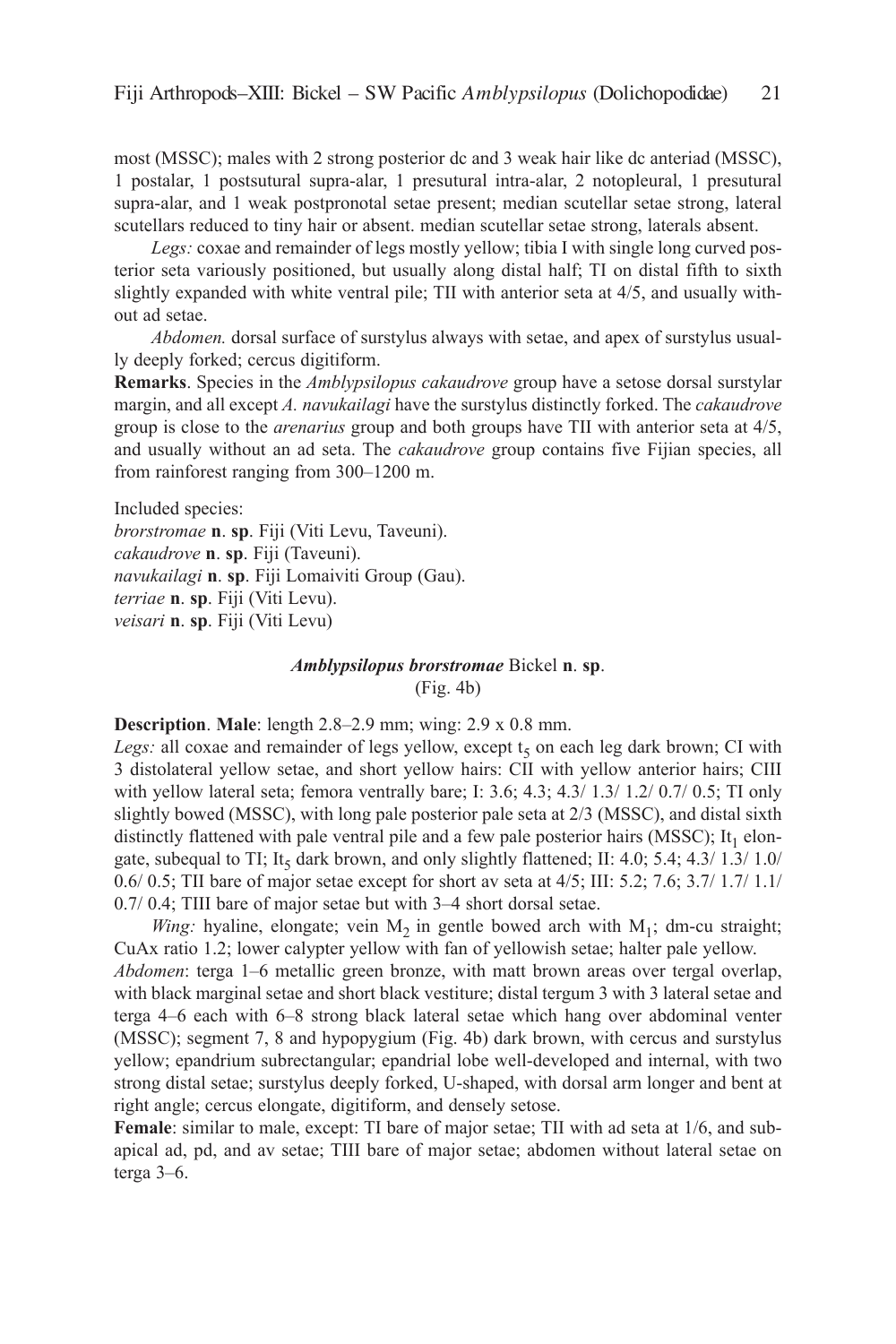Type material. Holotype  $\delta$ , paratype  $\delta$ , FIJI: Viti Levu: 1.8 km E Navai Village, old trail to Mt. Tomaniivi (Victoria), gymnosperm dominated rainforest, [-17.621°, 177.998°], 700 m, 7–26 Jan 2004, Malaise trap: M04, E. Namatalau [holotype, FBA 119818; paratype FBA 119818]; paratypes  $2\delta$ , same but 16 Nov–28 Dec 2004 [FBA 503513–14]; paratype  $\delta$ , same but 16 Mar–6 May 2005 [FBA 508138]; paratype  $2\delta$ , 2 km E Navai Village, old trail to Mt. Tomaniivi (Victoria), gymnosperm dominated rainforest, [-17.621°, 178°], 700 m, 16 Mar–6 May 2005, 18 Oct–6 nov 2004, Malaise trap: M03, e. Namatalau [FBA 508346, etc];  $\delta$ , same but 3.2 km E Navai Village, Veilaselase Track, [-17.624, 178.009], 1020 m, 23 Sep–18 Oct 2004, Malaise trap: M02, e. namatalau [FBa 532154].

Additional material. FIJI: Taveuni: 2 $\delta$ , 5.6 km SE Tavuki Village, Devo Peak, cloud forest, [-16.843°, -179.966°], 1187 m, 2-10 Oct 2002, Malaise trap: M01, E. Ratu [FBA 093619-093620];  $\delta$ , 3.2 km NW lavena Village, Mt. koronibuabua, lowland rainforest, [-16.856°, -179.889°], 229 m, 8–21 Jan 2005, Malaise trap: M05, B. Soroalau [FBa 502202]. **Viti Levu**: 4 km WSW colo-i-Suva Village, Mt. nakobalevu, lowland wet forest, [-18.055°, 178.424°], 372 m, 9–30 May 2003, Malaise trap: M03, Timoci [FBA 094272]; 2 9, same but 12-24 Oct 2004 [FBA 502476, 502480]. (FNIC).

**Remarks**. *Amblypsilopus brorstromae* is known from rainforest habitats from 250–1200 m on the islands of Viti levu and Taveuni. Males are unusual in having terga 4–6 each with 6–8 strong black lateral setae which hang over the base of the abdomen.

**Etymology**. This species is named in honor of leah Brorstrom, formerly of the Schlinger World Spider-Endoparasitoid Laboratory, who helped sort and process many Fiji Arthropod Survey specimens.

# *Amblypsilopus cakaudrove* Bickel **n**. **sp**. (Fig. 4a)

**Description**. **Male**: length 3.0 mm; wing: 3.2 x 1.0 mm; similar to *A. brorstromae* except: *Legs:* coxae and remainder of legs yellow, except  $t<sub>5</sub>$  on each leg dark brown; CI with 3 distolateral yellow setae, and short yellow hairs: CII with yellow anterior hairs; CIII with yellow lateral seta; femora ventrally bare; I:  $3.9$ ;  $5.2$ ;  $5.6/$   $2.0/$   $1.3/$   $0.7/$   $0.5$ ; TI bowed in distal quarter (MSSc), with long pale posterior pale seta at 2/3 (MSSc), and distal sixth distinctly flattened with whitish ventral pile and some few pale yellow posterior hairs (MSSC); It<sub>1</sub> elongate, distinctly longer than TI, with short ventrals in basal third; It<sub>5</sub> black, distinctly flattened, and subtriangular with pinnate margins (MSSC); II: 4.0; 6.0/ 5.9/ 1.6/ 1.3/ 0.6/ 0.4; TII with ad seta at  $1/6$  and short av seta at  $4/5$ ; IIt<sub>1</sub> subequal with TII; III: 5.6; 8.4; 4.7/ 2.0/ 1.3/ 0.7/ 0.4; Tiii bare of major setae but with 3–4 short dorsal setae.

*Abdomen*: terga 1–6 metallic green bronze, with matt brown areas over tergal overlap, with black marginal setae and short black vestiture; distal terga 3–6 with usual setation, without extra long black lateral setae; segment 7, 8 and hypopygium (Fig. 4a) dark brown, cercus and surstylus yellow; epandrium subrectangular; epandrial reduced and two setae arising from lateral wall of epandrium; surstylus deeply forked, V-shaped, with dorsal arm longer than ventral, but straight not bent; cercus elongate, digitiform, and setose. **Female**: none reliably associated.

**Type material**. Holotype,  $\delta$ , FIJI: **Taveuni**: 5.3 km SE Tavuki Village, Mt. Devo, montane wet forest, [-16.841°, -179.968°], 1064 m, 17–24 Oct 2002, Malaise trap: M03, P. Vodo [FBa 126542]; paratypes 2 $\delta$ , 5.6 km SE Tavuki Village, Devo Peak, cloud forest, [-16.843°, -179.966°], 1187 m, 9–23 Sep 2004, 23 Sep–7 Oct 2004, Malaise trap: M01, P. Vodo [FBa 502210, 508595] (Fnic).

**Remarks**. *Amblypsilopus cakaudrove* is known from wet forest above 1000 m on Devo Peak, Taveuni. It is very close to *A. veisari* from lowland southeastern Viti Levu, but differs primarily in having a black pinnate flag on leg I tarsomere 5. Both species have similar genitalia.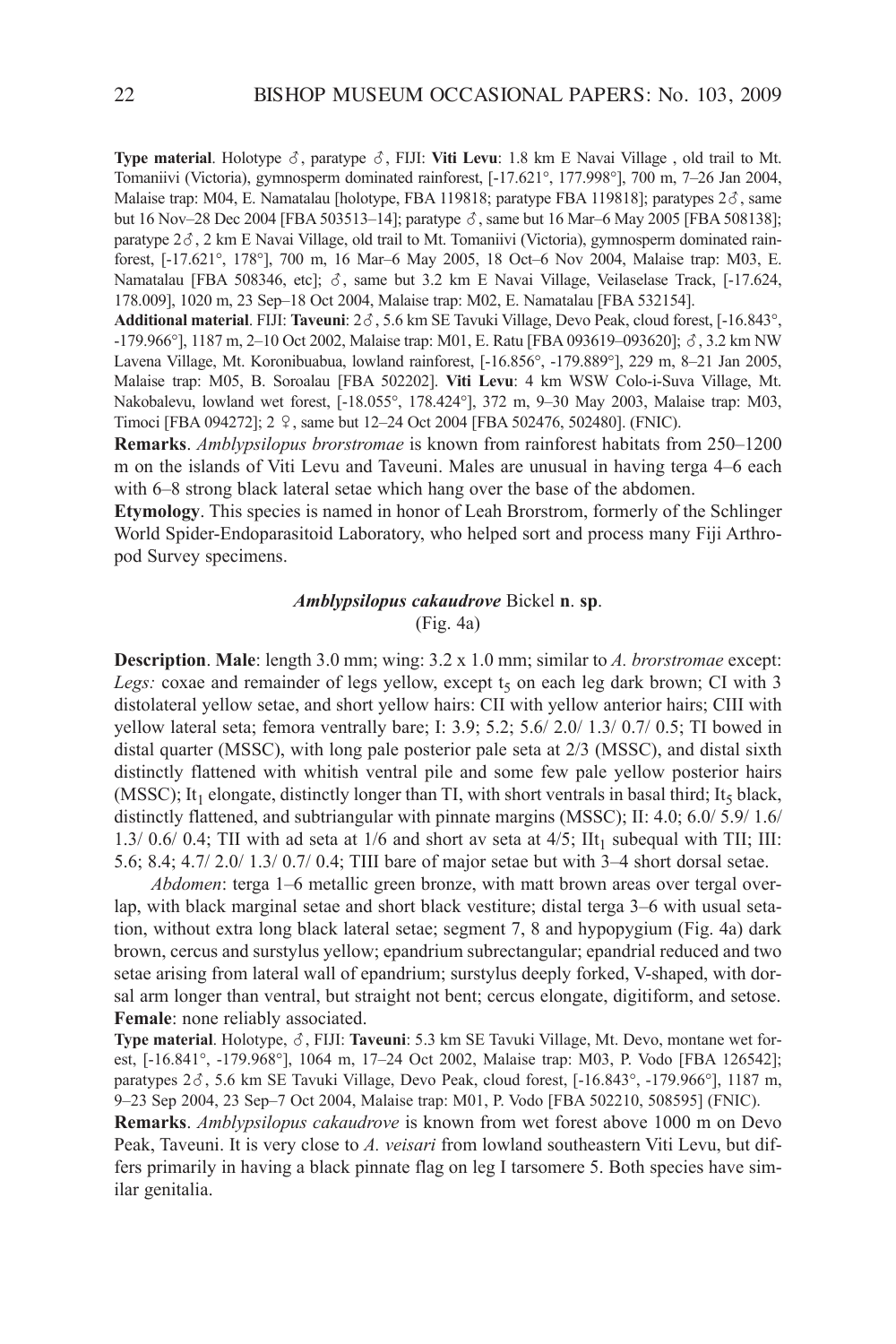

**Figure 4**. Hypopygium, left lateral: **a**, *Amblypsilopus cakaudrove*. **b**, *A. brorstromae*. **c**, *A. terriae*. **d**, *A. navukailagi*.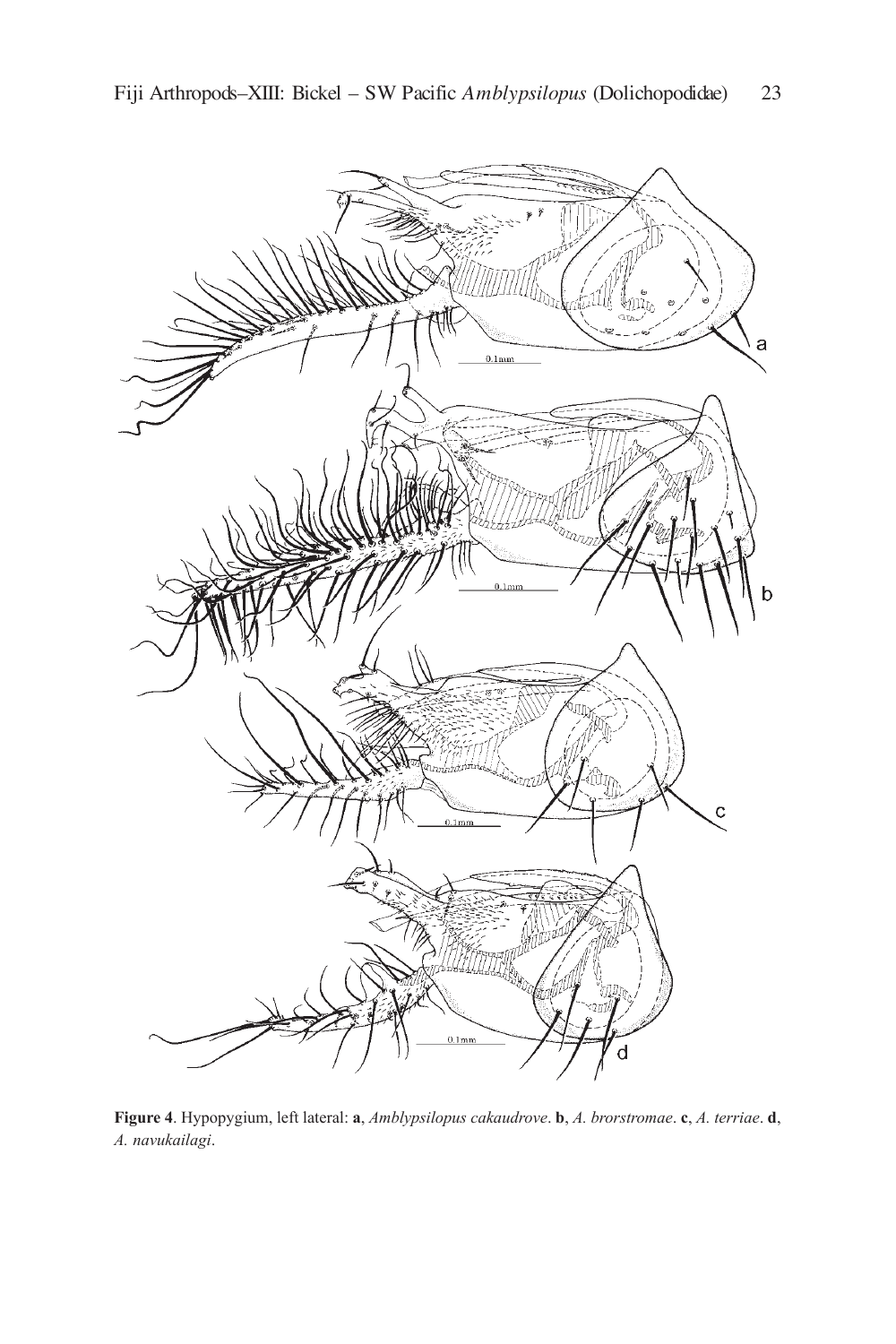#### *Amblypsilopus veisari* Bickel **n**. **sp**.

**Description**. **Male**: length 2.9 mm; wing: 2.9 x 0.8 mm; similar to *A. brorstromae* except: *Legs:* all coxae and remainder of legs yellow, except  $t<sub>5</sub>$  on each leg brownish; CI with 3 distolateral yellow setae, and short yellow hairs: CII with yellow anterior hairs; CIII with yellow lateral seta; femora ventrally bare; I:  $3.6$ ;  $4.4$ ;  $4.7/1.4/1.0/0.6/0.5$ ; TI bowed in distal quarter (MSSc), with long pale posterior seta at 2/3 (MSSc), and distal sixth distinctly flattened with whitish ventral pile and a few pale yellow posterior hairs (MSSc); It<sub>1</sub> elongate, distinctly longer than TI; It<sub>5</sub> unmodified; II: 3.6; 5.0/ 4.9/ 1.3/ 0.9/ 0.6/ 0.4; TII with ad seta at  $1/6$  and short av seta at  $4/5$ ; IIt<sub>1</sub> subequal with TII; III: 4.5; 7.5; 3.7/ 1.5/ 1.2/ 0.6/ 0.4; Tiii bare of major setae but with 3–4 short dorsal setae.

*Abdomen*: hypopygium similar to that of *A. cakaudrove* (Fig. 4a), and surstylus deeply forked, V-shaped, with dorsal arm longer than ventral, but straight not bent; cercus elongate, digitiform, and setose.

**Female**: none associated.

**Type material.** Holotype  $\delta$ , FIJI: **Viti Levu**: 3.8 km N Veisari Settlement, logging road to Waivudawa, lowland wet forest, [-18.079°, 178.363°], 300 m, 12 Dec 2002–3 Jan 2003, Malaise trap: M02, M. Tokotaa [FBA 104000]; paratype  $\delta$ , same but 3.5 km N Veisari Settlement, logging road to Waivudawa, [-18.068°, 178.367°], 300 m, 14 Feb–8 Mar 2003, Malaise trap: M03 [FBa 137749].

**Remarks**. *Amblypsilopus veisari* is known from lowland rainforests in southeastern Viti levu. it is very close to *A. cakaudrove* from Taveuni, and both have a similar hypopygium with a straight forked surstylus. They differ primarily in *A. veisari* being slightly smaller and in lacking any tarsal flag on leg I tarsomere 5. These two species should be regarded as sister taxa.

# *Amblypsilopus terriae* Bickel **n**. **sp**. (Fig. 4c)

**Description**. **Male**: length 3.4 mm; wing: 3.1 x 0.9 mm; similar to *A. brorstromae* except: Legs: CI and CIII yellow; CII mostly dark brown basally but become yellow in distal third; remainder of legs mostly yellow, except  $t<sub>5</sub>$  on each leg dark brown; CI with 3 distolateral yellow setae, and short yellow hairs; CII with yellow anterior hairs; CIII with yellow lateral seta; femora ventrally bare; I: 3.9; 5.9;  $4.8/1.6/1.2/0.7/0.5$ ; TI distinctly bowed (MSSc), with long pale posterior pale seta at 2/3 (MSSc) and some short posterior hairs distad to apex, and distal eighth slightly flattened with pale ventral pile (MSSc); It<sub>1</sub> shorter than TI; It<sub>5</sub> dark brown, and only slightly flattened; II: 4.4; 6.0; 6.1/ 1.5/ 1.2/ 0.6/ 0.5; TII bare of major setae except for short av seta at  $4/5$ ; IIt<sub>1</sub> subequal with TII; III: 5.7; 8.7; 4.7/ 1.9/ 1.2/ 0.7/ 0.4; Tiii bare of major setae but with 3–4 short dorsal setae;  $IIIt<sub>1</sub>$  ivory white; in contrast to yellow adjacent podomeres.

*Wing:* CuAx ratio 1.6.

*Abdomen*: terga 1–6 metallic green bronze, with matt brown areas over tergal overlap, with black marginal setae and short black vestiture; segment 7, 8 and hypopygium (Fig. 4c) dark brown, with cercus and surstylus yellow; epandrium subrectangular; surstylus with distinct apical notch with strong ventroapical seta, and dorsal margin with abundant short setae; cercus short digitiform with long setae as figured.

**Female**: similar to male, except: face not bulging; clypeus wider and almost adjacent to sides of eyes; also only 2 pairs strong ac; 4 strong dc; TI bare of major setae; TII with ad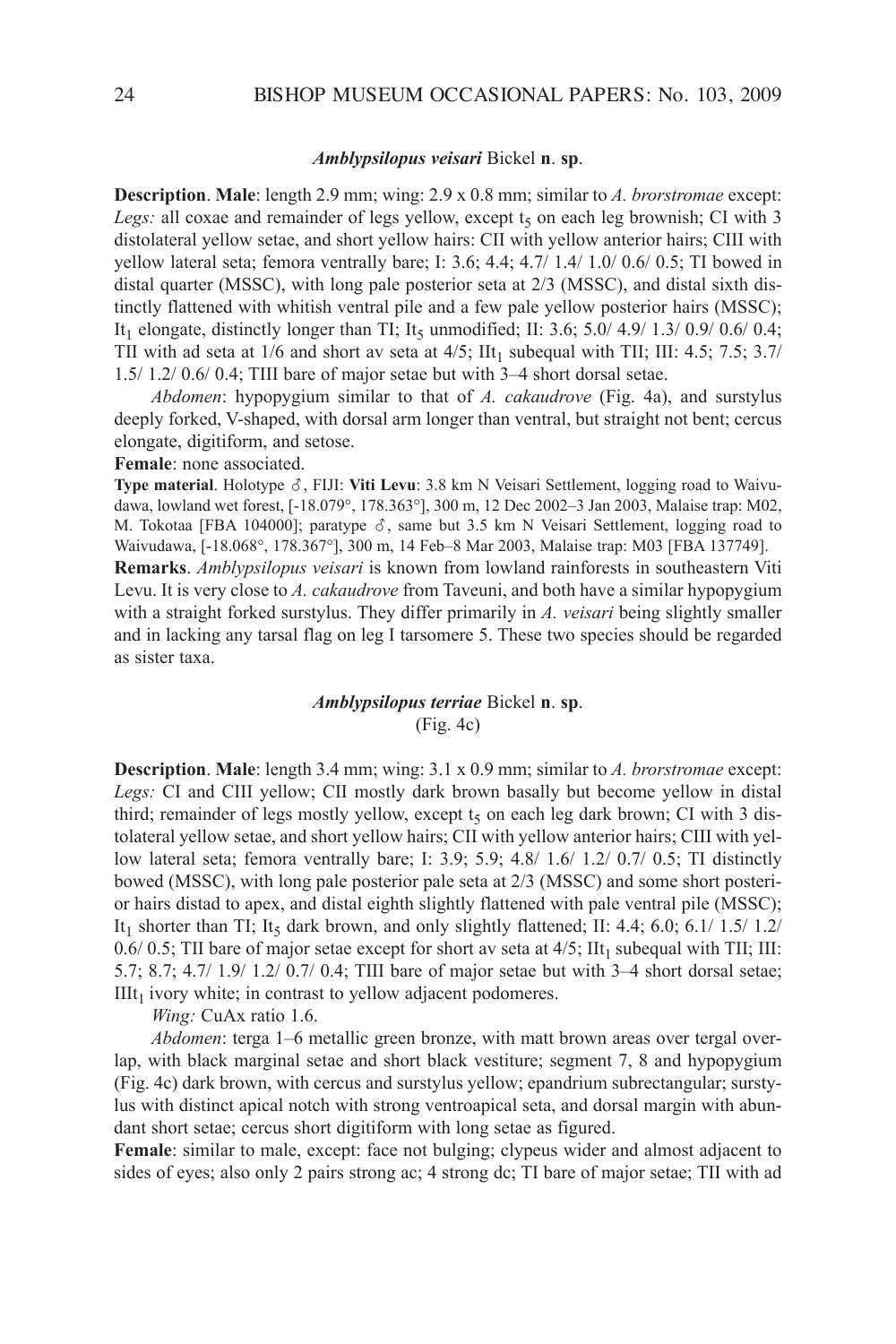seta at  $1/6$ , and subapical ad, pd, and av setae; TIII bare of major setae; III $t_1$  also white; terga 6 and 7 pale yellow.

Type material. Holotype  $\delta$ , paratypes  $2\delta$ , FIJI: Viti Levu: 4 km WSW Colo-i-Suva Village, Mt. nakobalevu, lowland wet forest, [-18.055°, 178.424°], 372 m, 12–30 nov 2004, Malaise trap: M03, Timoci (Holotype, FBA 503483; paratypes 502481, 502478); paratypes  $3\delta$ ,  $9$ , same but 9–30 May 2003 [FBA 094271]; same but 24 Jul–12 Aug2004 [FBA 503825, etc.]; paratypes,  $\delta$ , 3.8 km N Veisari Settlement, logging road to Waivudawa, lowland wet forest, [-18.079°, 178.363°], 300 m, 12 Dec 2002–3 Jan 2003, Malaise trap: M02, M. Tokotaa [FBA 104078];  $\delta$ , same but 3.5 km N Veisari Settlement, logging road to Waivudawa, lowland wet forest, [-18.068°, 178.367°], 300 m, 14 Feb–8 Mar 2003, M03, M. Tokotaa [FBA 137744];  $\delta$ , same but 4.8 km N Veisari Settlement, logging road to Waivudawa, lowland wet forest, [-18.075°, 178.362°], 300 m, 12 Dec 2002–3 Jan 2003, Malaise trap: M01, M. Tokotaa [FBa 177997].

**Remarks**. *Amblypsilopus terriae* is known only from lowland rainforest in southeastern Viti levu. The dorsal margin of the surstylus bears abundant setae.

**Etymology**. This species is named in honor of Terry lopez, who helped curate the Fiji arthropod collections at the Bishop Museum.

# *Amblypsilopus navukailagi* Bickel **n**. **sp**.

(Fig. 4d)

**Description**. **Male**: length 2.7 mm; wing: 3.0 x 0.9 mm; similar to *A. brorstromae* except: *Legs:* all coxae and remainder of legs yellow, except  $t<sub>5</sub>$  on each leg dark brown; CI with 3 distolateral brown setae, and short brown hairs: CII with brown anterior hairs; CIII with brown lateral seta; femora ventrally bare; i: 3.9; 4.9; 4.3/ 2.1/ 1.2/ 0.8/ 0.5; Ti straight, not bowed, with socket for long posterior seta near 2/3 (seta itself missing), but with row of short pale ventral hairs along length (MSSC), and distal sixth not flattened; It<sub>1</sub> shorter than TI; It<sub>5</sub> dark brown, and only slightly flattened; II: 4.2; 6.5; tarsomeres broken off; TII with ad at 1/6, short pd at  $1/4$ , and short av seta at  $4/5$ , and subapical ad and av setae; III: 5.4; 7.8; tarsomeres broken off; Tiii bare of major setae but with 3–4 short dorsal and ventral setae.

*Wing:* CuAx ratio 1.2.

*Abdomen*: terga 1–6 metallic green bronze, with matt brown areas over tergal overlap, with black marginal setae and short black vestiture; segment 7, 8 and hypopygium (Fig. 4d) dark brown, with cercus and surstylus yellow; epandrium subrectangular with some short dorsodistal setae; hypandrium with cuticular irregularities; epandrial lobe elongate, lying adjacent to surstylus, with long apical and shorter subapical setae; surstylus elongate and subrectangular; cercus digitiform and setose.

#### **Female**: unknown.

**Type material**. Holotype,  $\delta$ , FIJI: **Gau**: 4.0 km SE Navukailagi Village, [-17.98°, 179.275°], 496 m, 19 apr–2 May 2005, Malaise trap: M01, U. Racule [FBa 507927] (Fnic).

**Remarks**. *Amblypsilopus navukailagi* is known only from the island of Gau in the lomaiviti Group. This species does not have a deeply forked cercus, but it has setae along the dorsal margin of the surstylus, like other members of the *cakaudrove* group.

## **The** *olsoni* **group**

**Diagnosis**. *General*: delicate Sciapodinae with elongate yellow legs.

*Head*: vertical and postvertical setae sometimes yellow on both sexes; ocellar seta always black; vertical seta on lateral frons slightly shorter than postvertical; first flagellomere short, rounded subtriangular; arista dorsal, and as long as head height.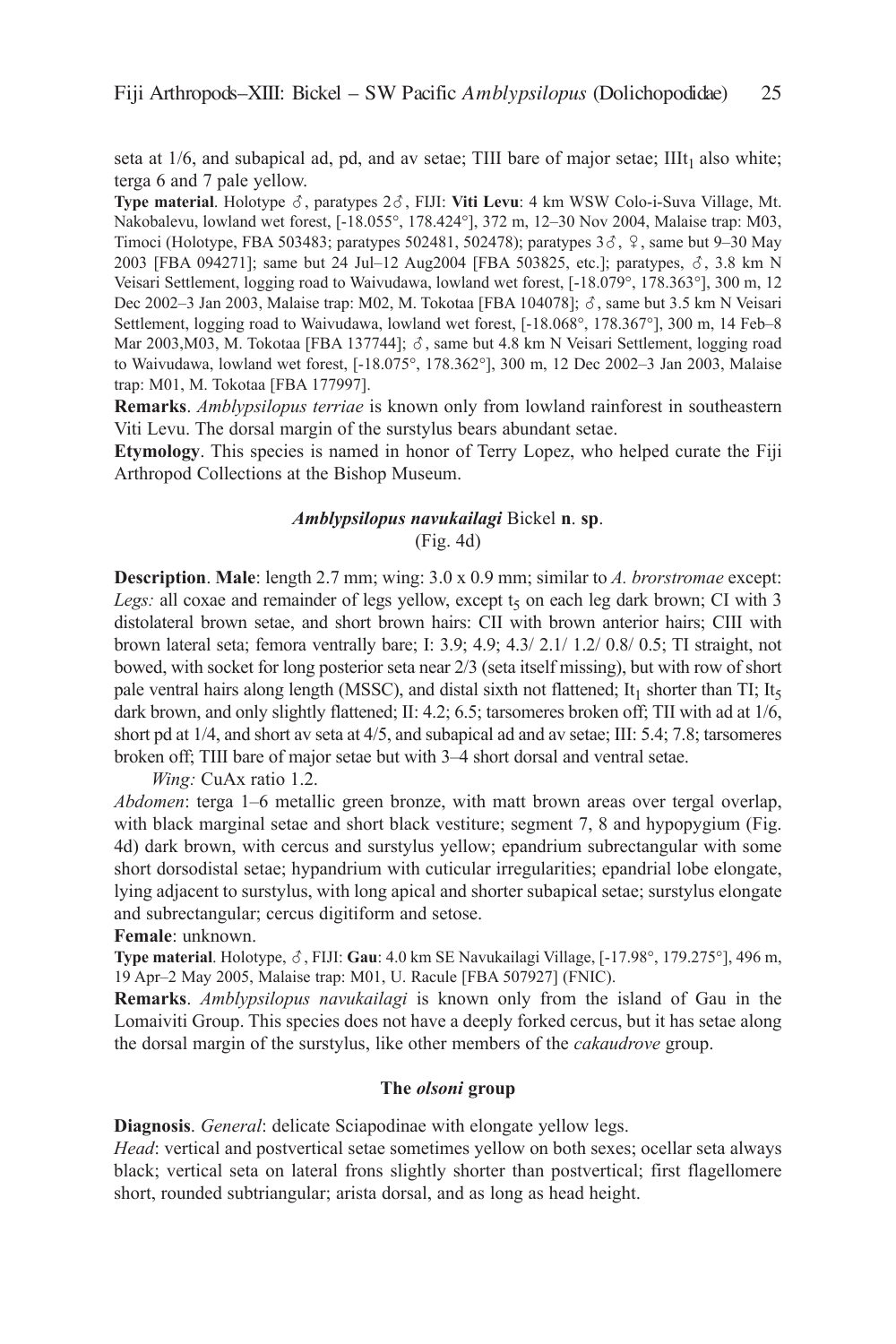*Thorax*: setae black; 2 pairs of long posterior ac, with tiny pair anteriormost; males with 2 strong posterior dc and 3 weak hairlike dc anteriad (MSSc); 1 postalar, 1 postsutural supra-alar, 1 presutural intra-alar, 2 notopleural, 1 presutural supra-alar, and 1 weak postpronotal setae present; median scutellar setae strong, lateral scutellars reduced to tiny hair or absent.median scutellar setae strong, lateral scutellars absent.

Legs: coxa I yellow; coxae II and III brown at least basally and remainder of legs mostly yellow; tibia I with single long curved posterior seta variously positioned, but usually along distal half; Ti on distal fifth to sixth slightly expanded with white ventral pile; tibia mostly bare of major setae.

*Abdomen.* segment 7 (hypopygial peduncle) elongate with tergum 7 much longer than sternum 7; hypopygial foramen left lateral; epandrium subtriangular to subrectangular, and distally bare of setae; surstylus usually lobate and often with strong median setae, hypandrium with rough or shagreened ventral surface; phallus sometimes with subapical barb-like projection; cercus usually elongate with and distally forked, with the fork branch directed medially, and often bearing modified setae. Females often with terminal visible segment (segment 5) yellow.

**Remarks**. The *olsoni* group is defined by an elongate cercus that is distally forked, with the fork branch directed medially. as well, most species have some of the major head setae yellowish. The *olsoni* group includes species from both Fiji and Vanuatu, primarily from rainforest habitats:

*alipatei* **n**. **sp**. Fiji (Gau, kadavu, Viti levu, Vanua levu, koro, lakeba). *batilamu* **n**. **sp**.. Fiji (Viti levu). *elaquarae* **n**. **sp**.. Fiji (Viti levu). *ibiscorum* **n**. **sp**.. Vanuatu (Espiritu Santo). *lakeba* **n**. **sp**. Fiji (lakeba, Taveuni). *laui* **n**. **sp**. Fiji (kadavu, Moala, Viti levu, Vanua levu). *marikai* **n**. **sp**.. Fiji (Taveuni) *niphas* **n**. **sp**. Fiji (kadavu, koro, Moala, Viti levu). *nivanuatorum* **n**. **sp**. Vanuatu (Espiritu Santo, Banks Is., Anatom, Malakula). *olsoni* **n**. **sp**. Fiji (Viti levu, Ovalau). *qaraui* **n**. **sp**.. Fiji (Vanua levu). *raculei* **n**. **sp**. Fiji (Gau, Vanua levu). *waivudawa* **n**. **sp**. Fiji (Viti levu). *waqai* **n**. **sp**. Fiji (Viti levu, yasawa is., Vanua levu).

The following assemblages of species are evident within the *olsoni* group and represent putative monophyletic groupings:

**1**. Surstylus curved and tapering like a bird's beak and cercus relatively short with short fork. This is comprised of a single species, *A. alipatei,* widespread throughout Fiji.

**2**. Surstylus subrectangular with irregular outline and relatively weak setae, and phallus without subapical barb. This includes four species, *A. qaraui, A. marikai, A. elaquarae* and *A. waivudawa,* all from Fiji. Of these, the two Viti levu species, *A. elaquarae and A. waivudawa*, are sister taxa, with similar cerci and both with tarsal flags on leg I tarsomere 5.

**3**. The remaining species of the *olsoni* group have the surstylus distally rounded, lobate, with strong median or lateral setae, and the phallus always with a subapical barb. Assemblage 3 can be broken into the following: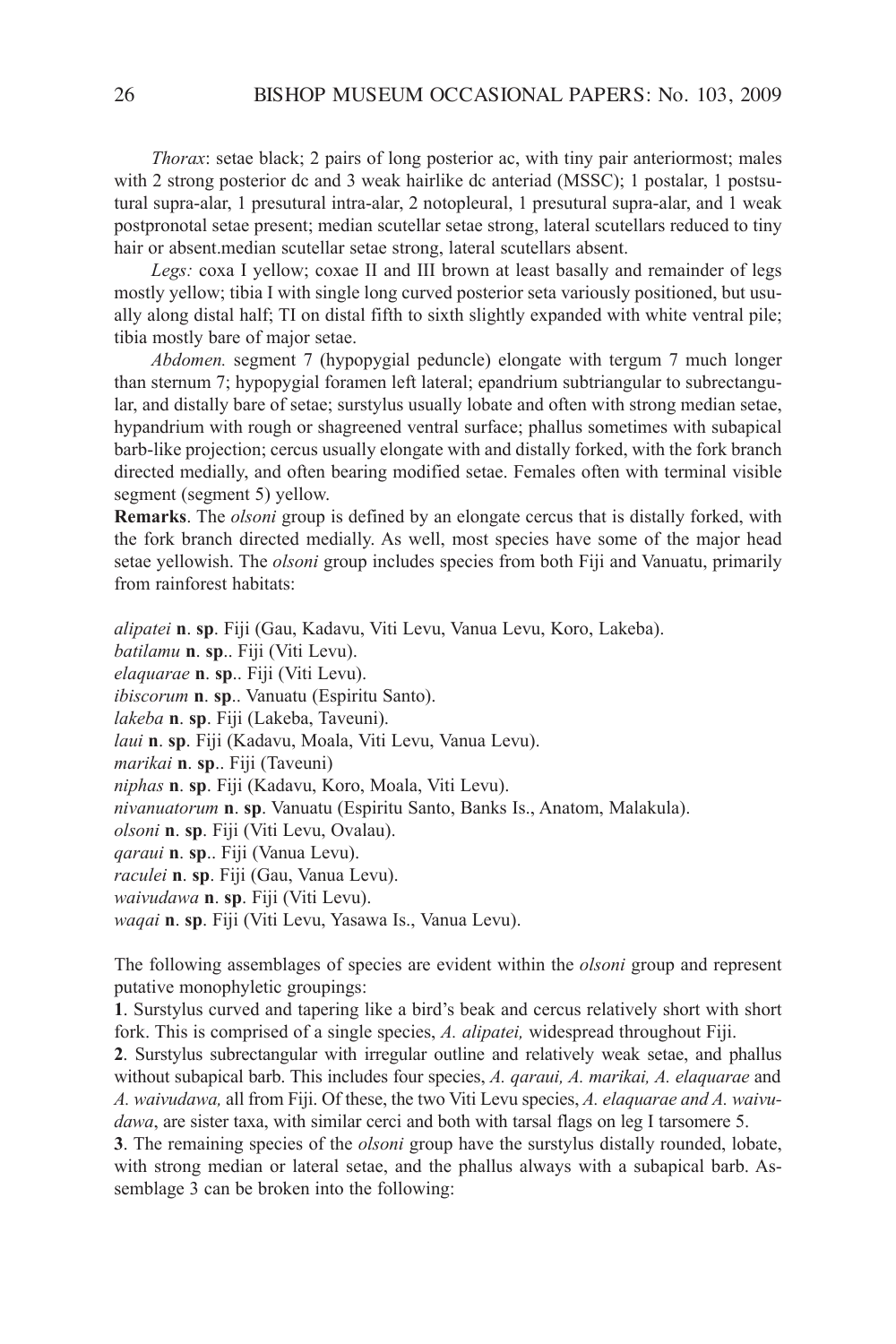**3a**. Basitarsus II distinctly longer than tibia II and leg I tarsomere 5 flattened into an apical flag. This includes the two Vanuatu species, *A. ibiscorum* and *A. nivanuatorum,* and the sister species pair from Fiji having leg I tarsomere 5 with an enlarged white arolium, *A. niphas* and *A. laui.*

**3b**. Basitarsus II distinctly longer than tibia II, and leg I tarsomere 5 unmodified. This includes two Fijian species, *A. raculei* and *A. olsoni.*

**3c**. Basitarsus II shorter than or subequal to tibia II. This includes the Fijian *A. batilamu*, *A. lakeba,* and *A. waqai.*

# *Amblypsilopus olsoni* Bickel **n**. **sp**.

(Fig. 5a)

**Description**. **Male**: length 3.5 mm; wing: 3.0 x 0.9 mm.

*Head*: vertex, frons, and face metallic blue-green, with a dusting of silvery pruinosity; postvertical setae yellow; vertical and ocellar setae black; upper face of males slightly bulging, face and clypeus metallic blue green with some grey pruinosity; clypeus narrowed and free from sides of eyes; palp yellow with black setae; proboscis yellow; scape and pedicel dark brown, first flagellomere brownish; scape short; pedicel with short setae; ventral postcranium with white setae.

*Thorax*: entirely metallic blue–green with bronze reflections, and dusting of grey pruinosity over pleura; metepimeron dark brown.

Legs: CI, all trochanters, femora, tibiae, and basal tarsomeres yellow, with distal tarsomeres becoming infuscated, and all  $t<sub>5</sub>$  dark brown, CII and CIII yellow with brown lateral stripe; CI with 3 pale yellow lateral setae, and white hairs: CII with white anterior hairs; CIII with pale lateral seta; femora ventrally bare; I: 3.6; 3.8; 4.6/ 1.7/ 1.3/ 0.7/ 0.4; Ti slightly bowed in distal half (MSSc), with pale curved posterior seta at 2/3 (MSSc), and distad with posterior row of 7–8 fine pale curved, almost crocheted hairs to apex (MSSC); It<sub>1</sub> elongate, distinctly longer than TI (MSSC); II: 4.0; 5.1; 5.4/ 1.5/ 1.2/ 0.6/ 0.3; TII bare of major seta, but with short subapical av and ad setae;  $III_1$  elongate, distinctly longer than TII (MSSC); III: 5.4; 8.3; 4.6/ 1.5/ 1.1/ 0.7/ 0.4; TIII bare of major setae but with some short ventral and pv setae;  $IIIt<sub>1</sub>$  with short basoventral seta (present in all species).

*Wing:* hyaline, elongate; vein  $M_2$  in gentle bowed arch with  $M_1$ ; dm-cu straight; CuAx ratio 1.4; lower calypter yellow with fan of yellow setae; halter pale yellow.

*Abdomen*: terga 1–6 metallic green bronze, with matt brown areas over tergal overlap, with black marginal setae and short black vestiture; hypopygium (Fig. 5a) dark brown with yellow cercus and distinctly white surstylus; epandrium subrectangular; two medial epandrial setae; epandrial lobe reduced to 2 setae near junction with surstylus; hypandrium with cuticular irregularities near apex; phallus with subapical ventral barb; surstylus expanded and lobate, with abundant basal microtrichia, some marginal setae and single strong distal external seta; cercus elongate with 2 strong apical setae, and subapical curved median arm with some distal setae.

**Female**: similar to male, except: face not bulging; clypeus wider and almost adjacent to sides of eyes; antenna brownish; 4 strong dc; CII and CIII entirely dark brown; TI with short ad seta at  $1/6$ ; TI unbowed and lacking posterior seta and distal hairs; It<sub>1</sub> shorter than Ti; Tii with strong ad and weak pd at 1/6, pd at 2/5, and subapical ad, pd, and av setae; IIt<sub>1</sub> shorter than TII; TIII with ad at  $1/6$ , and some weak dorsals.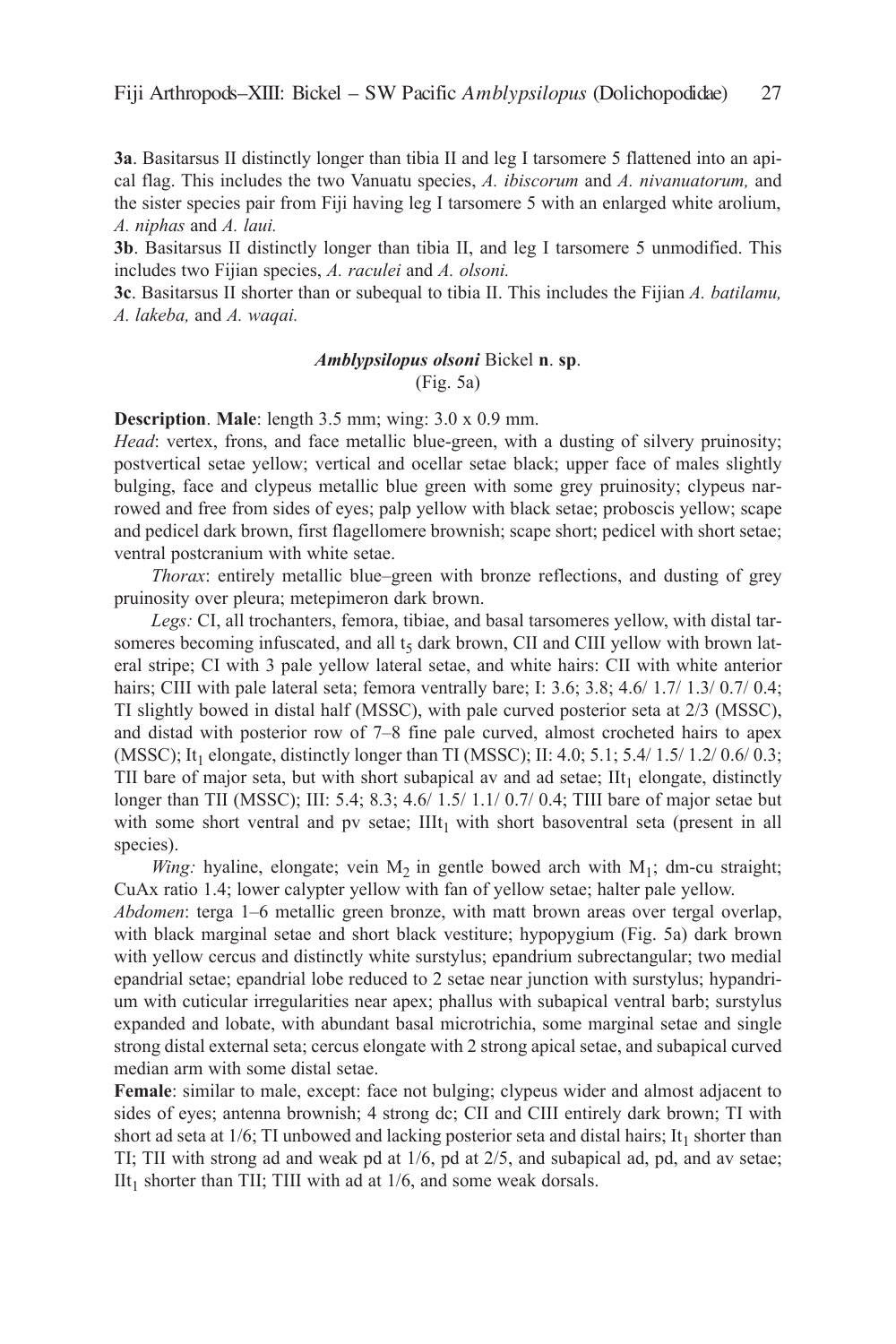

**Figure 5**. **a**, *Amblypsilopus olsoni*, hypopygium, left lateral. *A. niphas*, **b**, hypopygium, left lateral; **c**. male leg i, tarsomere 5. **d**, *A. lakeba,* hypopygium, left lateral.

**Type material.** Holotype  $\delta$ , FIJI: Viti Levu: Koroyanitu EcoPark, Mt. Evans Range, 1 km E Abaca Village, Savuione Trail, disturbed mid-elevation moist forest, [-17.667°, 177.55°], 800 m, 20 Sep–5 Oct 2004, Malaise trap: M01, L. Tuimereke [FBA 502397]; paratypes,  $11\delta$ ,  $8\%$ , same but 12–19 Oct 2002 [FBa 001458, etc.]; same but 21 Sep–7 Oct 2002 [FBa001415]; same but 26 nov–3 Dec 2002 [FBA 073810]; same but 10–17 Dec 2002 [FBA 185675] (FNIC).

Additional material. FIJI:  $\delta$ , Ovalau, Levuka, 0–200 m, Feb 1972, Krauss (BPBM).  $\delta$ , Viti Levu, Vuda Prov., 2.0 km SW Vaturu Dam, montane transition forest, [-17.756°, 177.66°], 700 m, 26 Jul–7 Aug 2004, Malaise trap: M04, A. Namaqa [FBA 502498].

**Remarks**. *Amblypsilopus olsoni* is known from moist forest between 700– 800 m, in the Batilamu (Mt Evans) Range and Vaturu Dam in northwestern Viti Levu, and from lowland Ovalau. it can be readily distinguished from other members of the species group by the shape and setation of the surstylus.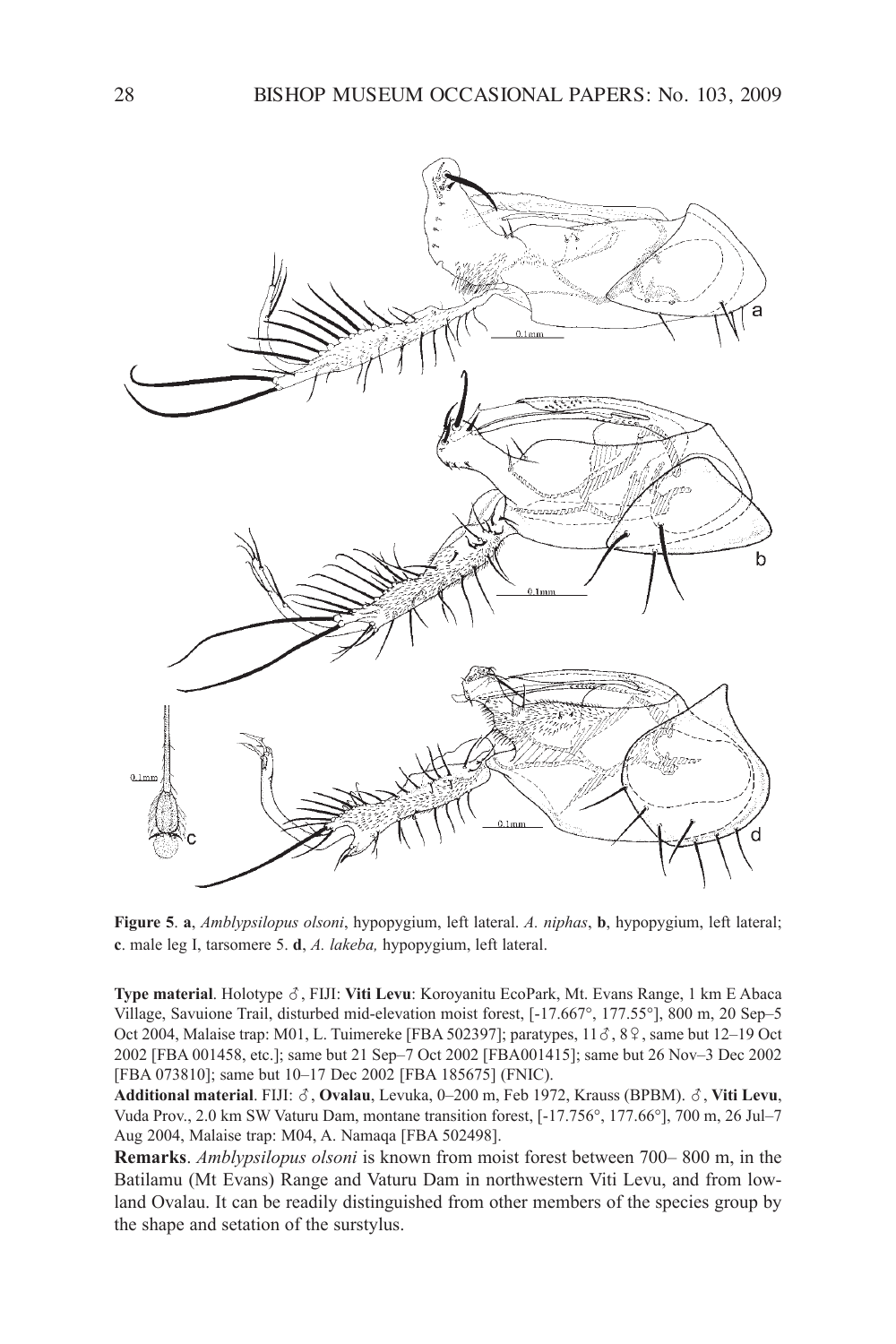**Etymology**. *Amblypsilopus olsoni* is named for David Olson, enthusiastic student of the Fijian biota. as former head of the Suva office of the Wildlife conservation Society, he helped to establish the Suva headquarters of the Fiji Arthropod Survey.

# *Amblypsilopus niphas* Bickel **n**. **sp**. (Figs. 5b, 5c)

**Description**. **Male**: length 3.4 mm; wing: 3.1 x 0.8 mm; similar to *A. olsoni* except: *Head:* postvertical setae yellow; vertical and ocellar setae black.

Legs: CI, all trochanters, femora, tibiae, and basal tarsomeres yellow, with distal tarsomeres becoming infuscated, and all  $t<sub>5</sub>$  dark brown, except where noted, CII and CIII yellow but brown basally; CI with 2 pale yellow lateral setae, and white hairs: CII with white anterior hairs; CIII with pale lateral seta; femora ventrally bare; I:  $3.7$ ;  $4.7$ ;  $7.7/$   $1.3/$   $1.3/$ 0.7/ 0.5; Ti slightly bowed in distal half (MSSc), with curved yellow posterior seta at 3/5 (MSSC), and distad of seta is posterior row short curved hairs to apex (MSSC); It<sub>1</sub> elongate and thin, almost flagellate, and distinctly longer than TI (MSSC); It<sub>5</sub> flattened into pinnate black flag, with expanded semicircular white arolium at apex (Fig. 5c)(MSSc); II:  $3.9$ ;  $5.7$ ;  $6.5/$   $1.4/$   $1.2/$   $0.7/$   $0.2$ ; TII bare of major seta, but with short subapical av and ad setae; IIt<sub>1</sub> elongate, distinctly longer than TII (MSSC); III: 5.5; 8.5; 4.3/ 1.4/ 1.1/ 0.7/ 0.4; TIII bare of major setae but with some short ventral and pv setae; III $t_1$  with short ventral seta.

*Wing:* hyaline, elongate; vein  $M_2$  in gentle bowed arch with  $M_1$ ; dm-cu straight; CuAx ratio 1.6; lower calypter yellow with fan of yellow setae; halter pale yellow.

*Abdomen*: hypopygium (Fig. 5b) dark brown with yellow cercus and white surstylus; epandrium subrectangular, surstylus without basal microtrichia, but clavate with group of strong distal setae; hypandrium with rough ventral surface, and elongate narrow epandrial arm which is also roughened basally; phallus with subapical ventral barb; epandrial lobe reduced to 2 setae near junction with surstylus; cercus elongate with 2 strong apical setae, and subapical median arm, curved with some distal setae.

**Female**: similar to male, except: face not bulging; clypeus wider and almost adjacent to sides of eyes; antenna brownish; 4 strong dc; Ti unbowed and lacking posterior seta and distal hairs; It<sub>1</sub> shorter than TI; TII with strong ad and weak pd at  $1/6$ , pd at  $2/5$ , and subapical ad, pd, and av setae;  $\text{III}_{1}$  shorter than TII; TIII with ad at 1/6, and some weak dorsals; segment 6 yellow.

**Type material**. Holotype  $\delta$ , paratypes 12 $\delta$ , 7 $\Omega$ , FIJI: **Kadavu**: 0.25 km SW Solodamu Village, Moanakaka Bird Sanctuary, coastal limestone forest, [-19.078°, 178.121°], 60 m, 4 Sep–23 Oct 2004, Malaise trap: M01, S. lau [holotype, FBa 502167, paratypes 502164, 502165, 502169]; paratypes: same but 6 Nov 2004–8 Jan 2005, Malaise trap M02 [FBA 502169, 502170, 502171]; same but 6 nov 2004–8 Jan 2005 [FBa 502178, 502179]; same but 23 Oct –6 nov 2004 [FBa 503499, 503500, 503501]; same but 7 Mar–11 apr 2004 [FBa 112670]; same but 25 aug–23 Oct 2003 [FBa 010415, 010416]; same but 25 Aug-23 Oct 2003 [FBA 010425, 010428, 010429].

**Additional material**: FIJI: **Koro**:  $\delta$ , Mudu, 3.8 km NW Nasau Village, Mt. Kuitarua, mid-elevation mountain summit, [-17.288°, 179.404°], 500 m, 17–31 May 2005, Malaise trap: M01, S. Turaga [FBA 511273]. Moala:  $\delta$ , Yasayasamoala , 2.4 km ENE Maloku Village, Mt. Natuvu, island forest, [-18.568°, -179.899°], 120 m, 22–27 Dec 2005, Malaise trap: M01, J. Vulatini [FBa 511409]. **Viti** Levu: 4  $\delta$ , Koroyanitu EcoPark, Mt. Evans Range, 1 km E Abaca Village, Kokabula Trail, disturbed mid-elevation moist forest, [-17.667°, 177.55°], 800 m, 10–17 Dec 2002, Malaise trap: M01, l. Tuimereke [FBa 185676]; same but 21 Sep–7 Oct 2002 [FBa 001405]; same but 29 nov–13 Dec 2004 [FBA 502933]; same but 16–29 Nov 2004 [FBA 502988]. 2 $\delta$ , 1.0 km SW Vaturu Dam, montane transition forest, [-17.754°, 177.665°], 620 m, 23 Sep–6 Oct 2004, Malaise trap: M03, a. namaqa [FBa 502486]; same but 31 aug–13 Sep 2004 [FBa 502490]; 2.0 km SW Vaturu Dam,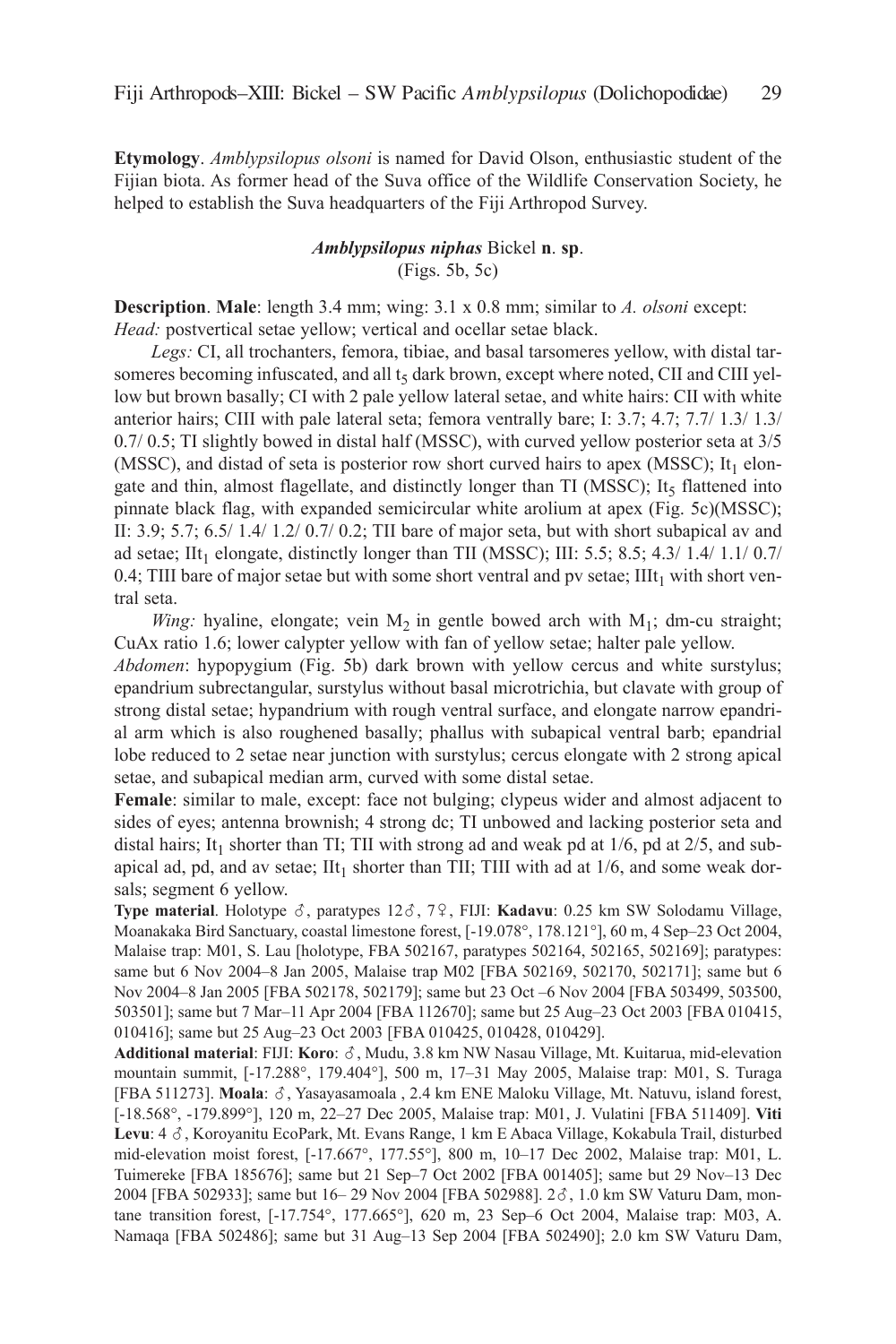montane transition forest, [-17.756°, 177.66°], 700 m, 26 Jul–7 Aug 2004, Malaise trap: M04, A. Namaqa [FBA 502497, 502498].2 $\delta$ , 0.75 km E Navai Village, old trail to Mt. Tomaniivi (Victoria), gymnosperm dominated rainforest, [-17.621°, 177.989°], 700 m, 6 Nov-13 Dec 2004, Malaise trap: M05, E. Namatalau [FBA 532183, 532184];  $\delta$ , Lami, 0–200 m, Feb 1981, Krauss (BPBM).

**Remarks**. *Amblypsilopus niphas* is known from elevations less than 800 m on kadavu, Viti levu, koro in the lomaiviti Group, and Moala in the lau Group. Males have a diagnostic enlarged white arolium at the apex of leg I and subtended by an expanded black tarsomere 5 (Fig. 5c). This species is close to the polytypic *A. laui* which has only a tiny white arolium at the apex of leg I.

**Etymology**. The specific epithet *niphas* is from the Greek for snowflake, and refers to the expanded white arolium at the apex of male leg I (Fig. 5c).

# *Amblypsilopus laui* Bickel **n**. **sp**. (Fig. 7c)

**Description. Male**: length 3.2 mm; wing: 3.3 x 0.8 mm; similar to *A. olsoni* except: *Head*: palp yellow with yellow setae; proboscis yellow; scape and pedicel yellow, dark brown, first flagellomere brownish.

*Thorax*: metepimeron yellow ventrally, dark brown/ metallic green dorsally.

*Legs:* (based on kadavu specimens): all coxae and remainder of legs yellow with all t<sub>5</sub> dark brown; CI with 2 pale yellow lateral setae, and white hairs: CII with white anterior hairs; CIII with pale lateral seta; femora with a few short white ventral setae at very base, otherwise ventrally bare; I: 4.0; 4.5;  $6.0/1.9/1.1/0.6/0.5$ ; TI slightly bowed in distal half (MSSc), with yellow curved posterior seta at 2/3 (MSSc), and distad with posterior row of 7–8 fine pale curved, almost crocheted hairs to apex (MSSC); It<sub>1</sub> elongate, distinctly longer than TI (MSSC); It<sub>5</sub> black, flattened, with flattened setae along edges (MSSC) and smaller white apical arolium; II: 4.5; 5.8; 6.3/ 1.5/ 1.1/ 0.7/ 0.4; TII bare of major seta, but with short ad seta at  $3/4$ , and short subapical av and ad setae; IIt<sub>1</sub> elongate, distinctly longer than TII (MSSC); III: 5.2; 9.0; 4.9/ 1.8/ 1.1/ 0.7/ 0.4; TIII bare of major setae;  $IIIt<sub>1</sub>$  with short ventral seta.

*Wing:* CuAx ratio 1.5.

*Abdomen*: hypopygium (Fig. 7c) dark brown with pale yellow cercus and surstylus; epandrium subrectangular, and distally with microtrichia setae; surstylus lobate with strong median seta; two internal epandrial setae; epandrial lobe reduced to 2 setae near junction with surstylus; hypandrial hood and hypandrial arm with cuticular irregularities near apex; phallus with subapical ventral barb; cercus elongate with 2 strong apical setae, and subapical median arm bearing some distal setae.

**Female**: similar to male, except: metepimeron entirely yellow; 3 pairs strong ac; 4 strong dc; TI unbowed and lacking posterior seta and distal hairs;  $It<sub>1</sub>$  shorter than TI; TII with strong ad at  $1/6$  and weak pd at  $1/5$ , and subapical ad, pd, and av setae;  $\text{I}It_1$  shorter than TII.

**Type material**. Holotype  $\delta$ , paratypes  $\delta$ ,  $\varphi$ , FIJI: **Kadavu**: 0.25 km SW Solodamu Village, Moanakaka Bird Sanctuary, coastal limestone forest, [-19.078°, 178.121°], 60 m, 28 Jul–4 Sep 2004, Malaise trap: M04, S. lau [holotype FBa 502180; paratypes, FBa 502176, 502177 in Fnic].

Additional material. FIJI: Moala Group:  $\delta$ , Totoya, Sava, 0–30 m, 19 Feb 1971, Krauss. Ovalau: 4  $\delta$ , Levuka, 0– 00 m, Dec 1969, Krauss. **Vanua Levu**:  $\delta$ , Natewa Peninsula, 1.8 km SE Vusasivo Village, Mt. navatadoi, lowland wet forest, [-16.586°, 179.768°], 190 m, 5–20 Jul 2005, Malaise trap: M02, L. Waqa [FBA 507698];  $\delta$ , Batiri, forest SE of road, 100 m, 13 Oct 1979, Lal & Samuelson. **Viti** Levu: 2  $\delta$ , Lami, 0–200 m, Feb–Mar 1981, Krauss (all BPBM).

**Remarks**. *Amblypsilopus laui* occurs widely in the Fijian archipelago and is known from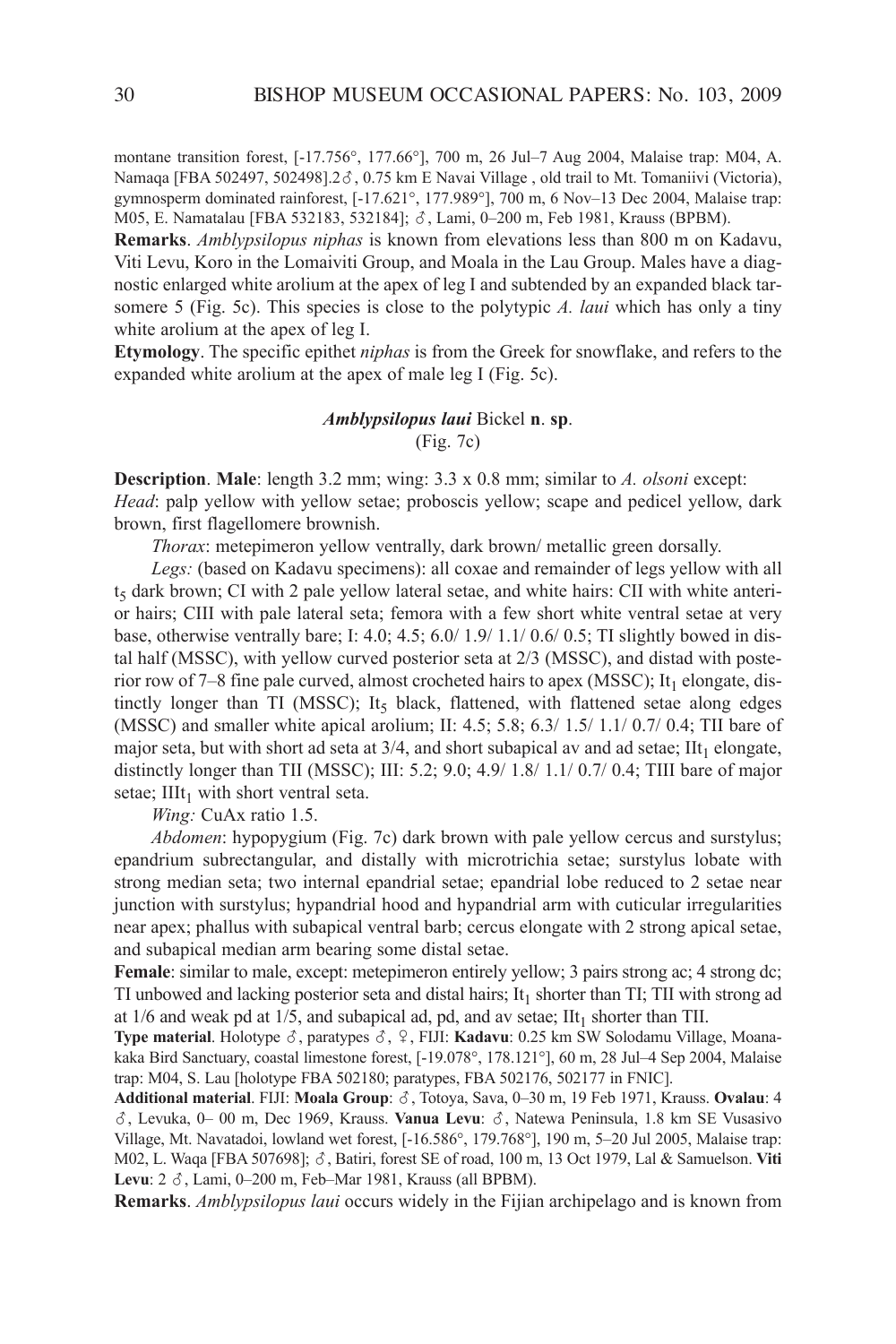kadavu, Viti levu, Vanua levu, the Moala Group, and Ovalau in forest less than 200 m in elevation. This species is close to *A. niphas* which has a much larger white arolium at the apex of leg I (Fig.  $5c$ ).

This species concept of *Amblypsilopus laui* adopted here allows for considerable intraspecific variation in relative podomere lengths, wing length, and antennal color, but all have a similar cercus and It<sub>5</sub> black flag with a small white arolium. Such a wide range of variation is unusual, but may be indicative of a "metaspecies" complex undergoing speciation, whose differences are not expressed in the male genitalia or MSSc. i consider them a monophyletic grouping based on their genitalia and MSSc, but some of the forms listed below may comprise distinct species.

I. Kadavu (type series,  $2\delta$ ): palp with yellow apical seta; scape and pedicel yellow; first flagellomere brownish; metepimeron yellow ventrally, metallic green dorsally; wing length: 3.3; tibia I/ basitarsus I: 4.5/6.0.

II. All others: palp with black apical seta; scape and pedicel black; first flagellomere brownish; metepimeron entirely metallic green. The ratio of male tibia I and It<sub>1</sub> is variable among the specimens:

- a. Ovalau, Levuka  $(3\delta)$ : wing length: 3.3; tibia I/ basitarsus I : 4.8/5.0.
- b. Totoya  $(\delta)$ : wing length: 3.2; tibia I/ basitarsus I : 5.0/8.2.
- c. Vanua Levu, Natewa Peninsula  $(\delta)$ : wing length: 3.3; tibia I/basitarsus I: 4.9/7.5
- d. Vanua Levu, Batiti  $(\delta)$ : wing length: 3.2; tibia I/basitarsus I: 4.9/7.4
- e. Viti Levu, Lami (II.1981) ( $\delta$ ): wing length: 2.8; tibia I/basitarsus I: 4.7/5.8
- f. Viti Levu, Lami (III.1981)( $\delta$ ): wing length: 3.2; tibia I/basitarsus I: 5.1/6.5

**Etymology**. *Amblypsilopus laui* is named for Suliasi lau, who maintained the Malaise traps at the Solodamu type locality.

## *Amblypsilopus lakeba* Bickel **n**. **sp**. (Fig. 5d)

**Description. Male**: length 3.3 mm; wing: 3.6 x 1.1 mm; similar to *A. olsoni* except: *Head*: postvertical setae yellowish; palp yellow with yellow setae; proboscis yellow; scape and pedicel brown, first flagellomere yellowish.

*Thorax*: metepimeron yellow ventrally, brown in dorsal half.

Legs: all coxae and remainder of legs yellow, except CII with faint lateral infuscation; CI with 3 pale yellow distolateral setae, and white hairs: CII with white anterior hairs; CIII with pale yellow lateral seta; femora ventrally bare; I: 3.9; 4.5; 5.4  $/1.6/1.1/$ 0.7/ 0.4; Ti not distinctly bowed, with yellow curved posterior seta at 3/4 (MSSc), with 2–3 short curved apico-posterior setae (MSSc), and distal sixth ventrally flattened with pale yellow pile (MSSC); It<sub>1</sub> elongate, distinctly longer than TI (MSSC); II: 4.5; 6.2; 6.2/ 1.5/ 1.2/ 0.5/ 0.4; TII bare of major setae, with short subapical av and ad setae;  $\text{IIt}_1$  and TII subequal in length TII (MSSC); III: 6.0; 9.2; 4.6/ 1.9/ 1.2/ 0.6/ 0.4; TIII bare of major setae but with some short dorsal and pv setae along length.

*Wing:* CuAx ratio 1.6; halter yellow.

*Abdomen*: hypopygium (Fig. 5d) dark brown with yellow cercus and white surstylus; epandrium subrectangular, and distally with abundant microtrichia; surstylus lobate with strong median seta and other short setae; hypandrium with rough ventral surface and elongate and narrow hypandrial arm; phallus with subapical ventral barb; cercus elongate, apically excavated in U-shape, ventral arm with strong apical seta, and subapical median arm which is curved with some apical barbed setae.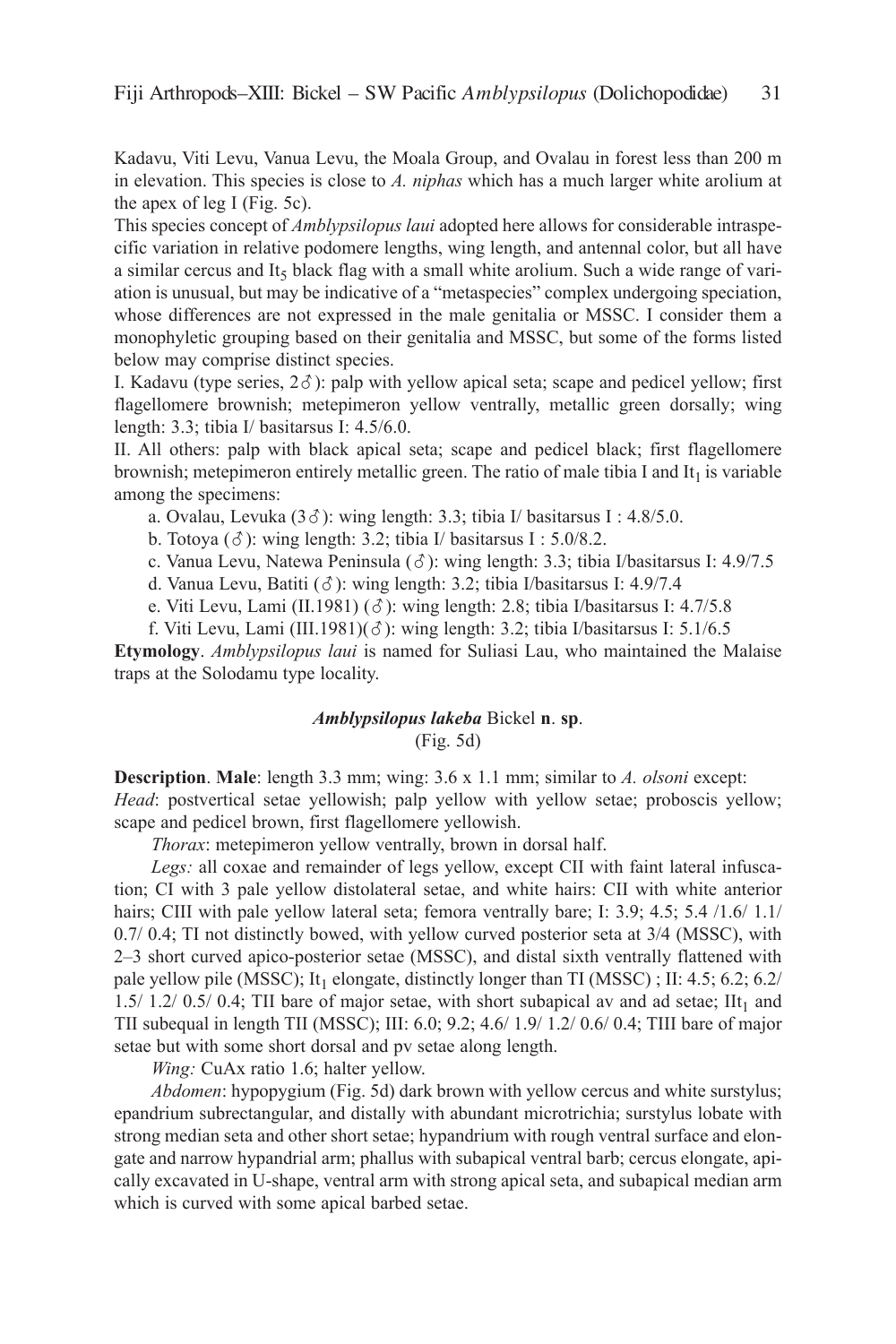**Female**: similar to male, except: face not bulging; clypeus wider and almost adjacent to sides of eyes; antenna brownish; 3 pairs strong ac; 4 strong dc; metepimeron entirely yellow; TI lacking posterior seta and distal hairs; It<sub>1</sub> shorter than TI; TII with ad at  $1/6$ , pd at  $2/5$ , av at 3/4, and subapical ad, pd, and av setae; IIt<sub>1</sub> shorter than TII; TIII with ad at  $1/6$ , and some weak dorsals;  $IIIt<sub>1</sub>$  strong basoventral seta; abdominal tergum 1, basal quarter of tergum 2, lateral tergal margins 2–4, and terga 5 ,6, and 7 yellow.

**Type material**. Holotype  $\delta$ , FIJI: Lau Group, **Lakeba**: 3.2 km NE Tubou Village, island forest, [-18.221°, -178.869°], 100 m, 13–25 Sep 2005, Malaise trap: M01, D. Saubaleinayau [FBa 507832] (FNIC); paratypes,  $5\delta$ ,  $8\%$ : same but 8–20 Aug 2005 [FBA 507854]; same but 1–13 Nov 2005 [FBA 507920]; same but 2–14 Jan 2006 [FBa 522273, etc.]; same but 19 Dec 2005–2 Jan 2006 [FBa 522282, etc.]; same but 7–19 Dec 2005 [FBa 522288, etc] (Fnic, BPBM).

Additional material.  $\delta$ , FIJI, Taveuni, Soqulu House in Soqulu Estate, secondary forest, [-16.833, -180], 140 m, 27 Dec 2002–3 Jan 2003, Malaise trap: M01, e. Ratu [FBa 188834] (BPBM).

**Remarks**. *Amblypsilopus lakeba* is known from the island of lakeba in the southern lau Group, where it appears to be common, and a single specimen from Taveuni. all specimens were collected in lowland habitats, less than 150 m in elevation.

## *Amblypsilopus nivanuatorum* Bickel **n**. **sp**. (Fig. 6a)

**Description**. **Male**: length 4.0 – 4.2 mm; wing: 3.7 x 1.2 mm; similar to *A. olsoni* except: *Head*: vertical and postvertical setae, and pair short posterior setae on ocellar tubercle yellow; ocellar setae black; upper face of males slightly bulging, palp yellow with pale yellow setae, but sometimes brownish; proboscis yellow; antennae entirely reddish yellow; pedicel with short yellow setae.

*Thorax*: metallic blue–green with bronze reflections, but metepimeron yellow in ventral half, just above CIII.

*Legs:* all coxae, trochanters, femora, tibiae, and basal tarsomeres yellow, with distal tarsomeres becoming infuscated, and all  $t<sub>5</sub>$  dark brown, CII yellow with basolateral infuscation; CI with 2 pale yellow lateral setae, and white hairs: CII with white anterior hairs; CIII with pale lateral seta; femora ventrally bare; I: 4.3; 5.2; 7.7/ 2.0/ 2.0/ 1.1/ 0.5; TI distinctly bowed along length (MSSc), with pale curved posterior pale seta at 1/2 (MSSc), and distad of seta is posterior row of fine pale curved, almost crocheted hairs to apex, with pale apical ventral seta, and distal eighth with pale ventral pile (all MSSC);  $It<sub>1</sub>$  distinctly elongate, about 1  $1/2$  times length of TI (MSSC); It<sub>5</sub> flattened into wide black triangular flag, pinnate along margins (MSSC); II: 4.5; 6.6; 7.5/ 2.0/ 1.5/ 0.8/ 0.4; TII bare of major seta, with short subapical av and ad setae;  $\text{III}_1$  elongate, distinctly longer than TII (MSSC); III: 7.0; 10.2;  $6.0/2.1/1.5/0.8/0.4$ ; TIII bare of major setae but with some short ventral and pv setae.

*Wing:* crossvein dm-cu slightly curved; CuAx ratio: 1.5.

*Abdomen*: terga 1–6 metallic green bronze, with matt brown areas over tergal overlap ( except terga 1 and 2 yellow laterally); tergum 7 longer than hypopygium; hypopygium (Fig. 6a) dark brown with yellow cercus; epandrium subrectangular, and distally with abundant microtrichia; surstylus lobate with strong median seta; hypandrium with rough shagreened ventral surface; phallus with ventral subapical barb; cercus elongate with mid-ventral bulge, with setae as shown, and apical branch offset to the median plane. **Female**: similar to male, except: face not bulging; all major head setae black; antenna yellowish; 4 strong dc; Ti bare of major setae; Ti unbowed and lacking posterior seta and dis-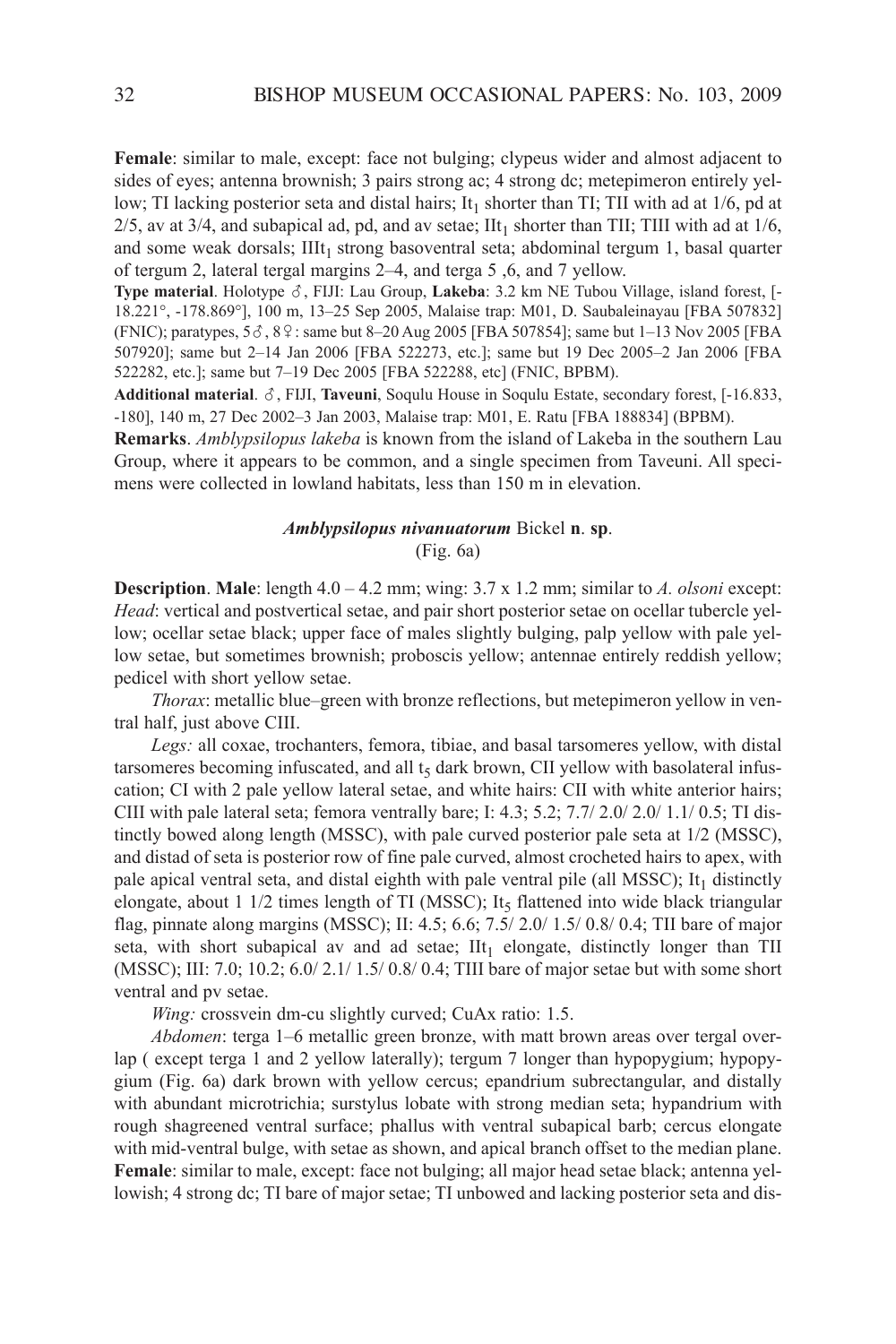

**Figure 6**. Hypopygium, left lateral: **a**, *Amblypsilopus nivanuatorum*. **b**, *A. ibiscorum*.

tal hairs; It<sub>1</sub> shorter than TI; It<sub>5</sub> unmodified; TII with strong ad and weak pd at  $1/6$ , anterior seta at  $3/5$ , and subapical ad, pd, and av setae; IIt<sub>1</sub> shorter than TII; TIII bare of major setae; abdominal segment 6 yellow.

**Type material**. Holotype ♂ (BPBM 17,139), paratype ♂, VANUATU: Banks Islands: **Vanua Lava**: Sola to Chelva River, 0-20 m, 16 Sep 1979, G. M. Nishida & G.A. Samuelson (BPBM).

**Additional material**. VANUATU:  $\delta$ , **Anatom**, Anelgaohat, 0–200 m, Nov 1978, Krauss;  $\delta$ ,  $\Omega$ , Efate, Port Vila, 0-100 m, Jan 1976, Krauss; Espiritu Santo: 3 $\delta$ , Penaoru Camp, 900 m, S14°58'0.17" E166°39.2'1.69", 14-28 Nov 2006; Malaise, canopy & ground MC09A2;  $\delta$ , 600 m, S14°57'50.8" E166°38'52.3" 18–30 Nov 2006, Malaise trap, ground; 4 $\delta$ , Penaoru Camp 100A; 152 m, S14°57'43.2" e166°38'5.89" 15–29 nov 2006, Malaise trap, ground, iBiSca (MnHn); **Malakula**, 23, N. Lakatoro, 22-30 Sep 1967, Sedlacek (BMBM); 3, "Malekula," Feb 1930, cheesman (BMnH).

**Remarks**. *Amblypsilopus nivanuatorum* is known from lowland collecting sites across Vanuatu, from Anatom in the south to the Banks Group in the north. On Espiritu Santo, it occurs from near sea level to high elevations sites at 900 m.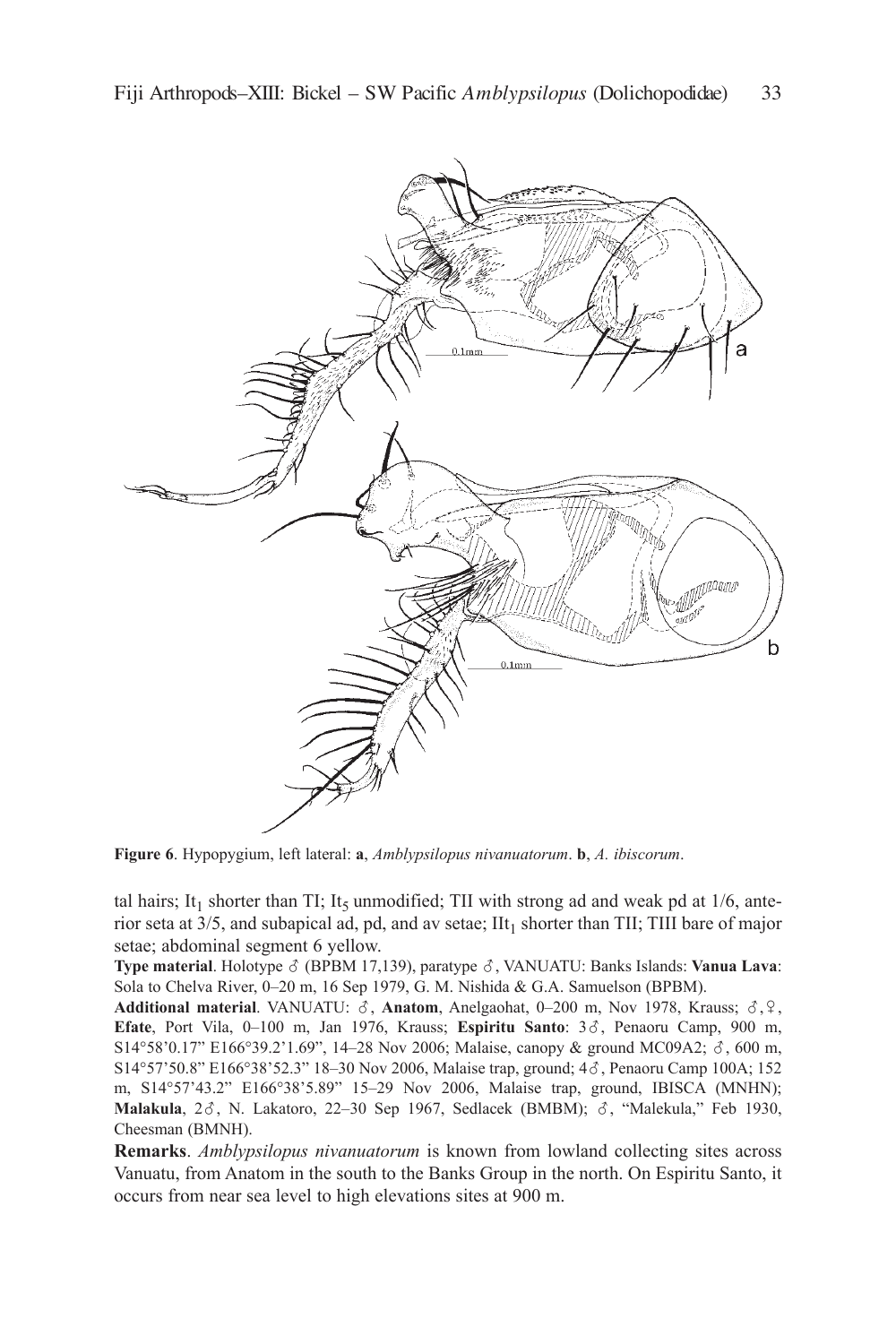There is distinct intraspecific variation in the color of the vertical and postvertical setae in males. all males from espiritu Santo (the Penaoru survey) have black vertical and postvertical setae, while specimens from the Banks islands (type series), anatom, efate and Malakula have these setae distinctly yellow (not unlike many species in the *arenarius* group). All other characters, including the hypopygium and leg I modifications, suggests the specimens are conspecific.

**Etymology**. *Amblypsilopus nivanuatorum* is named in honor of the indigenous inhabitants of Vanuatu, the "Ni-Vanuatu".

# *Amblypsilopus ibiscorum* Bickel **n**. **sp**. (Fig. 6b)

**Description**. **Male**: length 3.8 mm; wing: 3.4 x 1.1 mm; similar to *A. olsoni* except: *Head*: postvertical seta yellow; vertical and ocellar setae black; palp yellow with yellowish setae; proboscis yellow; scape and pedicel brown, first flagellomere yellow.

*Thorax*: metepimeron dark brown, becoming yellow at base.

*Legs:* all coxae and remainder of legs yellow, except all  $t<sub>5</sub>$  dark brown, CI with 3 pale yellow lateral setae, and white hairs: CII with white anterior hairs; CIII with pale yellow lateral seta; femora ventrally bare; i: 3.7; 4.8; 5.3/ 1.8/ 1.4/ 0.7/ 0.4; Ti slightly bowed in distal half (MSSc), with pale curved posterior pale seta at 3/5 (MSSc), and distad with some very fine pale hairs; It<sub>1</sub> elongate, distinctly longer than TI (MSSC); It<sub>5</sub> distinctly flattened, subtriangular, and dark brown (MSSC); II: 4.2; 5.9; 6.2/ 1.6/ 1.2/ 0.7/ 0.3; TII bare of major seta, with short subapical av and ad setae;  $\text{III}_1$  subequal with TII; III: 5.5; 8.6; 4.8/ 1.8/ 1.3/ 0.6/ 0.4; Tiii bare of major setae but with some short ventral and pv setae;  $IIIt<sub>1</sub>$  with short basoventral seta.

*Wing:* CuAx ratio 1.6.

*Abdomen*: hypopygium (Fig. 6b) dark brown with yellow cercus and distinctly white surstylus; epandrium subrectangular, and distally with abundant setae, some rather long; surstylus enlarged lobate with strong marginal setae and microtrichia; hypandrium smooth; phallus with ventral subapical barb; cercus with long spaced marginal setae, and very short apical branch offset to the median plane.

# **Female**: unknown.

**Type material**. Holotype , VanUaTU: **Espiritu Santo**: Penaoru camp 100a; 152 m, S14°57'43.2" E166°38'5.89", 15–29 Nov 2006; Malaise, ground, MG01A2; paratypes 2 $\delta$ , Penaoru camp 100B, same but 117 m, S14°57'43.2", e166°38'5.89", 15–29 nov 2006; Malaise, ground, MG01B2; forest (holotype, MnHn, paratypes aMS, BPBM).

**Remarks**. *Amblypsilopus ibiscorum* is known from lowland habitats on the island of espiritu Santo, Vanuatu. The cercus shows the characteristic branching of the *olsoni* Group, but the branch is very short compare to that in other Group members. The enlarged surstylus is similar to that of *A. olsoni* itself. The male black triangular flag on leg I tarsomere 5 and the enlarged surstylus are diagnostic for this species.

**Etymology**. *Amblypsilopus ibiscorum* is named in honor of the participants with the iBiS-CA expedition to Vanuatu in November 2006.

# *Amblypsilopus batilamu* Bickel **n**. **sp**. (Fig. 7a)

**Description. Male:** length 3.8 mm; wing:  $3.2 \times 1.0$  mm; similar to *A. olsoni* except: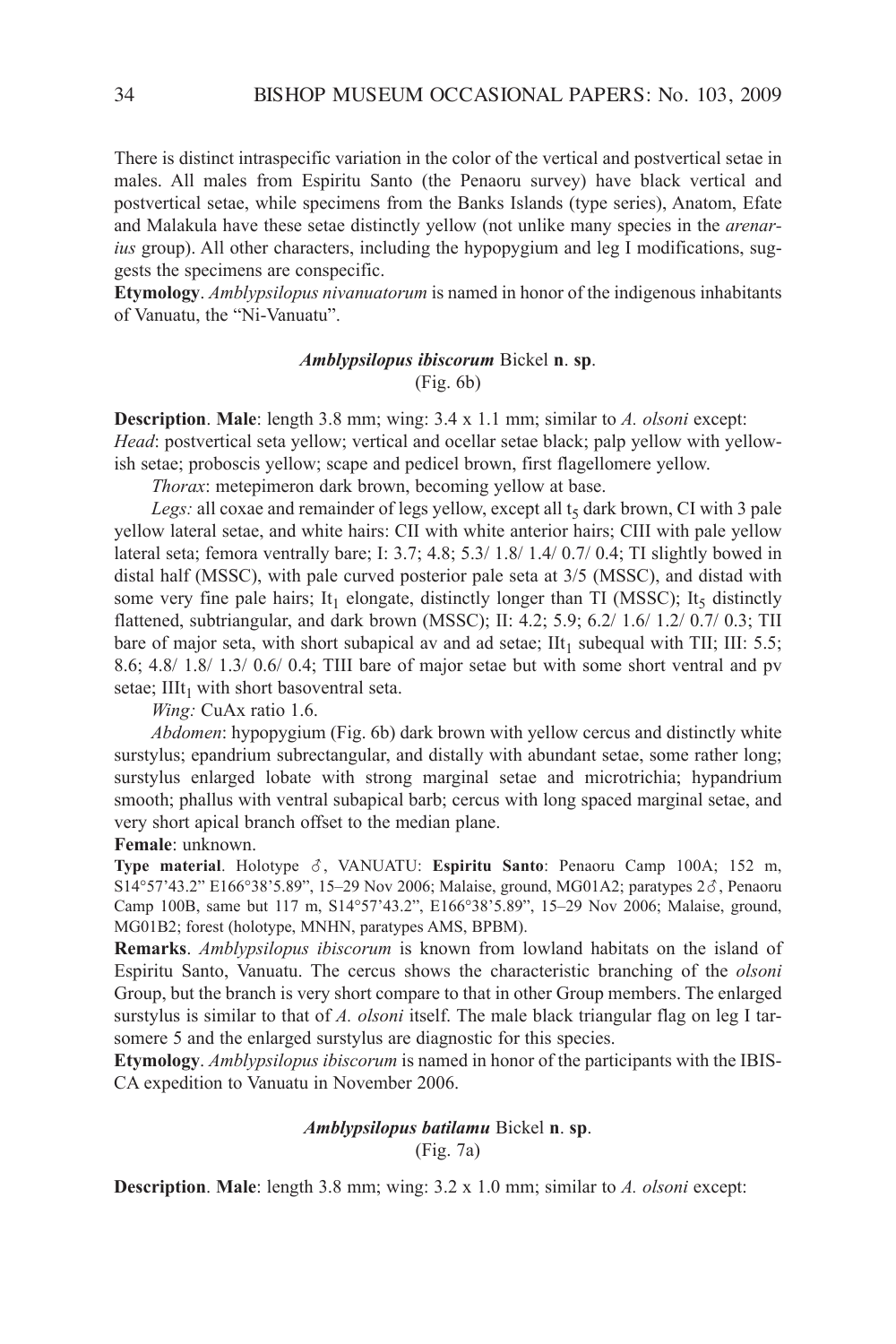*Head*: vertical and postvertical setae, and pair short posterior setae on ocellar tubercle yellow; ocellar setae black; upper face of males slightly bulging, palp yellow with pale yellow setae; proboscis yellow; antennae entirely reddish yellow; pedicel with short yellow setae.

*Thorax*: metallic blue–green with bronze reflections but metepimeron ventrally yellow.

*Legs:* all coxae, trochanters, femora, tibiae, and basal tarsomeres yellow, with distal tarsomeres becoming infuscated, and all  $t<sub>5</sub>$  dark brown, CI with 3 pale yellow lateral setae and hairs: CII with pale yellow anterior hairs; CIII with pale lateral seta; femora ventrally bare; i: 4.2; 4.6; 5.2/1.7/ 1.4/0.7/ 0.5; Ti slightly bowed in distal half (MSSc), with pale curved posterior pale seta at 7/8 (MSSc), and row of subapical pale, curved, almost crocheted hairs, and slightly swollen subapically with pale ventral pile; (MSSC);  $It_1$  elongate, distinctly longer than TI (MSSC); II: 4.2; 6.2; 6.1/  $1.5/ 1.0/ 0.7/ 0.4$ ; TII bare of major seta, with short subapical av and ad setae;  $\text{IIt}_1$  subequal in length to TII; III: 5.7; 9.0; 5.0/ 1.5/  $1.1/0.7/0.4$ ; TIII bare of major setae but with some short ventral and pv setae; IIIt<sub>1</sub> distinctly ivory colored, in contrast to adjacent yellow podomeres.

*Wing:* CuAx ratio 1.5; lower calypter yellow with fan of yellow setae; halter pale yellow. *Abdomen*: terga 1–3 laterally with yellow cuticle; hypopygium (Fig. 7a) dark brown with yellow cercus; epandrium subrectangular, and distally with abundant microtrichia; surstylus lobate with strong median seta; 2 medial epandrial setae; 2 epandrial lobe setae mediad of surstylar base; hypandrial hood rather long and hypandrial arm with cuticular irregularities; phallus with subapical ventral barb; cercus with modified leaf-like setae along distal half, and median curved arm which is constricted basally and bears some apical setae. **Female**: not reliably associated.

Type material. Holotype  $\delta$ , FIJI: Viti Levu: Koroyanitu EcoPark, Mt. Evans Range, 0.5 km N abaca Village, disturbed mid-elevation moist forest, [-17.667°, 177.55°], 800 m, 21 Sep–7 Oct 2002, Malaise trap: M01, L. Tuimereke [FBA 001403]. *Paratypes*:  $\delta$ , same but 12–19 Oct 2002 [FBA 001459];  $\delta$ , same but 26 Nov–3 Dec 2002 [FBA 180713] (FNIC).

**Remarks**. *Amblypsilopus batilamu* is known only from the Batilamu Range (Mt Evans Range) in northwestern Viti levu. all specimens were collected in moist forest around 800 m elevation near abaca Village. The cercus has distinctive modified leaf-like setae along the distal half.

## *Amblypsilopus waqai* Bickel **n**. **sp**. (Fig. 7d)

**Description. Male**: length 3.6 mm; wing: 3.0 x 0.9 mm; similar to *A. olsoni* except: *Head*: palp yellow with pale yellow setae; scape and pedicel dark brown, first flagellomere yellowish.

Legs: CI, all trochanters, femora, tibiae, and tarsomeres mostly yellow, with distal tarsomeres becoming infuscated, and all  $t<sub>5</sub>$  brown, CII and CIII brown basally, but yellow in distal third; i: 3.4; 3.8; 4.5/ 1.5/ 1.2/ 0.7/ 0.4; Ti slightly bowed in distal half (MSSc), with pale curved posterior pale seta at 2/3 (MSSc), and in distal eighth with posterior row of 7–8 fine pale curved, almost crocheted hairs (MSSC); It<sub>1</sub> elongate, distinctly longer than TI (MSSC); II: 4.2; 5.5; 5.1/ 1.5/ 1.2/ 0.6/ 0.3; TII with black ad seta at 1/6; IIt<sub>1</sub> slightly shorter than TII; III: 5.2; 8.0; 4.2/ 1.8/ 1.1/ 0.7/ 0.4; III $t_1$  white, contrasting with adjacent yellow tarsomeres; Tiii bare of major setae but with some short ventral setae.

*Wing:* CuAx ratio 1.5.

*Abdomen*: hypopygium (Fig. 7d) dark brown with yellow cercus and white surstylus;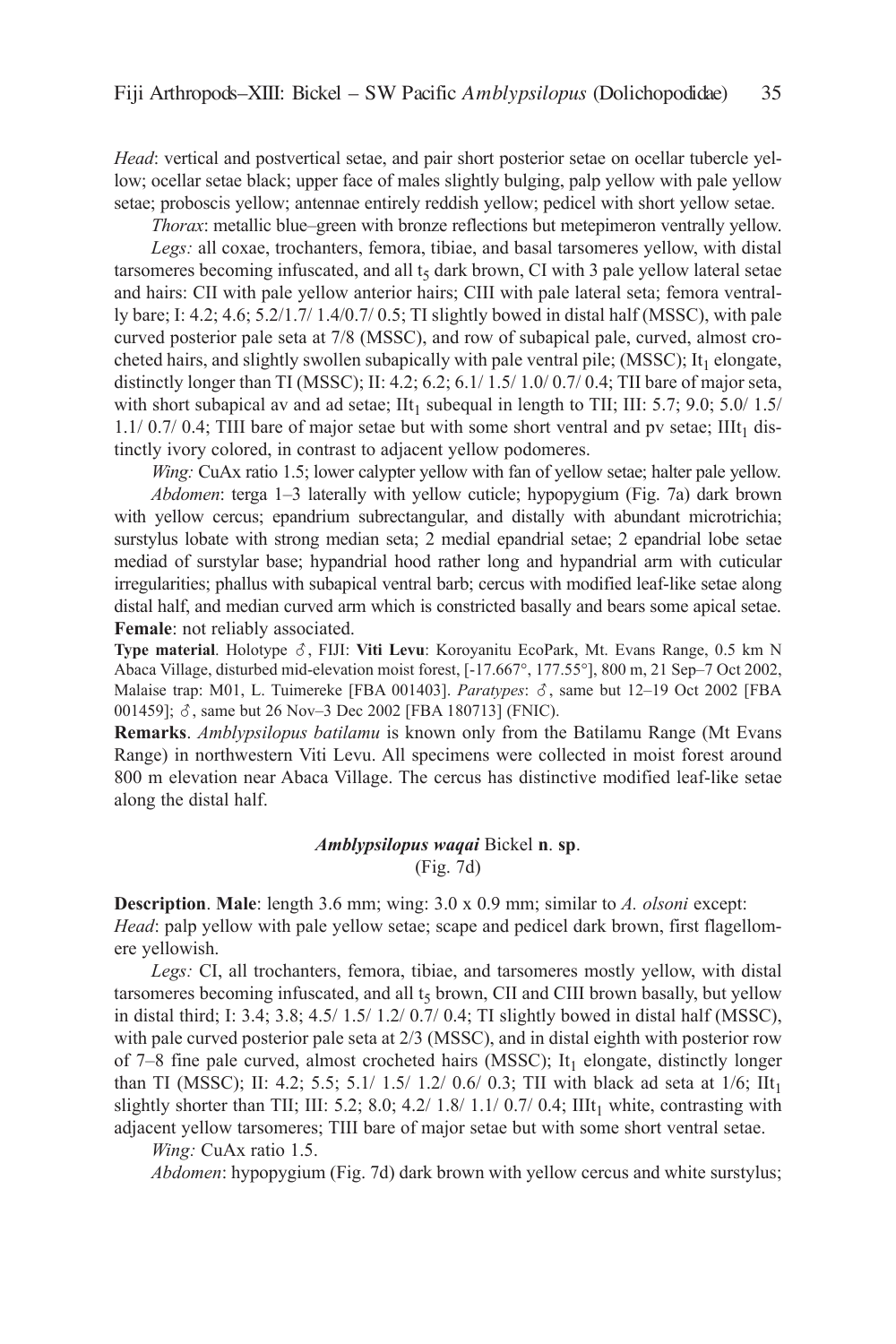

**Figure 7**. Hypopygium, left lateral: **a**, *Amblypsilopus batilamu*. **b**, *A. raculei*. **c**, *A. laui.* **d**, *A. waqai.*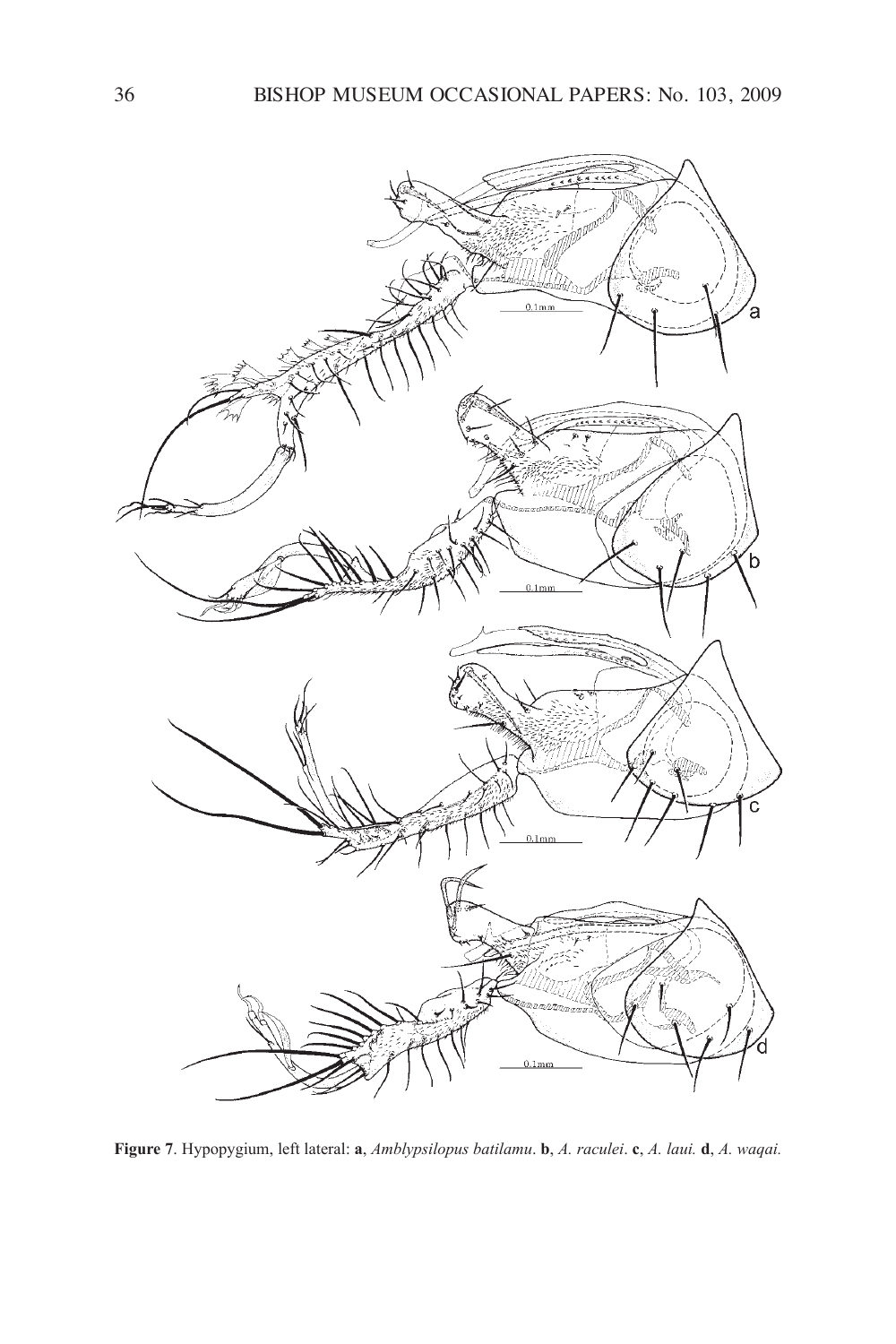epandrium subrectangular, and distally with abundant microtrichia; two internal epandrial setae; epandrial lobe reduced to 2 setae; surstylus lobate with strong 3 strong curved marginal setae, and single long basal seta; hypandrium with long hypandrial arm; phallus with subapical barb-like projection; cercus thickened along basal two thirds, with some distal setae on this sections, and subapical median arm curved with bladelike seta at midlength, and some apical setae.

**Female**: similar to male except: face not bulging; clypeus wider and almost adjacent to sides of eyes; 3 pairs strong ac; 4 strong dc; CII and CIII also mostly yellow; TI unbowed and lacking posterior seta and distal hairs; It<sub>1</sub> slightly shorter than TI; TII with strong ad and weaker pd at  $1/6$ ; TIII with short ad at  $1/6$ , and some weak dorsals; IIIt<sub>1</sub> also white.. **Type material**. Holotype  $\delta$ , paratypes, 2  $\delta$ ,  $\Omega$ , FIJI: **Vanua Levu**: Natewa Peninsula, 2.6 km SSE Vusasivo Village, Mt. navatadoi, lowland wet forest, [-16.593°, 179.772°], 400 m, 25 nov–22 Dec 2005, Malaise trap: M01, l. Waqa [Holotype, FBa 511578, paratypes FBa 511579, etc.]; paratypes 12 $\delta$ , 63 $\frac{9}{2}$ , same but 22 Dec 2005–7 Jan 2006, 30 Aug–14 Sep 2005, 28 Sep–12 Oct 2005, 12–25 Oct 2005, 21 Jan–7 Feb 2006 [FBa 511583, etc.].

Additional material. FIJI: Viti Levu:  $\delta$ , 2 km SE Nabukavesi Village, Ocean Pacific Resort, coastal lowland moist forest, [-18.171°, 178.258°], 40 m, 26 apr–5 May 2004, Malaise trap: M01, W. Naisilisili [FBA 118581];  $\delta$ , 2.0 km SW Vaturu Dam, montane transition forest, [-17.756°, 177.66°], 700 m, 26 Jul–7 Aug 2004, Malaise trap: M04, A. Namaqa [FBA 502495].  $\delta$ , Nausori Highlands, 500–600 m, 9 Nov 1971, Krauss (BPBM). Yasawa Group:  $\delta$ ,  $\varphi$ , Yasawa, Yasawa-i-Lau Cave, 1 km Se Tamusua Village, dry forest, [-16.853°, 177.467°], 144 m, 14 nov–13 Dec 2005, Malaise trap: M01, J. Veibete [FBA 511609, etc.];  $\delta$ , same but 7–20 Jan 2006 [FBA 522399] (FNIC).

**Remarks**. *Amblypsilopus waqai* appears to be widespread in forests below 700 m on Vanua levu, Viti levu, and the yasawa Group.

**Etymology**. *Amblypsilopus waqai* is named for lasarusa Waqa, who maintained the Malaise traps on the Natewa Peninsula that collected the type series of this species.

# *Amblypsilopus raculei* Bickel **n**. **sp**. (Fig. 7b)

**Description**. **Male**: length 3.3 mm; wing: 3.0 x 0.9 mm; similar to *A. olsoni* except: *Head*: palp yellow with yellow setae; scape and pedicel dark brown, first flagellomere brownish.

*Thorax*: metepimeron metallic green.

Legs: CI, all trochanters, femora, tibiae, and basal tarsomeres yellow except, with distal tarsomeres becoming infuscated, and all  $t<sub>5</sub>$  dark brown, CII and CIII basally infuscated but becoming yellow distally; CI with 2 pale yellow lateral setae, and white hairs: CII with white anterior hairs; CIII with pale lateral seta; femora ventrally bare; I:  $3.7$ ;  $4.0$ ; 5.4/ 1.6/ 1.2/ 0.7/ 0.4; Ti slightly bowed in distal half (MSSc), with yellow curved posterior seta at 2/3 (MSSc), and distad of seta is posterior row of 7–8 fine pale curved, almost crocheted hairs to apex, with longer curved posterior seta at apex, and subapical ventral whitish pile (all MSSC); It<sub>1</sub> elongate, distinctly longer than TI (MSSC), with  $4-5$  short dorsal setae on basal fifth; II: 4.2; 5.7; 6.0/ 1.3/ 1.0/ 0.7/ 0.4; TII bare of major seta, with short subapical av and ad setae; IIt<sub>1</sub> slightly longer than TII; III: 5.0; 8.5; 4.7/ 1.7/ 1.1/ 0.7/ 0.4; TIII bare of major setae but with some short ventral and pv setae;  $IIIt<sub>1</sub>$  white.

*Wing:* CuAx ratio 1.6.

*Abdomen*: hypopygium (Fig. 7b) dark brown with yellow cercus and white surstylus; epandrium subrectangular, and distally with abundant microtrichia; surstylus lobate with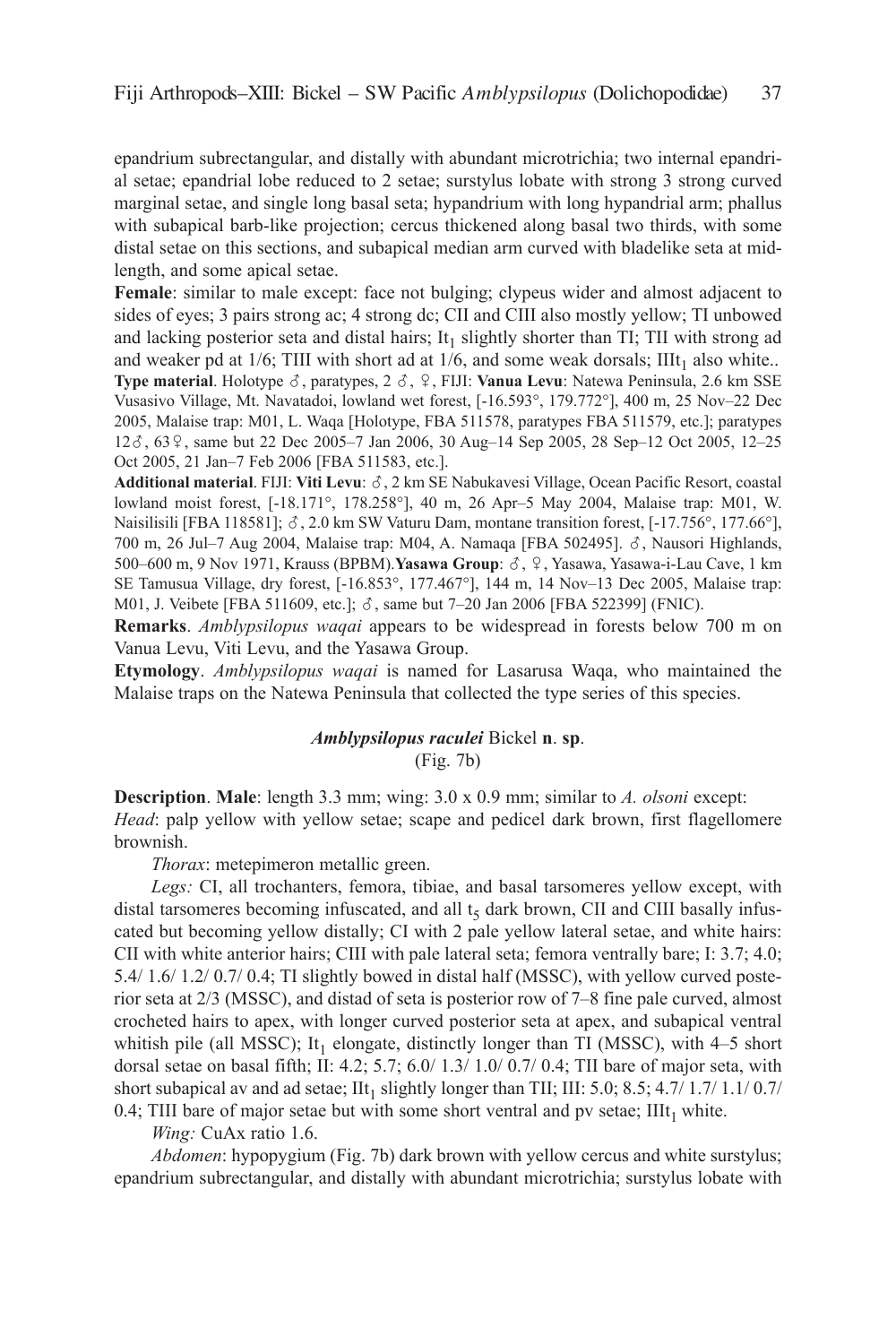strong median seta, almost as long as surstylus; hypandrium with some cuticular irregularities on long hypandrial arm; phallus with subapical barbed projection; cercus elongate, swollen basally, with strong apical setae, and curved median arms branching near 3/4, and bearing large bladelike seta and other smaller modified setae.

**Female**: similar to male, except: TI with short ad seta at  $1/6$ ; TI unbowed and lacking posterior seta and distal hairs; It<sub>1</sub> shorter than TI; TII with strong ad and weak pd at  $1/6$ , pd at  $2/5$ , and subapical ad, pd, and av setae; IIt<sub>1</sub> shorter than TII; TIII with ad at  $1/6$ , and some weak dorsals.

**Type material**. Holotype  $\delta$ , FIJI: **Gau**: 4.0 km SE Navukailagi Village, Mt. Delaco, [-17.98°, 179.275°], 496 m, 20 Oct  $-2$  Nov 2005, Malaise trap: M02, U. Racule [FBA 511168]; paratype  $\varphi$ , 3.3 km Se navukailagi Village, Mt. Delaco, [-17.986°, 179.278°], 564 m, 27 May–16 Jun 2005, Malaise trap: M03, U. Racule [FBA 511119]; paratypes  $3\delta$ , same but 29 Jun–11 Jul 2005 [FBA 511206, 511208, 511209].

Additional material. FIJI: Vanua Levu:  $\delta$ , Natewa Peninsula, 2.6 km SSE Vusasivo Village, Mt. navatadoi, lowland wet forest, [-16.593°, 179.772°], 400 m, 21 Jan–7 Feb 2006, Malaise trap: M01, l. Waqa [FBa 522363].

**Remarks**. *Amblypsilopus raculei* is known only from the Gau in the northern lomaiviti Group, and from the Natewa Peninsula of Vanua Levu.

**Etymology**. *Amblypsilopus raculei* is named for Urara Racule, who maintained the Malaise traps on Gau.

*Amblypsilopus alipatei* Bickel **n**. **sp**.

(Fig. 3a)

**Description. Male:** length  $3.5 - 3.6$  mm; wing:  $3.1 \times 0.9$  mm.; similar to *A. olsoni* except: *Head*: head setae black.

*Legs:* CI, all trochanters, femora, tibiae, and basal tarsomeres yellow, with distal tarsomeres becoming infuscated; CII and CIII mostly brown; CI with 2 lateral pale yellow setae, and white hairs: CII with white anterior hairs; CIII with pale lateral seta; femora ventrally bare; i: 3.4; 5.2; 4.0/ 1.7/ 1.1/ 0.7/ 0.4; Ti strongly bowed in distal half, with arch centered near 3/5 (MSSc), with long pale posterior pale seta at 1/2 (MSSc), and distal quarter slightly flattened with pale ventral pile (MSSC); It<sub>5</sub> dark brown, and only slightly flattened; II: 3.8; 5.4; 4.9/ 1.5/ 1.0/ 0.5/ 0.5; TII with ad seta at  $1/8$  and subapical av and ad setae; III:  $5.1$ ;  $8.3$ ;  $4.0/1.7/1.2/0.6/0.4$ ; TIII bare of major setae but with some short ventral and pd setae.

*Wing:* CuAx ratio 1.6.

*Abdomen*: hypopygium (Fig. 3a) dark brown with pale yellow cercus; epandrium subrectangular; surstylus curved as in bird's beak; epandrial lobe fused mediad of surstylus, with curved apical and subapical seta; hypandrium short; cercus basally with 5–6 ventral setae, and distinctive subapical mound, with fan of 5 long seta, and short apico-median arm with long apical setae.

**Female**: similar to male, except: face not bulging; clypeus wider and almost adjacent to sides of eyes; antenna brownish; 3 pairs strong ac; 4 strong dc; TI with ad seta at  $1/6$ ; and weak dorsal at  $1/2$ ; TI unbowed and lacking posterior seta and ventral pile; TII with strong ad and weak pd at 1/6, pd at 2/5, and anterior at 1/2, and subapical ad, pd, and av setae; TIII with ad at 1/6, and some weak dorsals.

Types. Holotype,  $\delta$ , FIJI: Gau: 3.3 km SE Navukailagi Village, Mt. Delaco, [-17.986°, 179.278°], 564 m, 3–19 Aug 2005, Malaise trap: M03, U. Racule [FBA 511229]; paratypes  $34\delta$ ,  $8\delta$ : same as data as holotype: [FBa 511228, 511231– 511233, 511236]; same as holotype but 19–31 aug 2005 [FBa,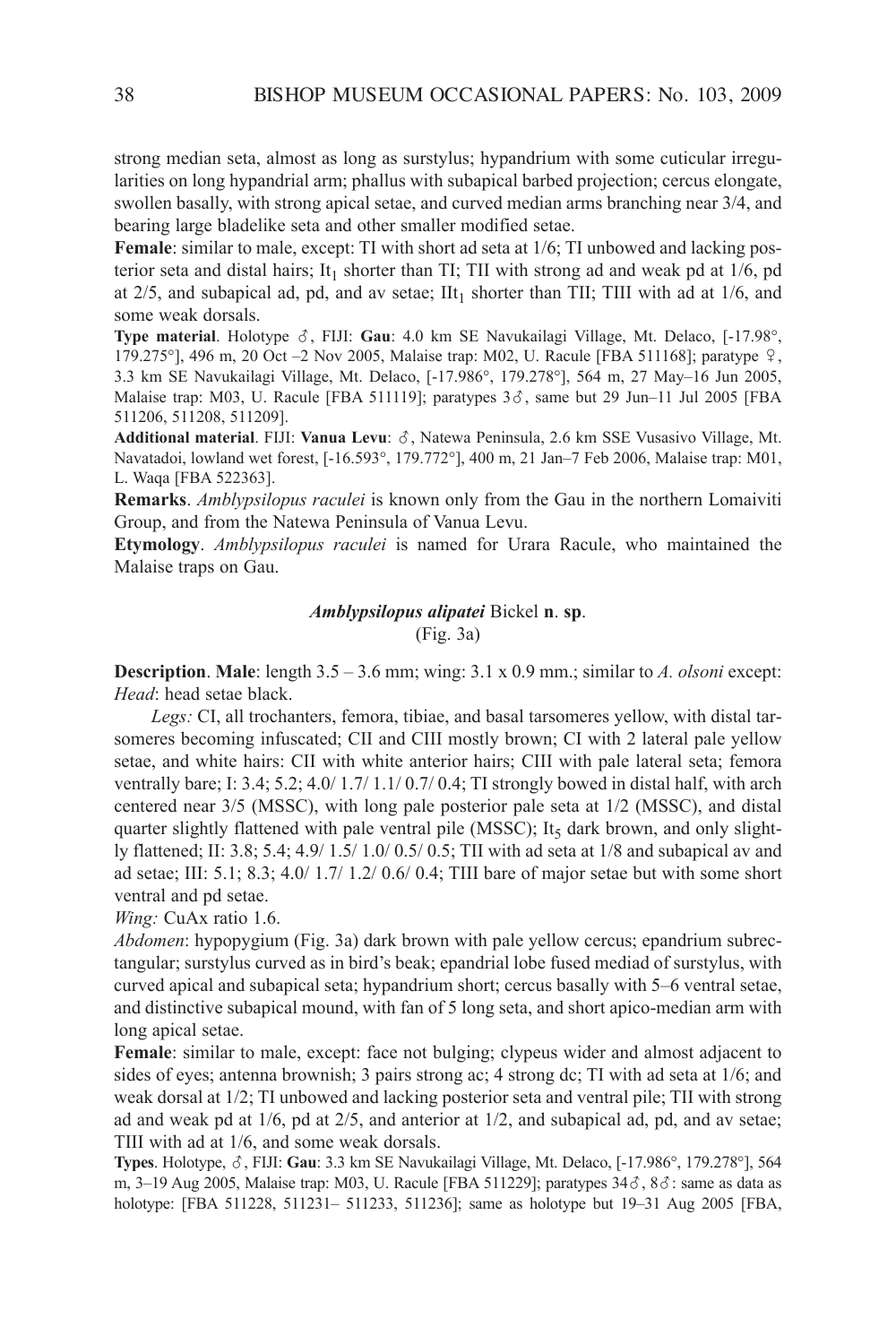511238, etc.]; same but 2–14 nov 2005 [FBa 511262–511263]; same but 19 apr–2 May 2005 [FBa 508096]; same but 7–19 apr 2005 [FBa 511101]; same but 27 May–16 Jun 2005 [FBa 511103, etc.]; same but 14 nov–28 Dec 2005 [FBa 522241, etc.]; same but 10 Jan–11 Feb 2006 [FBa 522258]. **Gau**: 4.0 km Se navukailagi Village, Mt. Delaco, [-17.98°, 179.275°], 496 m, 8–20 Oct 2005, Malaise trap: M02, U. Racule [FBa 511132, etc.]; same but 2–14 nov 2005 [FBa 511170, etc.] (Fnic)

Additional material. 47 $\delta$ , 6º, FIJI: Kadavu: 0.25 km SW Solodamu Village, Moanakaka Bird Sanctuary, coastal limestone forest, [-19.078°, 178.121°], 60 m, 28 aug–4 Sep 2004, Malaise trap: M04, S. lau [FBa 502181]. **Koro**: koro, Mudu, 3.8 km nW nasau Village, Mt. kuitarua, mid-elevation mountain summit, [-17.288°, 179.404°], 500 m, 28 Jun–12 Jul 2005, Malaise trap: M01, S. Turaga [FBa 511282, etc.]; same but 3–17 Oct 2005 [FBa 511294, etc.]; same but 14–28 Jun 2005 [FBa 511276]; Mudu, 3.8 km NW Nasau Village, summit of Mt. Kuitarua, mid-elevation mountain summit, [-17.287°, 179.404°], 505 m, 3–17 May 2005, Malaise trap: M02, S. Turaga [FBa 522269]. **Lakeba**: lakeba, 3.2 km NE Tubou Village, island forest, [-18.221°, -178.869°], 100 m, 13–25 Sep 2005, Malaise trap: M01, D. Saubaleinayau [FBa 511408**]**. **Vanua Levu**: Batiqere Range, 6 km nW kilaka Village, lowland wet forest, [-16.807°, 178.991°], 98 m, 28 Jun–21 Jul 2004, Malaise trap: M05, P. Manueli [FBa 142947, etc.]; Batiqere Range, 4 km nW kilaka Village, Wainibeqa, lowland wet forest, [-16.808°, 178.987°], 87 m, 12–24 Feb 2005, Malaise trap: M03, P. Manueli [FBa 511526 etc.]. natewa Peninsula, 2.6 km SSe Vusasivo Village, Mt. navatadoi, lowland wet forest, [-16.593°, 179.772°], 400 m, 28 Sep–12 Oct 2005, Malaise trap: M01, l. Waqa [FBa 511553, etc.]; same but 25 Oct–10 nov 2005 [FBa 511564]. **Viti** Levu: Koroyanitu EcoPark, Mt. Evans Range, 1 km E Abaca Village, Savuione Trail, disturbed mid-elevation moist forest, [-17.667°, 177.55°], 800 m, 12–19 Oct 2002, Malaise trap: M01, l. Tuimereke [FBa 001508, etc.]; same but 26 nov–3 Dec 2002 [FBa 180719]; 1 km e abaca Village, Savuione Trail, disturbed mid-elevation moist forest, [-17.667°, 177.55°], 800 m, 11–19 Mar 2003, Malaise trap: M01, l. Tuimereke [FBa 186416]; same but 6–26 May 2003 [FBa 018927]; same but 21 Sep–7 Oct 2002 [FBa 001410]; 0.75 km E Navai Village, old trail to Mt. Tomaniivi, gymnosperm dominated rainforest, [-17.621°, 177.989°], 700 m, 3 Feb-16 Mar 2005, Malaise trap: M05, E. Namatalau [FBA 511497].

**Remarks**. *Amblypsilopus alipatei* occurs in moist forests, from lowlands to at least 800 m, and is widely distributed throughout the Fiji archipelago, the main islands of Viti levu, Vanuna levu and kadavu, koro and Gau in the lomiviti Group, and lakeba in the southern lau Group. Surprisingly, it has not been recorded from Taveuni, which lies between Vanua levu and the lomaiviti Group.

This rather common species is easily recognized by the pale yellow cercus which has a subapical mound with a fan of long black setae. although the cercus is not elongate as in other *olsoni* group species, the subapical mound is directed medially as is characteristic of the group.

The single male from kadavu has additional setae on the ventral side of the cercus, between the basal group and the distal setose mound, but is otherwise similar in all respects.

**Etymology**. *Amblypsilopus alipatei* is named for alipate Raikabula of the Wildlife Conservation Society, Suva who worked with the Fiji Arthropod Survey.

# *Amblypsilopus elaquarae* Bickel **n**. **sp**. (Fig. 8a)

**Description**. **Male**: length 3.6 mm; wing: 3.0 x 0.9 mm; similar to *A. olsoni* except *Head*: scape and pedicel yellowish, first flagellomere brownish.

Legs: coxae, trochanters, femora, tibiae, and all tarsomeres yellow, except; CII infuscated laterally; CI with 3 pale yellow lateral setae, and white hairs: CII with white anterior hairs; CIII with pale yellow lateral seta; femora ventrally bare;

I: 4.2; 5.2; 5.9/  $1.6/2.2/0.8/0.7$ ; TI only slightly bowed, with pale curved posterior pale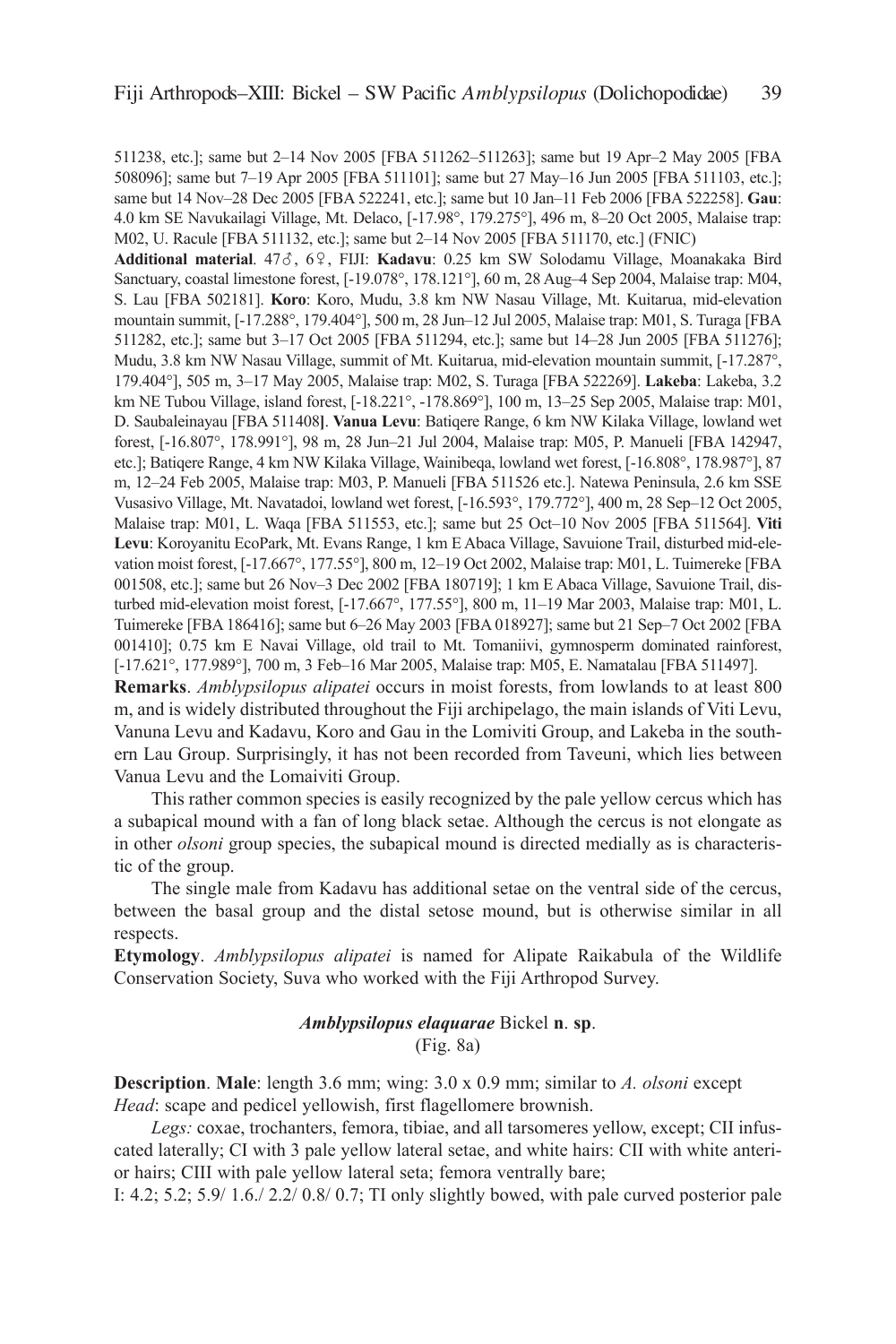seta at 1/2 (MSSc), distad of which is pv row of 15 fine pale curved, almost crocheted hairs to apex (MSSC); It<sub>1</sub> elongate, distinctly longer than TI (MSSC); It<sub>3</sub> longer than It<sub>2</sub>. It<sub>5</sub> expanded into white ovate flag (MSSC); II:  $4.5$ ;  $6.5$ ;  $5.5/ 1.7/ 1.4/ 0.6/ 0.4$ ; TII bare of major seta, but with tiny ad at  $4/5$ ; IIt<sub>1</sub> elongate, but shorter than TII (MSSC); III: 5.3; 8.0; 4.2/ 1.7/ 1.2/ 0.7/ 0.4; Tiii bare of major setae but with some very short dorsal setae.

*Wing:* dm-cu slightly curved; CuAx ratio 1.6.

*Abdomen*: hypopygium (Fig. 8a) dark brown with whitish surstylus and yellow cercus; epandrium subrectangular, and distally with microtrichia; surstylus irregular subrectangular and some setae as shown; hypandrium with some cuticular irregularities on ventral surface and long hypandrial arm , also with roughened surface; without subapical barb; cercus elongate, distally excavated into U-shape, with lateral arm bearing strong apical setae, and median arm constricted near 1/4 and bearing some apical setae. **Female**: not reliably associated.

**Type material**. Holotype  $\delta$ , FIJI: Viti Levu: FIJI: Viti Levu: Koroyanitu EcoPark, Mt. Evans Range, 1 km e abaca Village, Savuione Trail, disturbed mid-elevation moist forest, [-17.667°, 177.55°], 800 m, 20 Sep–5 Oct 2004, Malaise trap: M01, L. Tuimereke [FBA 502396]; paratypes 15  $\delta$ , same but 12 Oct –19 Oct 2002 [FBa 001459, etc.]; same but 21 Oct –18 nov 2000 [FBa 049514 etc.]; same but 9–23 aug 2004 [FBa 502409]; same but 16–29 Oct 2004 [FBa 502864, etc.]; same but 7–12 Oct 2002 [FBa 001252, etc.].

**Remarks**. *Amblypsilopus elaquarae* is known only from moist forest around 800 m elevation near Abaca Village the Batilamu Range (Mt Evans Range), northwestern Viti Levu. This species has a pure white expanded 5th tarsomere on male leg I and thus very close to *A. waivudawa*.

**Etymology**. *Amblypsilopus elaquarae* is named in honor of Ms. Elaquare Mossman Spencer of Sydney, nSW.

#### *Amblypsilopus waivudawa* Bickel **n**. **sp**.

**Description. Male:** length 3.4 mm; wing: 2.9 x 0.8 mm; similar to *A. olsoni* except: *Head*: scape and pedicel yellowish, first flagellomere brownish.

*Legs:* coxae, trochanters, femora, tibiae, and all tarsomeres yellow, except as noted below; CII infuscated laterally; CI with 3 brown lateral setae, and white hairs: CII with brown anterior hairs; CIII with brown lateral seta; femora ventrally bare; I: 3.8; 4.8; 5.3/ 1.6./ 1.8/ 0.9/ 0.5; Ti only slightly bowed, with pale yellow curved posterior seta at 1/2 (MSSc), but starting at 2/3 is pv row of 12 fine pale curved, almost crocheted hairs to apex, with longest hair near  $4/5$  (MSSC); It<sub>1</sub> elongate, distinctly longer than TI (MSSC); It<sub>3</sub> longer than It<sub>2</sub>; It<sub>5</sub> brownish; II: 3.8; 5.7; 5.2/ 1.5/ 1.2/ 0.7/ 0.4; TII bare of major seta, but with tiny anterior seta at 4/5; III: 5.5; 7.9; 4.0/ 1.7/ 1.2/ 0.7/ 0.4; TIII bare of major setae but with some very short dorsal setae.

*Wing:* dm-cu slightly curved; CuAx ratio 1.7.

*Abdomen*: hypopygium similar in all respects to that of *A. elaquarae* (Fig. 8a).

**Female**: similar to male, except: face not bulging; antenna brownish; 3 pairs strong ac; 4 strong dc; coxae with pale yellow, not brown setae; Ti bare of major setae, unbowed and lacking posterior seta and distal hairs; It<sub>1</sub> shorter than TI; TII with strong ad, short pd at 2/5, and subapical ad, pd, and av setae.

**Type material**. Holotype  $\delta$ , paratypes  $\delta$ , 2 $\Omega$ , FIJI: **Viti Levu**: 4.8 km N Veisari Settlement, logging road to Waivudawa, lowland wet forest, [-18.075°, 178.362°], 300 m, 12 Dec 2002–3 Jan 2003, Malaise trap: M01, M. Tokotaa [holotype FBa 178002; paratypes FBa 178048, 178042, 104013]; paratype  $\delta$ , same but 14 Feb–8 Mar 2003 [FBA 137755] (FNIC).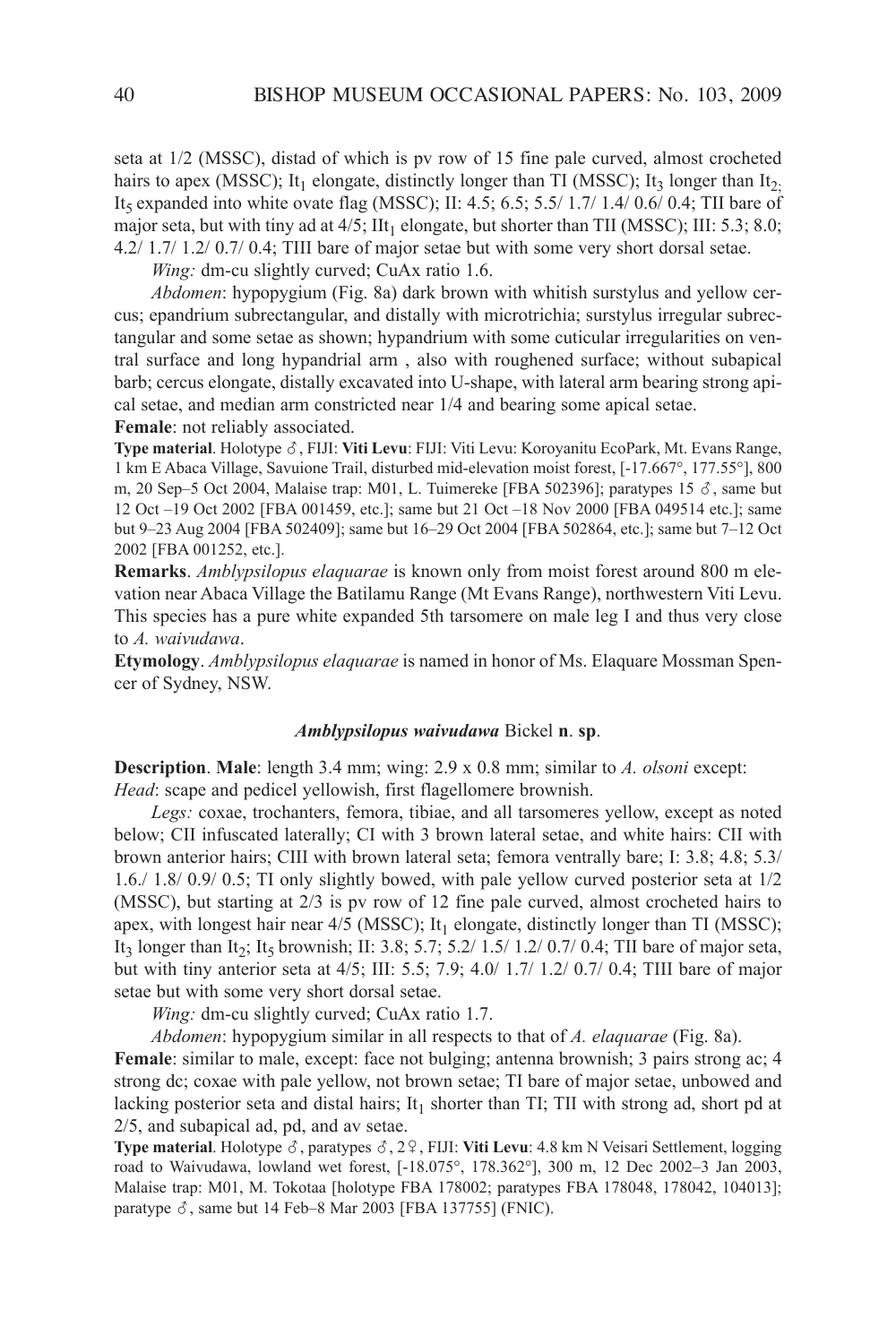

**Figure 8**. Hypopygium, left lateral: **a**, *Amblypsilopus elaquarae.* **b**, *A. marikai.* **c**, *A. qaraui.*

Additional material. FIJI: Viti Levu:  $\delta$ , Lami, 0–200 m, Nov 1978, Krauss (BPBM). **Remarks**. *Amblypsilopus waivudawa* is known only from southeastern Viti levu. it has a brown slightly expanded It<sub>5</sub> and males have distinctly brown coxal setae, which are yellow in the female.

This species is very close to *A. elaquarae* from northwestern Viti levu, and in fact the two species have almost identical genitalia (Fig. 8a). They differ noticeably in details of leg setation and modification, where *A. elaquarae* has a pure white expanded 5th tarsomere on leg I, it is brown on *A. waivudawa.*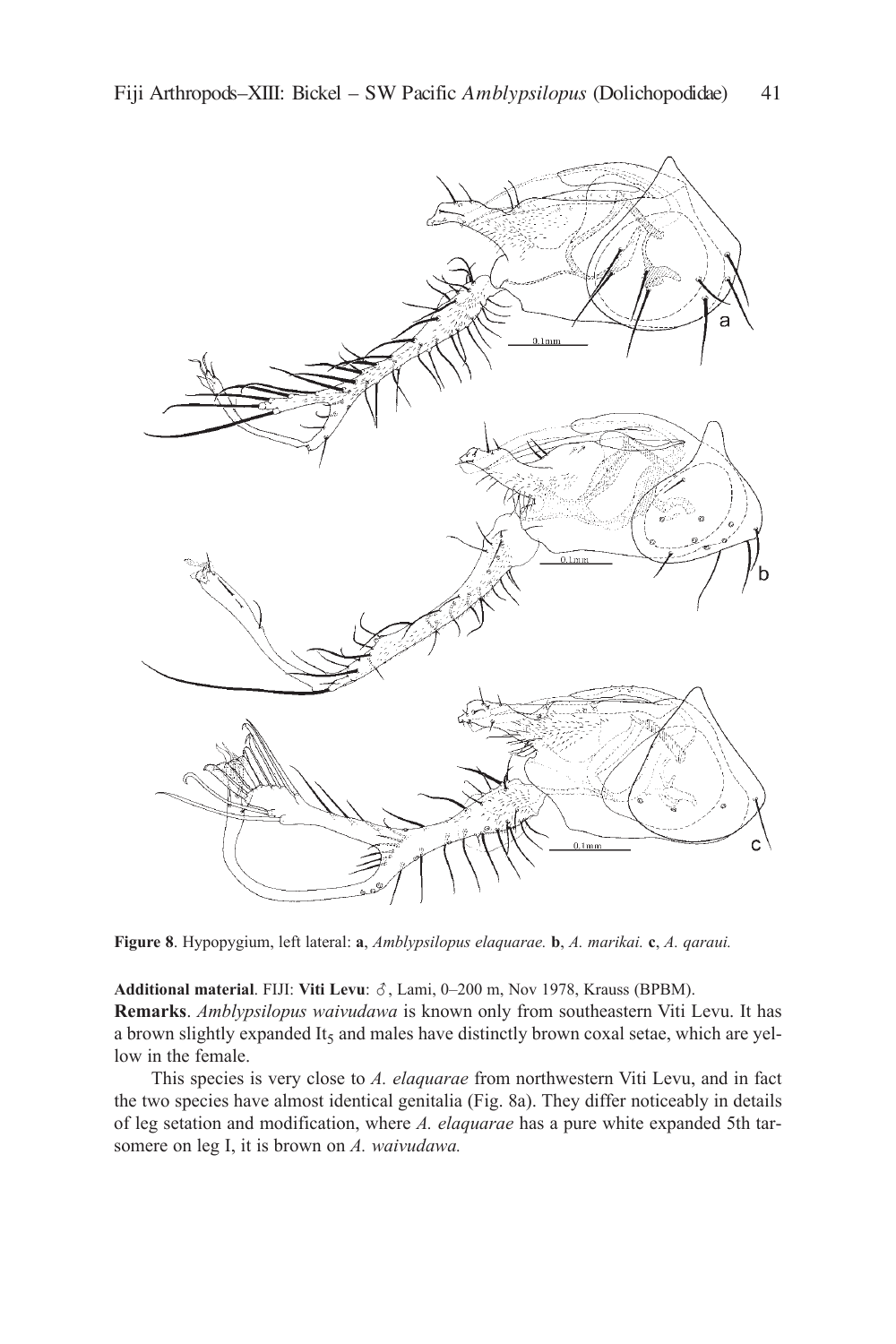### *Amblypsilopus qaraui* **Bickel n**. **sp**. (Fig. 8c)

**Description**. **Male**: length 3.0 mm; wing: 2.8 x 0.8 mm; similar to *A. olsoni* except: *Head*: antenna brown.

Legs: CI, all trochanters, femora, tibiae, and basal tarsomeres yellow, with distal tarsomeres becoming infuscated brown, CII and CIII yellow with faint lateral infuscation; CI with 2 pale yellow lateral setae, and white hairs: CII with brown anterior hairs; CIII with brown lateral seta; femora ventrally bare; I: 3.5; 4.2; 5.0/ 1.3/ 1.6/ 0.9/ 0.4; TI bowed at midlength (MSSc), without distinct pale curved posterior pale (possibly broken off, but no evidence of socket) but from 2/3 to apex with posterior row of some 20 fine pale curved hairs and pale ventral pile (MSSC); It<sub>1</sub> elongate, distinctly longer than TI (MSSC), with pale curved ventral seta near join with TI; It<sub>3</sub> longer than It<sub>2</sub>; II: 4.2; 5.4; 5.0/ 1.5/ 1.2/ 0.7/ 0.3; TII with short ad at 1/6, and short subapical av and ad setae; IIt<sub>1</sub> shorter than TII (MSSC); III:  $4.9$ ;  $7.5$ ;  $4.0/1.5/1.2/0.6/0.3$ ; TIII bare of major setae but with some short dorsal and pd setae.

*Wing:* CuAx ratio 1.4; lower calypter yellow with fan of yellow setae; halter brownish.

*Abdomen*: terga 1–6 metallic green bronze, with matt brown areas over tergal overlap, with black marginal setae and short black vestiture; hypopygium (Fig. 8c) dark brown with yellow cercus and surstylus; epandrium subrectangular; two short internal epandrial setae; epandrial lobe reduced to 2 setae near junction with surstylus; hypandrium with cuticular irregularities and long hypandrial arm; phallus entire, without subapical ventral barb; surstylus lobate, with abundant basal microtrichia, and some setae as figured; cercus deeply forked to midlength, lateral arm curved with apical setae, and median arm shorter but thicker with 8–9 strong bladelike apical setae.

**Female**: unknown.

**Type material**. Holotype ♂, FIJI: **Vanua Levu**: [-16.63°, 179.208°], 630 m, 26 Jan–7 Feb 2006, Malaise trap: M02, M. Qarau [FBa 522369] (Fnic).

**Remarks**. *Amblypsilopus qaraui* is known only from the type locality, at 630 m elevation on Vanua levu. This species appears to lack the curved posterior seta on male tibia i (MSSc) which is a synapomorphy of the *olsoni* Group as well as several related species groups within australasian *Amblypsilopus*. However, male basitarsus i has a similar curved basoventral seta, which is possibly a homologue of the tibia I seta in related *olsoni* group species.

**Etymology**. *Amblypsilopus qaraui* is named for Mikaele Qarau who maintained the Malaise traps that collected the species in this remote area of Vanua levu.

## *Amblypsilopus marikai* Bickel **n**. **sp**. (Fig. 8b)

**Description**. **Male**: length 3.6–3.7 mm; wing: 3.7 x 1.1 mm; similar to *A. olsoni* except:. *Head*: antenna brownish.

*Thorax*: metepimeron mostly yellow but becoming infuscated dorsally.

Legs: CI, all trochanters, femora, tibiae, and basal tarsomeres yellow, with distal tarsomeres becoming infuscated; CII and CIII yellow but infuscated laterally; CI with 3 brown lateral setae, and brownish hairs: CII with brown anterior hairs; CIII with brown lateral seta; femora ventrally bare; i: 4.5; 5.6; 6.3/2.1/ 1.9/ 1.3/ 0.5; Ti slightly bowed in distal half (MSSc), with pale curved posterior pale seta at 1/2 (MSSc), distad of which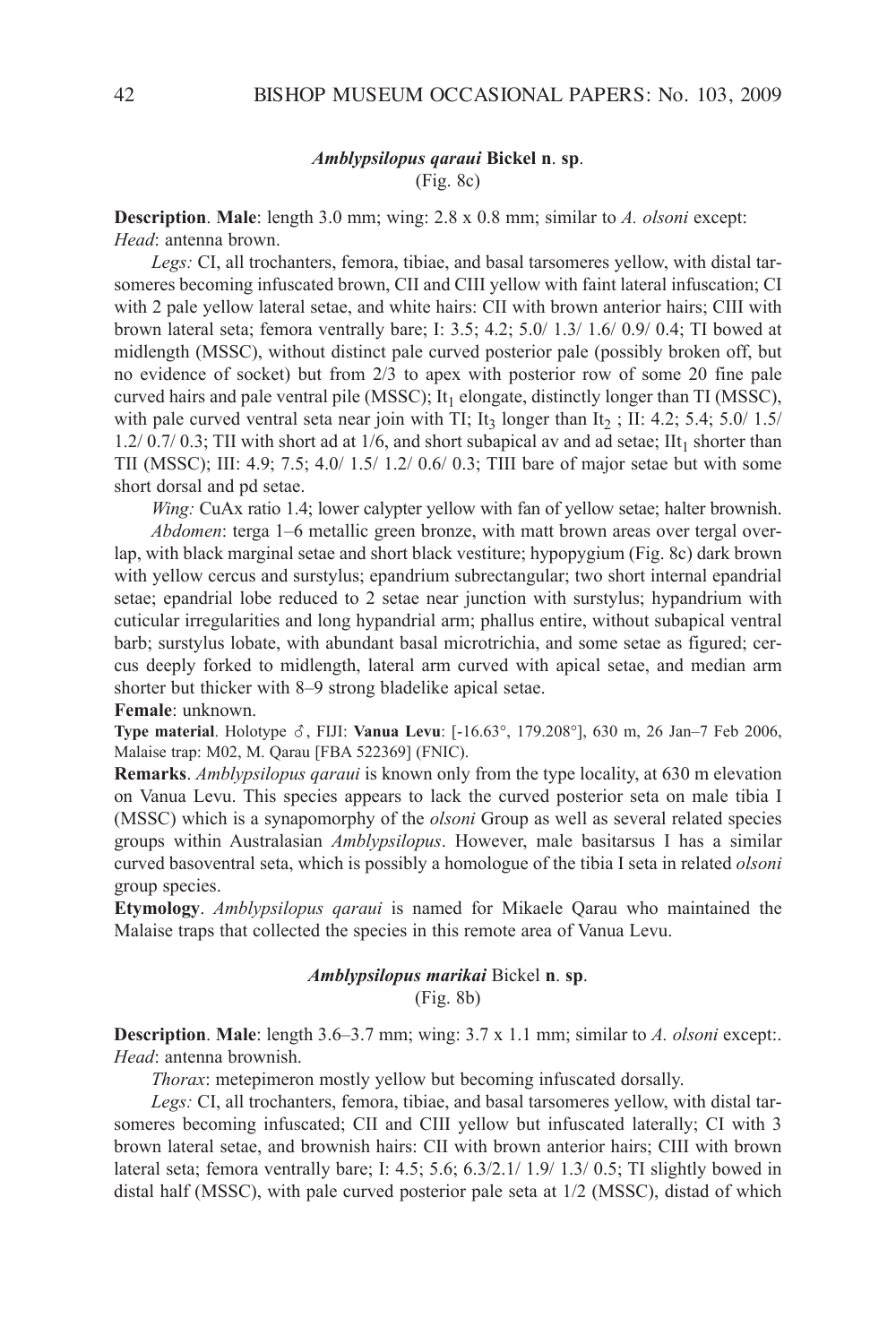is pv row of 15 fine pale curved, almost crocheted hairs to apex (MSSc), with curved apical posterior seta (MSSC); It<sub>1</sub> elongate, distinctly longer than TI (MSSC); II: 5.0; 7.4; 7.2/  $2.1/1.5/0.8/0.4$ ; TII with short ad seta  $1/6$ , dorsal at  $1/4$  and  $1/2$ , and short subapical ad and av setae; IIt<sub>1</sub> elongate, almost as long as TII; III: 7.0; 10.6; 5.6/ 2.4/ 1.7/ 0.9/ 0.4; TIII bare of major setae but with some short dorsal and ventral setae along length.

*Wing:* dm-cu slightly sinuous; CuAx ratio 1.9.

*Abdomen*: terga 1–3 yellow laterally; hypopygium (Fig. 8b) dark brown with yellow cercus and surstylus; epandrium subrectangular; two medial epandrial setae; epandrial lobe reduced to 2 setae near junction with surstylus; hypandrium short, with cuticular irregularities, and long hypandrial arm; phallus entire, without with subapical ventral barb; surstylus subrectangular with abundant basal microtrichia and some short setae; cercus L-shaped, with strong seta at "bend of L," and ventral arm with modified apical setae, and without basal constriction.

**Female**: similar to male, except: face not bulging; clypeus wider and almost adjacent to sides of eyes; 3 pairs strong ac; 4 strong dc; Ti not curved, bare of major setae, and lacking posterior setae and distal hairs; It<sub>1</sub> shorter than TI; TII with strong ad and weak pd at 1/6, pd at  $2/5$ , and subapical ad, pd, and av setae; IIt<sub>1</sub> shorter than TII; TIII with ad at  $1/6$ , and some weak dorsals.

**Type material**. Holotype  $\delta$ , paratypes,  $2\delta$ , FIJI: **Taveuni**: Tavuki Village, Mt. Devo, montane wet forest, [-16.837°, -179.973°], 892 m, 9 Sep–7 Oct 2004, Malaise trap: M04, P. Vodo [FBa 502272 (holotype), 502273, 502278]; paratypes,  $13\delta$ ,  $3\delta$ ,  $5.6$  km SE Tavuki Village, Devo Peak, cloud forest, [-16.843°, -179.966°], 1187 m, 31 Oct –14 Nov 2002, Malaise trap: M01, E. Ratu [FBA 001626]; same but 21 Nov-13 Dec 2002 [FBA 149961]; same but 31 Oct -14 Nov 2002 [FBA 056997]; same but 13–20 Dec 2002 [FBa 020013]; same but 9–23 Sep 2004 [FBa 502213]. 5.3 km Se Tavuki Village, Mt. Devo, montane wet forest, [-16.841°, -179.968°], 1064 m, 10–17 Oct 2002, Malaise trap: M03, P. Vodo [FBa 001709]; same but 3–10 Jan 2003 [FBa 042705]; same but 14–21 nov 2002 [FBa 053330, etc.]; same but 10–16 Jan 2003 [FBa 080434, etc.]; same but 15–29 nov 2004 [FBa 502336]; same but 9–23 Sep 2004 [FBa 508674]; same but 17–24 Oct 2002 [FBa 126544, 126548]. Additional material. FIJI: Taveuni: 4 $\delta$ , 5.6 km SE Tavuki, Mt. Devo, cloud forest [-16.843°, -179.966°], 1100 m, 24 Jan 2006, Gaimari (BPBM, aMS).

**Remarks**. *Amblypsilopus marikai* is known only from the Devo Peak area of Taveuni, among upland rainforest and cloud forest between the elevations of 890 and 1190 m. **Etymology**. *Amblypsilopus marikai* is named in honor of Marika Tuiwawa, curator of the South Pacific Regional Herbarium, Suva.

#### **The** *kilaka* **group**

#### **Diagnosis**.

*General*: delicate Sciapodinae with elongate yellow legs.

*Head*: male face not bulging; male clypeus not strongly narrowed, but close to eye margins.

*Thorax*: setae black; 4 pairs of short ac; 2 strong posterior dc and 3 short (but not hair-like) dc anteriad (MSSC); 1 postalar, 1 postsutural supra-alar, 1 presutural intra-alar, 2 notopleural, 1 presutural supra-alar, and 1 weak postpronotal setae present; median scutellar setae strong, lateral scutellars reduced to tiny hair or absent.median scutellar setae strong, laterals absent.

*Legs:* coxae and remainder of legs mostly yellow; male CI with strong anterior seta at 1/2 (Fig. 9b); male Ti slightly bowed, with yellow curved ventral seta at 5/6 (MSSc);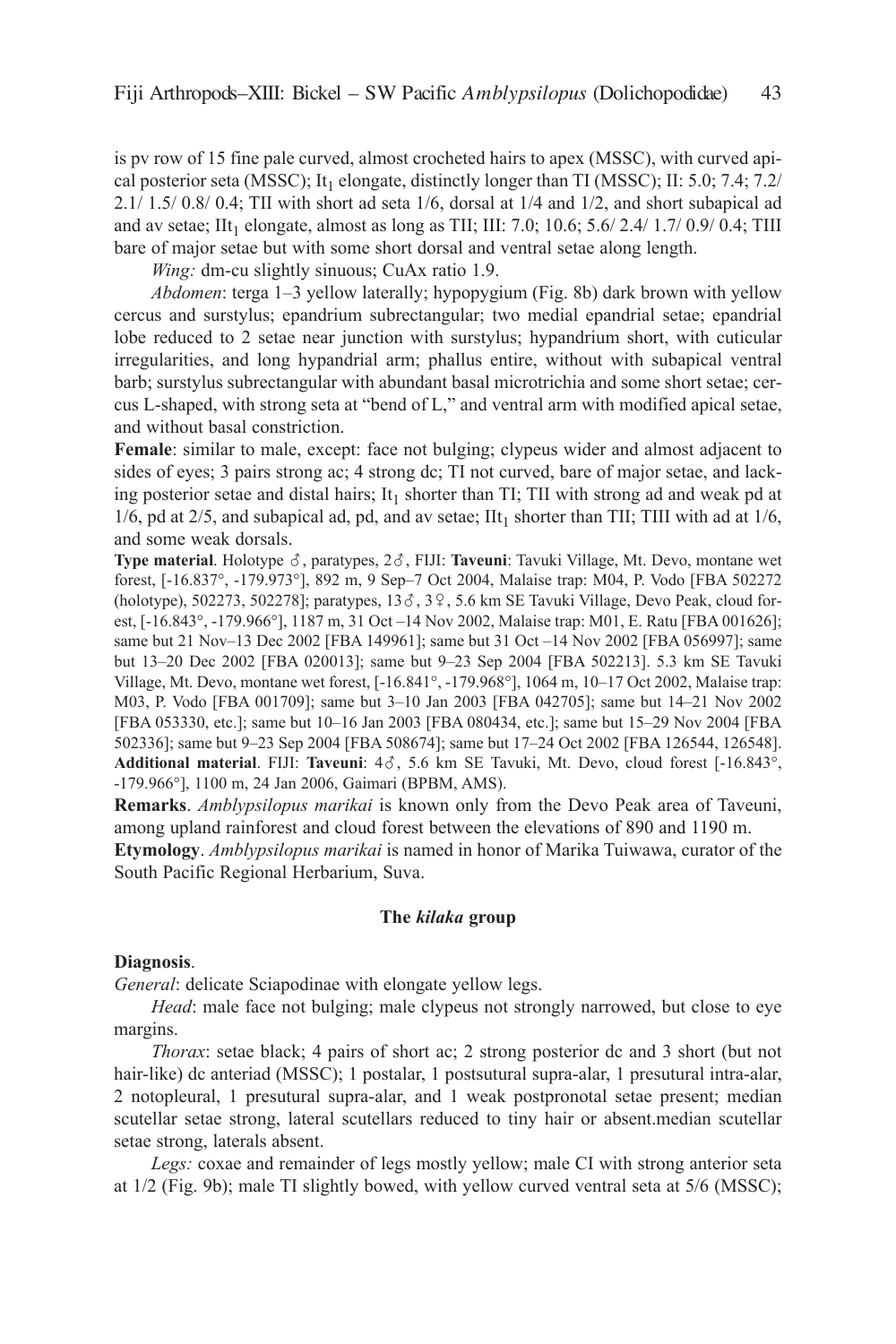

**Figure 9**. **a**, *Amblypsilopus kilaka,* male postabdomen, left lateral; **b–c**, *A. sanjanae*, **b**, male upper leg i, posterior; **c**, hypopygium, left lateral.

male distal TI slightly flattened, with ventral pad bearing fine white ventral pile projected distally over basal tenth of It<sub>1</sub> (MSSC); male It<sub>1</sub> elongate, distinctly longer than TI. *Wing:* hyaline; dm-cu almost straight.

*Abdomen*: terga 1–5 dorsally metallic blue-green, and laterally yellow; tergum 6 metallic blue green; epandrium subrectangular with setae on distolateral wall; surstylus as curved lobate excavation, with main ventral arm bearing blade-like setae (which probably are modified epandrial lobe setae), with dorsal curved projection to cercus; hypandrium and phallus rather short

**Remarks**. The *Amblypsilopus kilaka* group comprises two Fijian species, and is defined by a number of character states that are possibly group synapomorphies: male CI with strong anterior seta at 1/2, male distal TI with ventral pad bearing fine white ventral pile and projected distally over basal tenth of It<sub>1</sub> (MSSC) (see Fig 9b), epandrium subrectan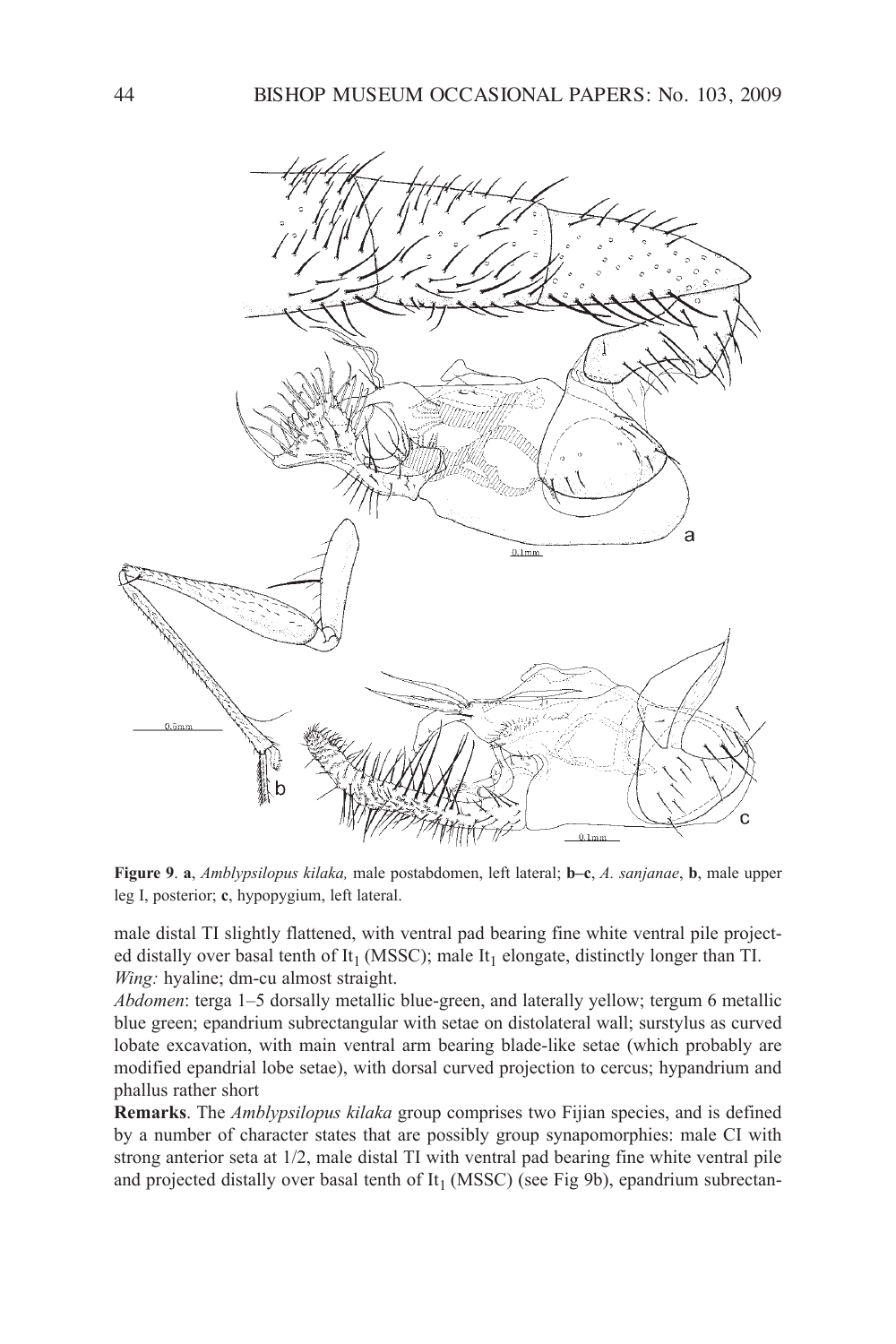gular with setae on distolateral wall, and surstylus as curved lobate excavation, with main ventral arm bearing blade-like setae and dorsal curved projection ending near to cercus, and hypandrium and phallus rather short.

The following character states are also characteristic of this group: male face not bulging, but conformable with curvature of eyes, male clypeus not strongly narrowed, but close to eye margins, dc setae with two strong posteriors and 3 short but not hair-like dc anteriad, male TI with yellow curved ventral seta at  $5/6$ , and male  $It<sub>1</sub>$  elongate, distinctly longer than Ti.

This group is endemic to Fiji and I have not seen species near this group from any other Pacific archipelago.

Included species: *kilaka* **n**. **sp**. Fiji (Vanua levu, kadavu, Taveuni). *sanjanae* **n**. **sp**. Fiji (Viti levu).

# *Amblypsilopus kilaka* Bickel **n**. **sp**. (Fig. 9a, b)

**Description**. **Male**: length 2.8 – 2.9 mm; wing: 2.5 x 0.8 mm.

*Head*: vertex, frons, and face metallic blue-green, with a dusting of brownish pruinosity; head setae black; postvertical setae as dorsalmost postorbital setae; strong, diverging ocellar setae; vertical setae on lateral frons longer than postvertical; face not bulging, but conformable with curvature of eyes; eyes with white setulae between facets; clypeus not strongly narrowed, but close to sides of eyes; palp brown with 2 dark brown setae; proboscis yellow; scape and pedicel reddish yellow, first flagellomere brown; pedicel with short setae; first flagellomere short, rounded subtriangular; arista dorsal, and as long as head height, and simple; ventral postcranium with white setae.

*Thorax*: entirely metallic blue–green with dusting of brown pruinosity on dorsum, with grey pruinosity over pleura.

*Legs:* CI and CIII, all trochanters and remainder of legs yellow, except  $t<sub>5</sub>$  on each leg dark brown; CII brown basally but yellow distally; CI with strong yellow anterior seta at  $1/2$ (Fig. 9b) (MSSc) with additional short yellow hairs: cii with yellow anterior hairs; ciii with yellow lateral seta; I: 3.4; 3.7; 4.2/ 1.7/ 1.7/ 0.8/ 0.5; FI ventrally bare; TI slightly bowed, with yellow curved ventral seta at 5/6 (MSSC); distal TI slightly flattened, with ventral pad bearing with fine white pile projected distally over basal tenth of  $It_1$  (MSSC);  $It_1$  elongate, distinctly longer than TI (MSSC); It<sub>5</sub> slightly expanded; II: 3.2; 5.3; 5.0/ 1.7/ 1.2/ 0.7/ 0.4; FII with 3 brown ventral setae on basal sixth; TII bare of major setae; III:  $5.0$ ;  $7.5$ ;  $4.1/1.8/1.3/$ 0.8/ 0.4; FIII and TIII bare of major setae;  $IIIt<sub>1</sub>$  with short ventral seta.

*Wing:* hyaline, elongate; vein  $M_2$  in very gentle arch with  $M_1$  and represented by trace beyond the split; dm-cu almost straight; CuAx ratio 1.5; lower calypter yellow with fan of yellowish setae; halter pale yellow.

*Abdomen*: tergum 7 with distal excavation; segment 8 subtriangular; hypopygium (Fig. 9a) dark brown with yellow cercus; epandrium subrectangular with fan of setae on distolateral wall; surstylus as curved lobate excavation, with ventral arm bearing large and small blade-like setae; hypandrium and phallus rather short; cercus expanded distally, subtriangular with abundant setae as figured.

**Female**: none reliably associated.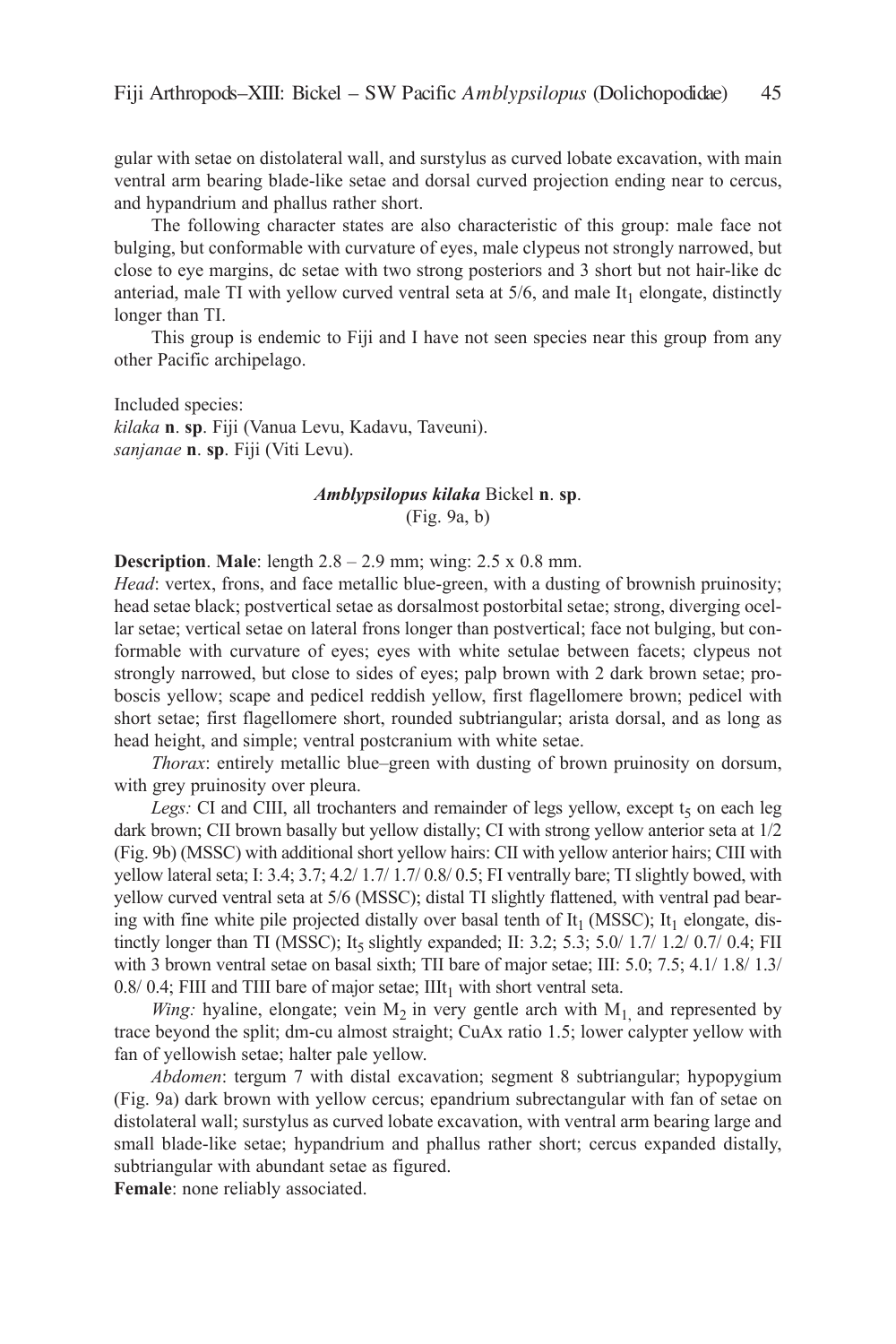Type material. Holotype,  $\delta$ , FIJI: Vanua Levu: Batiqere Range, 6 km NW Kilaka Village, lowland wet forest, [-16.811°, 178.988°], 61 m, 3–10 Jun 2004, Malaise trap: M03, P. Manueli [FBa 114055]; paratype  $\delta$ , same but Batiqere Range, 6 km NW Kilaka Village, lowland wet forest, [-16.807°, 178.988°], 154 m, 13–26 Apr 2004, Malaise trap: M04, P. Manueli [FBA 059364], paratypes  $3 \delta$ , same but [-16.815°, 178.986°], 146 m, 15–28 Jun 2004, Malaise trap: M01, P. Manueli [FBa 071874], 3–10 Jun 2004 [FBa 040556–040557].

Additional material. FIJI: Kadavu:  $\delta$ , Nabukelevu, 1.3 km SSW Lomaji, Mt. Washington, montane wet forest, [-19.118°, 177.993°], 56 m, 14–26 May 2005, Malaise trap: M03, A. Bose [FBA 511363]. **Taveuni**: 21,  $\delta$ , 5.3 km SE Tavuki Village, Mt. Devo, montane wet forest, [-16.841°, -179.968°], 1064 m, 10–17 Oct 2002, Malaise trap: M03, P. Vodo [FBa 001679, 052207, etc.]; same but 10–16 Jan 2003 [FBa 080428, etc.]; same but 2–10 Oct 2002 [FBa 108197]; same but 9–23 Sep 2004 [FBa 508672]; 5.6 km Se Tavuki Village, Devo Peak, cloud forest, [-16.843°, -179.966°], 1187 m, 13 Oct–20 nov 2002, Malaise trap: M01, E. Ratu [FBA 020004, 020006, etc.]; same but 31 Oct –14 Nov 2002 [FBA 056996]; same but 3–10 Jan 2003 [FBA 057891, 057896]; same but 21 Nov–13 Dec 2002 [FBA 149973]; same but 24–31 Oct 2002 [FBa 160309].

**Remarks**. *Amblypsilopus kilaka* is known from wet lowland forest on Vanuna levu and kadavu, and forests above 1000 m on Taveuni. Oddly, this species hasn't been recorded from Viti levu, the largest of the Fiji islands between kadavu and Vanua levu.

# *Amblypsilopus sanjanae* Bickel **n**. **sp**. (Fig. 9c)

**Description**. **Male**: length 2.3 mm; wing: 2.4 x 0.6 mm; similar to *A. kilaka* except: Legs: CI, all trochanters, femora, tibiae, and basal tarsomeres yellow, with distal tarsomeres becoming infuscated, and all  $t<sub>5</sub>$  dark brown, CII and CIII yellow with brown infuscation laterally; leg setae dark brown; CI with strong seta at  $3/5$  projecting anteriorly (MSSC), and 2 distolateral setae; CII with short anterior hairs; CIII with lateral seta; femora ventrally bare; i: 3.2; 3.4; 4.4/ 1.5/ 1.4/ 0.6/ 0.4; Ti slightly bowed, with long brown pv seta at 5/6 (MSSc); distal Ti slightly flattened, with ventral pad bearing fine white ventral pile, and projecting distally over basal tenth of  $It<sub>1</sub> (MSSC)$ ;  $It<sub>1</sub> elongate, dis$ tinctly longer than TI (MSSC); It<sub>5</sub> not expanded; II: 3.3; 5.1; 4.8/ 1.3/ 1.0/ 0.8/ 0.3; TII bare of major seta, with short subapical av and ad setae;  $\text{III}_1$  elongate, almost subequal with TII (MSSC); III:  $4.7$ ;  $7.0$ ;  $3.7/1.7/1.1/0.7/0.4$ ; TIII bare of major setae but with some short ventral setae;  $IIIt_1$  with ventral seta near base (MSSC).

*Wing:* hyaline, elongate; vein  $M_2$  in very gentle arch with  $M_1$  and represented by trace beyond the split; dm-cu almost straight; CuAx ratio 1.6; lower calypter yellow with fan of yellowish setae; halter pale yellow.

*Abdomen*: hypopygium (Fig. 9c) dark brown with yellow cercus; epandrium subrectangular; epandrium subrectangular with setose projection on distolateral wall; surstylus as curved lobate excavation, with main ventral arm curved and bearing 2 large bladelike setae (possible modified setae of fused epandrial lobe); hypandrium curved with some cuticular serrations; cercus thick digitiform, with abundant setae as figured. **Female**: unknown.

Type material. Holotype  $\delta$ , FIJI: Viti Levu: 3.8 km N Veisari Settlement, logging rd to Waivudawa, lowland wet forest, [-18.079°, 178.363°], 300 m, 12 Dec 2002–3 Jan 2003, Malaise trap: M02, M. Tokotaa [FBa 104007] (Fnic).

**Remarks**. *Amblypsilopus sanjanae* is known only from lowland wet forest in southeastern Viti levu. it is very close to *A. kilaka.*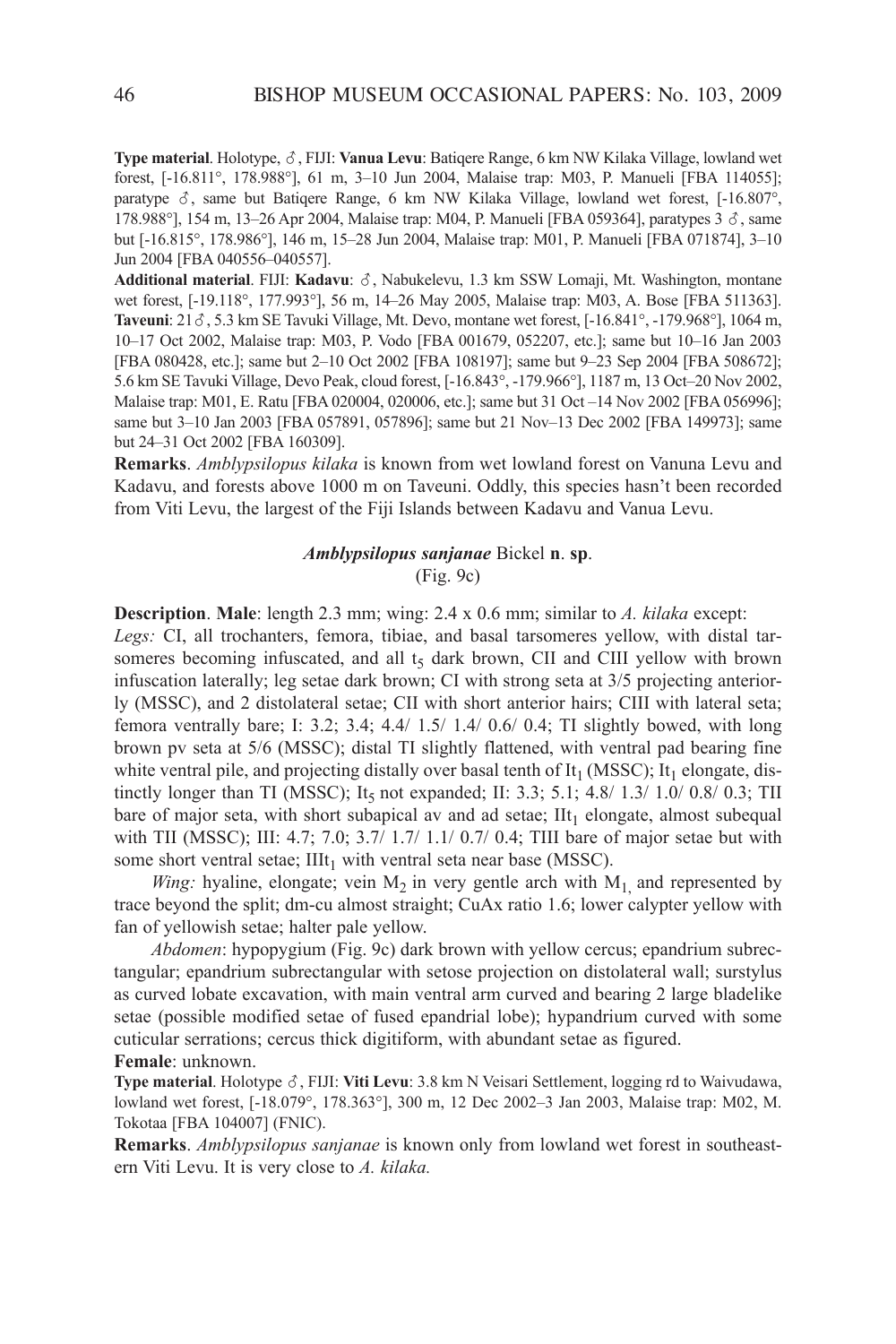

**Figure 10**. Hypopygium, left lateral: **a**, *Amblypsilopus gnathoura.* **b**, *A. kotoi.* **c**, *A. niupani.*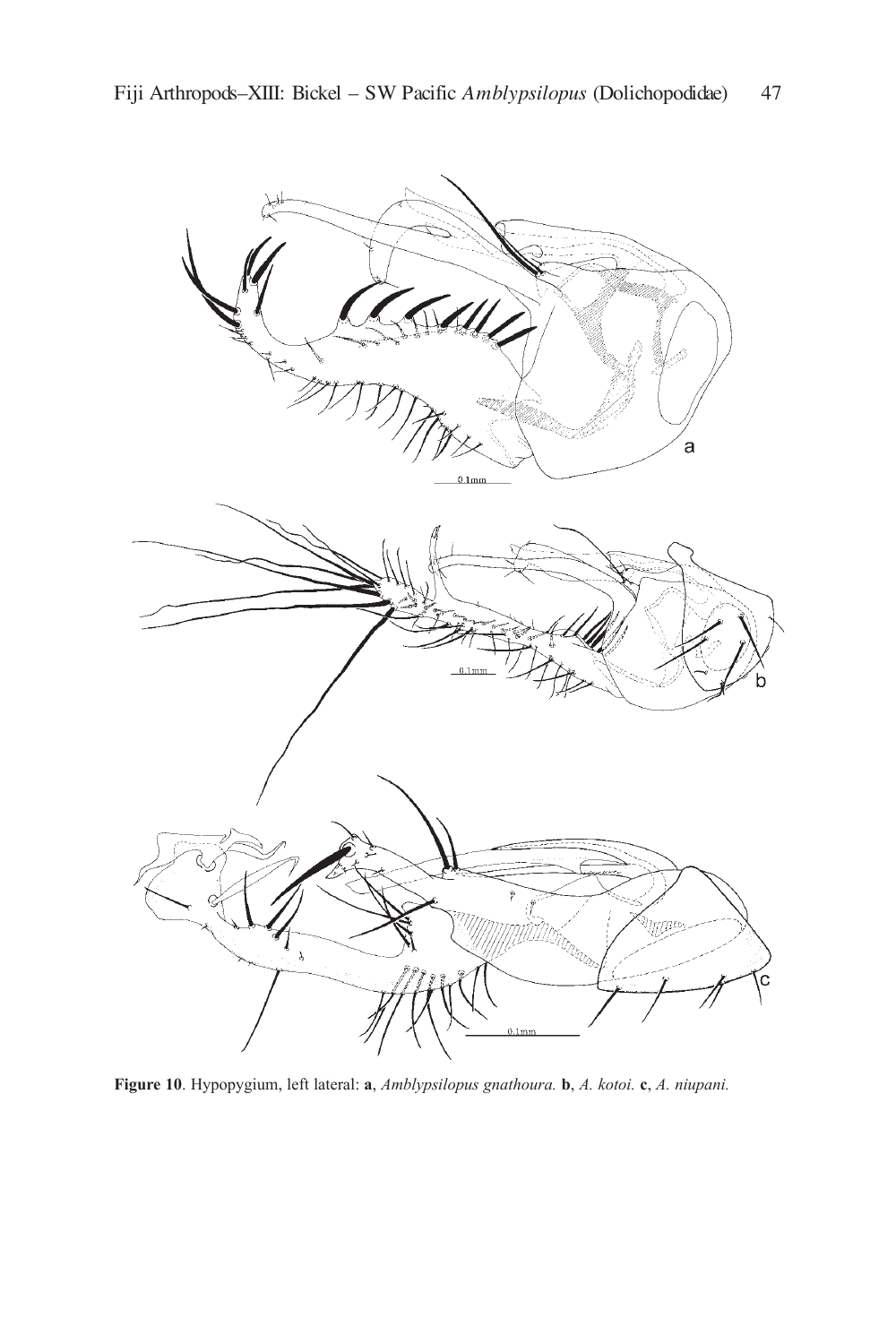**Etymology**. *Amblypsilopus sanjanae* is named for Sanjana lal, Department of Forestry, colo-i-Suva, who helped to establish laboratory facilities for the Fiji arthropod Survey.

#### **The** *pulvillatus* **group**

**Diagnosis**. Vertical seta on male lateral frons curved, almost bent and relatively short, and stronger in females; upper face of males slightly bulging, and flat in females; femur i in both sexes with white ventral seta in basal quarter; leg I male tarsomere 5 with anterior claw enlarged, and pulvilli usually enlarged, and posterior claw reduced in size/ absent; crossvein dm-cu slightly sinuous; phallus broad near dorsal angle, more than three times width of phallus at apex.

**Remarks**. The *pulvillatus* group comprises ten western Pacific species, Fiji (6 spp.), Vanuatu (2 spp.), Tonga (1 sp.) and Samoa (1 sp.). Bickel (2006) treated this group and nine species in detail, and the following new species is described below. [Also, *A. ambrym*] Bickel is here recorded from an additional island: VANUATU: **Espiritu Santo**:  $\delta$ , Big Bay, E. Jordan River, 0-30 m, 16 Sep 1979, W.C. Gagné (BPBM).]

Included species: ratawai **n**. **sp**. Fiji (Viti levu).

# *Amblypsilopus ratawai* Bickel **n**. **sp**. (Fig. 11a)

**Description**. **Male**: length 4.5 mm; wing: 4.2 x 1.2 mm.

*Head*: vertex and frons metallic blue-green; face and clypeus metallic blue-green with some grey pruinosity; palp yellow with black setae; proboscis yellow; scape and pedicel dark brown, first flagellomere yellowish; scape short; pedicel with short setae; first flagellomere subtriangular; arista dorsal, and as long as head height, and simple; ventral postcranium with white setae.

*Thorax*: metallic green with bronze reflections; setae black; 3 pairs of long ac; males with 2 strong posterior dc and 2 or 3 weak hair-like dc anteriad (MSSc), lateral scutellar setae reduced to short weak hairs.

Legs: CI, all trochanters, femora, tibiae yellow; yellow, except apical tenth of FIII and apical eight of TIII dark brown; tarsi I and II yellow, but It<sub>4</sub> and It<sub>5</sub> dark brown, and distal tarsomeres II infuscated; tarsus III dark brown; coxae II and III dark brown; CI and CII with white anterior hairs and a few stronger distal setae; CIII with strong white lateral seta subtended by group  $4-5$  short white setae; I: 5.2; 5.4; 4.6/ 1.2/ 0.9/ 0.4/ 0.6; FI with 3-4 white ventral setae in basal third, with seta at 1/5 stronger and longer; Ti with short ad at  $1/8$ ; It<sub>1</sub> with long curved ventral seta at  $1/10$  (MSSC); It<sub>4</sub> and It<sub>5</sub> both slightly thickened (MSSC); It<sub>5</sub> with both pulvilli and claws subequal and enlarged (MSSC), in both cases larger than respective pulvilli and claws on legs II and III; II: 6.0; 8.3; 7.50/ 2.2/ 1.3/  $0.7/0.4$ ; FII with some short white ventral hairs; TII with short ad only at  $1/6$ , and subapical ad and av setae; III:  $7.9$ ;  $11.0$ ;  $5.5/2.3/1.5/1.0/0.5$ ; FIII with very short white ventral hairs; Tiii bare of major setae, but with some short dorsal and anterior setae.

*Wing:* CuAx ratio 2.1; lower calypter yellow with fan of yellowish setae; halter yellow with pale yellow club.

*Abdomen*: terga 1–6 metallic green bronze, with matt brown areas over tergal overlap; hypopygium (Fig. 11a) dark brown with brown cercus; hypandrial arm and phallus both elongate, with phallus extending slightly beyond apex of arm; epandrium subrectan-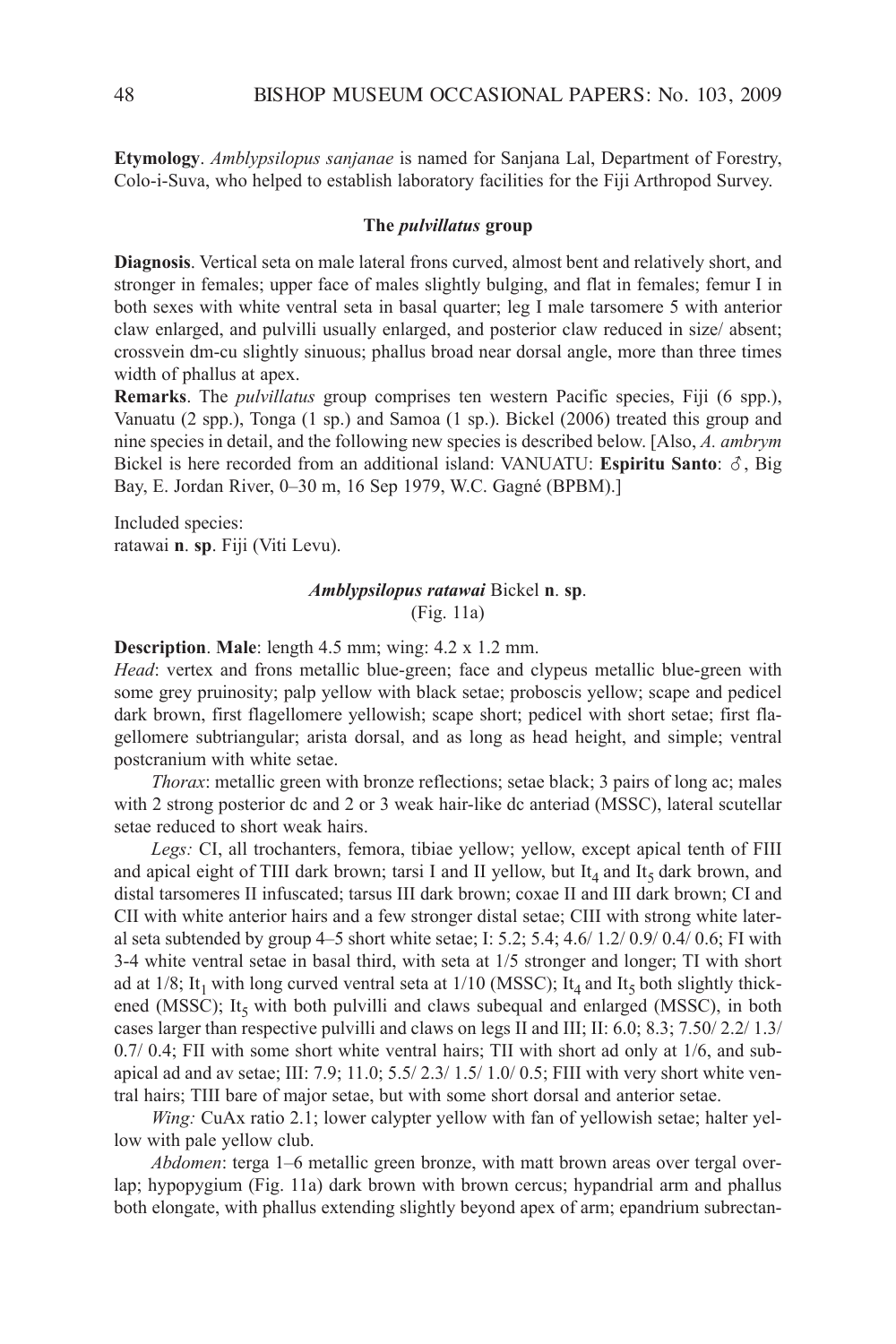

**Figure 11**. Hypopygium, left lateral: **a**, *Amblypsilopus ratawai.* **b**, *A. asau.*

gular; surstylus elongate with short apical setae; epandrial lobe greatly enlarged ventrad of surstylus, with strong tapering apical seta and shorter ventral seta; phallus prolonged, reaching almost apex of surstylus; cercus lobate subrectangular, with 7-8 strong bladelike setae along ventral margin.

**Female**: similar to male, except: 4 strong dc; It<sub>1</sub> without ventral seta; claws and pulvilli on all legs subequal in size; TIII with ad seta at 1/6.

**Type material**. Holotype,  $\delta$ , paratypes  $11\delta$ ,  $3\frac{9}{7}$ , FIJI: **Viti Levu**: 1.1 km SSW Volivoli Village, Sigatoka Sand Dunes, mixed littoral forest on sand, [-18.169°, 177.485°], 55 m, 20 Jun–9 Jul 2003, Malaise trap: M02, T. Ratawa [Holotype, FBa 030966, paratypes FBa 030968, 030975, 030961, 080513, 080514, 080516, 080517, 080521, 080527, all Fnic]

Additional material. FIJI: Viti Levu:  $\delta$ , Wainivalau, Sovi Basin, lowland moist forest, [-17.90°, 178.233°], 300 m, 8–16 May 2003, Malaise trap: M01, M.e. irwin, e.i. Schlinger, M. Tokotaa [FBa 030671, BPBM].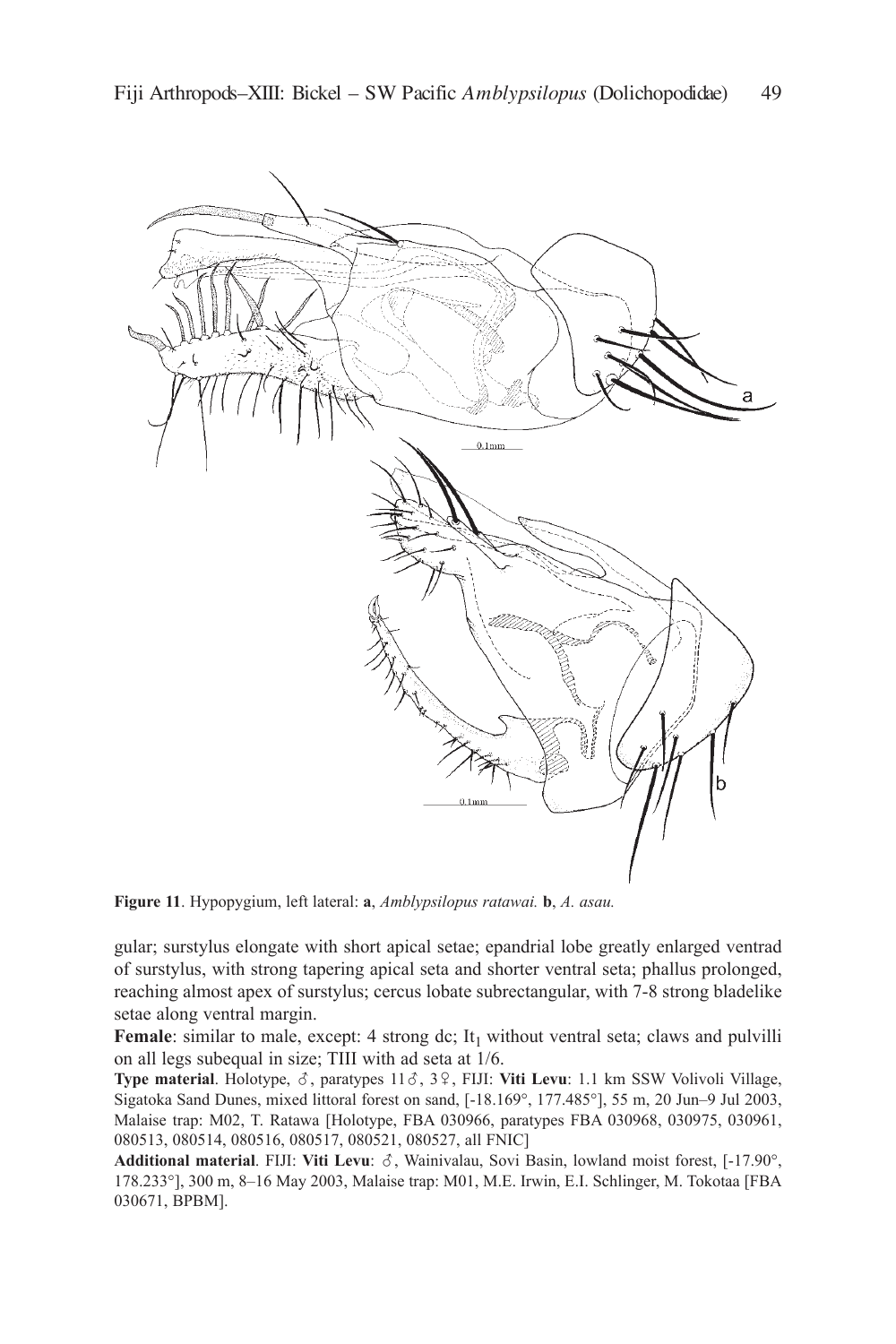**Remarks**. *Amblypsilopus ratawai* is unusual among the group in that males have both tarsal claws enlarged on male leg I, whereas all other member have only the male anterior claw enlarged.

This species is known only from two rather different sites on Viti levu, coastal forest on stabilized dunes at Sigatoka, and moist interior rainforest in the Sovi Basin. Oddly, although the Sigatoka site has been continuously sampled with two Malaise traps for some four years, all 15 Sigatoka specimens (the type series) were captured in the same trap/ collecting event, and the species otherwise was not seen among the more than 2000 dolichopodid specimens collected at the site. *A. ratawai* is the fourth member of the *pulvillatus* group known to occur at the Sigatoka site (the others being *A. pulvillatus*, *A. bezzii,* and *A. volivoli*), a rather high degree of sympatry.

**Etymology**. *Amblypsilopus ratawai* is named for Taniela Ratawa, who maintained the Malaise traps at the Sigatoka Dunes site.

## **The** *gnathoura* **group**

#### **Diagnosis**.

*Head*: vertex rather weakly excavated; clypeus slightly narrowed and free from sides of eyes; arista dorsoapical.

*Thorax*: 2 pairs of long ac; 2 strong posterior dc, with 4 weak hair-like anterior dc (MSSc); lateral scutellar setae absent.

*Legs*: coxae and femora mostly brown; Ti with short ad seta at 1/8 (both sexes); Ti with posterior row of fine short white hairs (MSSC); male  $It_1$  with 2 strong posterior setae, at base and at 3/4 (MSSc).

*Abdomen:* epandrium subtriangular; phallus elongate and extending to apex median surstylus arm; surstylus divided into two elongate arms, with one arm straight, other bend mediad of it in curved l-shape; cercus often with row of 7–10 strong black toothlike setae, narrowed subapically, apically upcurved with strong setae.

**Remarks**. The *gnathoura* group comprises two species from Fiji, and does not appear to be close to species from other archipelagos. it is defined by several group synapomorphies: Ti with short ad seta at 1/8, otherwise bare of major setae, Ti with posterior row of fine short white hairs (MSSC), male  $It<sub>1</sub>$  with 2 strong posterior setae, at base and at 3/4 (MSSC), and surstylus divided into two elongate arms, with one arm straight, other bend mediad of it in curved l-shape. also, the vertex is weakly excavated in this group. The two species are sympatric in southeastern Viti levu:

*gnathoura* **n**. **sp**. Fiji (Viti levu). *kotoi* **n**. **sp**. Fiji (Viti levu, Taveuni).

# *Amblypsilopus gnathoura* Bickel **n**.**sp**. (Fig. 10a)

**Description**. **Male**: length 2.4 mm; wing: 2.4 x 1.0 mm.

*Head*: vertex, and frons metallic blue-green; head setae black; strong postvertical seta as dorsalmost postorbital setae and strong and diverging ocellar setae; vertex rather weakly excavated; vertical setae on lateral frons and longer postvertical; upper face not bulging, face and clypeus metallic blue green with some grey pruinosity; clypeus slightly narrowed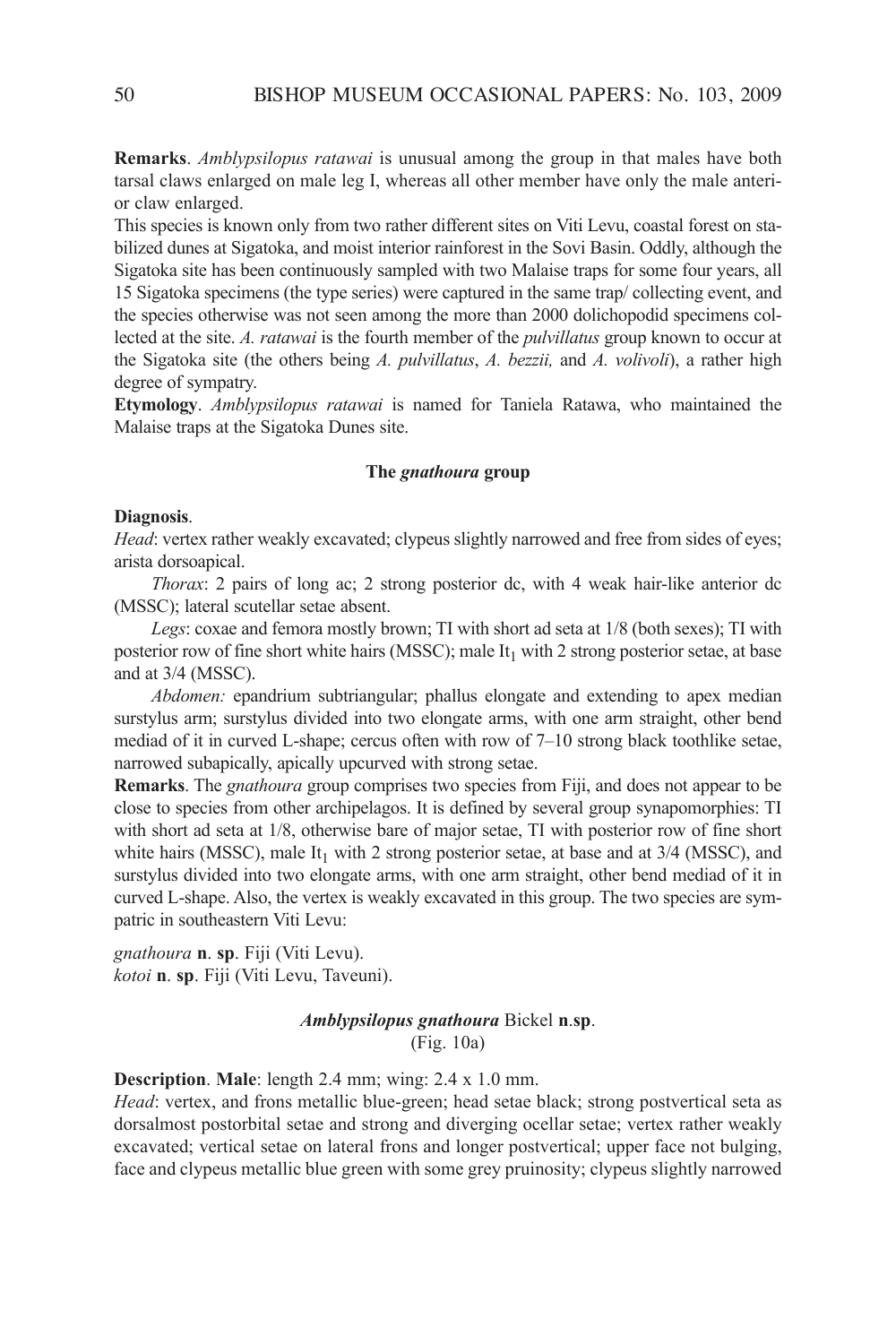and free from sides of eyes; palp brown with 2 black setae; proboscis yellow; antenna black; pedicel with short dorsal seta; first flagellomere short, rounded subtriangular; arista dorsoapical, simple, and almost as long as head height, ventral postcranium with white setae.

*Thorax*: entirely metallic blue–green with bronze reflections, and dusting of grey pruinosity over pleura; setae black; 2 pairs of long ac; 2 strong posterior dc, with 4 weak hair-like anterior dc (MSSc); 1 postalar, 1 postsutural supra-alar, 1 presutural intra-alar, 2 notopleural, 1 presutural supra-alar, and 1 weak postpronotal setae present; median scutellar setae strong, lateral scutellars reduced to tiny hair or absent.

Legs: CI brown basally, becoming yellow on distal third; coxae II and III, all trochanters, and Fiii brown; Fi and Fii basally brown with distal third yellow; all tibiae and basal tarsomeres yellow, with distal tarsomeres brown; CI with 3 white distolateral setae and white anterior hairs: CII with white anterior hairs; CIII with white lateral seta subtended by short white seta; I: 3.2; 3.1;  $1.8/0.8/0.7/0.5/0.4$ ; TI with short ad seta at  $1/8$ , and posterior row of fine short white hairs (MSSC); It<sub>1</sub> with 2 strong posterior setae, at base and at 3/4 (MSSC); II: 3.6; 4.3; 3.2/ 1.0/ 0.8/ 0.4/ 0.3; FII with a few short white hairs on basal quarter; TII with ad seta at  $1/8$  and  $3/5$  and short apical ad, av and pv seta; III: 4.5; 6.7; 3.0/ 1.3/ 1.0/ 0.6/ 0.4; FIII ventrally bare; TIII with ad seta at  $1/8$ , IIIt<sub>1</sub> with short basoventral seta.

*Wing*: hyaline;  $M_1$  with elbow-like bend;  $M_2$  straight; dm-cu straight; CuAx ratio: 1.5; lower calypter brown with dark rim and fan of black setae; halter pale yellow.

*Abdomen*: metallic blue-green with bronze reflections, and without matte bands; vestiture relatively short; hypopygium (Fig. 10a) dark brown and cercus yellowish; epandrium subtriangular; epandrial lobe with strong apical and shorter subapical seta; small cuticular mound that bears two short setae (possibly equivalent of epandrial lobe and epandrial setae) positioned mediad of epandrial lobe; phallus elongate and extending to apex median surstylus arm; surstylus divided into two parallel arms, with one arm straight, other bend mediad of it in curved l-shape; cercus broad basally with row of 7–10 strong black toothlike setae, narrowed subapically, apically upcurved with strong setae.

**Female**: similar to male, except: clypeus about same width; 4 strong dc; TI without row or fine hairs; It<sub>1</sub> without posterior setae.

**Types**. Holotype ♂, paratype ♂, FIJI: Viti Levu: 4 km WSW Colo-i-Suva Village, Mt. Nakobalevu, lowland wet forest, [-18.056°, 178.422°], 325 m, 17 Mar–9 apr 2003, Malaise trap: M02, Timoci [holotype FBA 096891, paratype, 096892] (FNIC); paratypes 2  $\sigma$ , same but 24 –29 Oct 2003 [FBA 026058]; paratypes  $\delta$ ,  $\Omega$ , same but 14–28 Jul 2003 [FBA 094800, 095127]; paratypes,  $2\delta$ ,  $\Omega$ , same but [-18.055°, 178.424°], 372 m, Malaise trap: M03, 25 Feb–17 Mar 2003, 14–28 Jul 2003 [FBa 095131, 095127, 102320] (BPBM); paratypes  $4\delta$ ,  $2\frac{9}{5}$ , Mt Nakobalevu, 5 km WSW of Colo-i-Suva, 18° 03'51"S 178°25' 00"e, 440 m, 20 Jan 2006, S.D. Gaimari (aMS).

Additional material. FIJI: Viti Levu: 2 º, 4.5 km SW Colo-i-Suva Village, Mt. Nakobalevu, transmission tower, lowland wet forest, [-18.058°, 178.426°], 460 m, 22 Sep–9 Oct 2002, Malaise trap: M01, Timoci [FBa 005405, 005409].(BPBM).

**Remarks**. *Amblypsilopus gnathoura* is known only from the wet forested mountains near colo-i-Suva in southeastern Viti levu, and the specimens were taken at elevations of 300–450 m.

**Etymology**. The specific epithet is from the Greek  $\gamma \nu \alpha \tau \eta \sigma \sigma$ , meaning "jaw", and  $\sigma \nu \rho \alpha$ , meaning "tail"; referring to the toothed jawlike cercus of the hypopygium.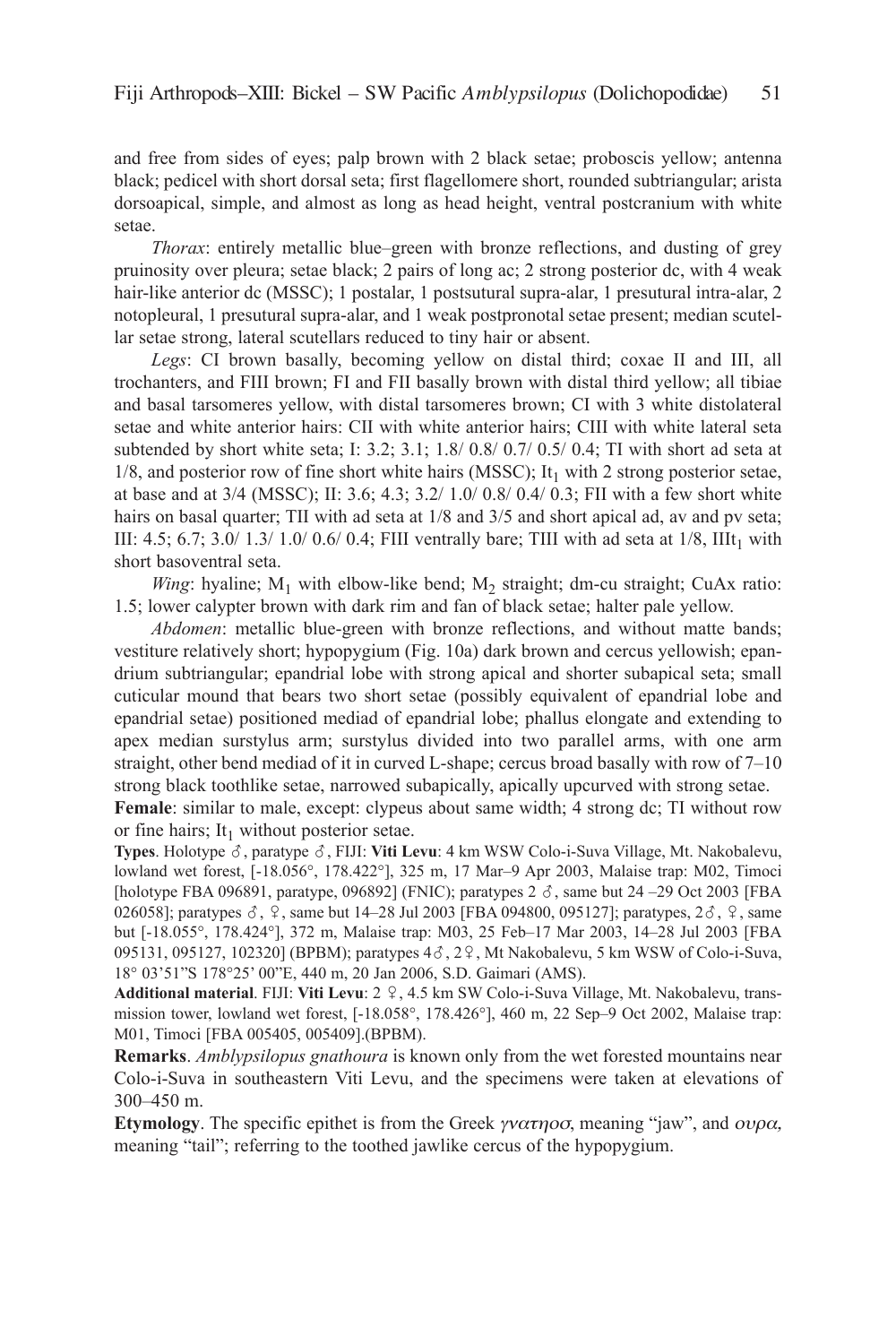#### *Amblypsilopus kotoi* Bickel **n**.**sp**. (Fig. 10b)

**Description**. **Male**: length 2.6 mm; wing: 3.4 x 1.1 mm; similar to *A. gnathoura* except: legs: all coxae, trochanters, and femora brown, although Fi becoming yellow in distal quarter; all tibiae and basal tarsomeres yellow, with distal tarsomeres brown; CI with 3 white distolateral setae and white anterior hairs: CII with white anterior hairs; CIII with white lateral seta subtended by short white seta; I:  $3.9$ ;  $4.2$ ;  $2.8/1.2/1.1/0.8/0.5$ ; TI with short ad seta at  $1/8$ ; TI with posterior row of fine short white hairs (MSSC); It<sub>1</sub> with 2 strong posterior setae, at base and at  $3/4$  (MSSC); II:  $4.0$ ;  $5.3$ ;  $4.2/$   $1.2/$   $0.9/$   $0.5/$   $0.3$ ; FII with a few short white hairs on basal quarter; TII with ad seta at  $1/8$  only, and short apical ad, av and pv seta; III:5.5; 8.0;  $3.8/1.6/1.1/0.6/0.4$ ; FIII ventrally bare; TIII with ad seta at  $1/8$ , IIIt<sub>1</sub> with short basoventral seta.

*Wing:* CuAx ratio also 1.5.

*Abdomen*: hypopygium (Fig. 10b); epandrium subrectangular; epandrial lobe with strong apical and shorter subapical seta, and positioned laterad of small cuticular mount that bears two short setae; hypandrium short; phallus elongate and extending to apex median surstylus arm; surstylus prolonged as two parallel arms, longer lateral arm almost twice length of epandrium, and shorter median arm apically bent with 3 distal setae; cercus elongate with strong setae near base, with subapical digitiform projection bearing 2 apical toothlike setae, and apically with long slightly undulating setae.

**Female**: unknown.

**Types**. Holotype,  $\delta$ , FIJI: **Viti Levu**: 4 km NW Lami Town, Mt. Korobaba, lowland wet forest,  $\lceil - \frac{1}{2} \rceil$ 18.104°, 178.381°], 260 m, 15 nov–1 Dec 2004, Malaise trap: M04, k. koto [FBa 502129]; paratype  $\delta$ , same but 1 Dec–13 Dec 2004 [FBA 503659] (FNIC); paratype  $\delta$ , Mt Nakobalevu, 5 km WSW of colo-i-Suva, 18°03'51"S 178°25'00"e, 440 m, 20 Jan 2006, S.D. Gaimari (aMS).

**Additional material**. FIJI: Taveuni:  $\delta$ , 5.5 km SE Tavuki Village, Devo Peak, cloud forest, [-16.843°, -179.966°], 1188 m, 7 Oct 2004, Malaise trap: M02, P. Vodo [FBA 502215] (BPBM).

**Remarks**. *Amblypsilopus kotoi* is known from southeastern Viti levu at elevations of about 250–450 m, and from Taveuni near 1200 m. it is very close to *A. gnathoura,* with similar color and leg MSSc, but with distinctly different cerci. also, *A. kotoi* has a distinctly longer wing (3.4 mm) than *A. gnathoura* (2.5). The two species are sympatric, at least in southeastern Viti Levu, and were collected together at Mt Nakobalevu.

**Etymology**. *Amblypsilopus kotoi* is named for kini koto, who maintained the Malaise traps at the Mt korobaba type locality.

### **The** *abruptus* **group**

**Remarks**. The *abruptus* Group is not defined by any strong apomorphy, but share mostly primitive characters, such as the simple cercus and unmodified venation. The male legs are mostly unornamented and often lack distinctive MSSc characteristic of other *Amblypsilopus* groups (Bickel, 1994). The *abruptus* group is widespread throughout the Old World tropics.

Included species: *pusillus* (Macquart) 1842: 117 (*Psilopus*). india, Sri lanka, nepal, Pakistan, Thailand, Samoa.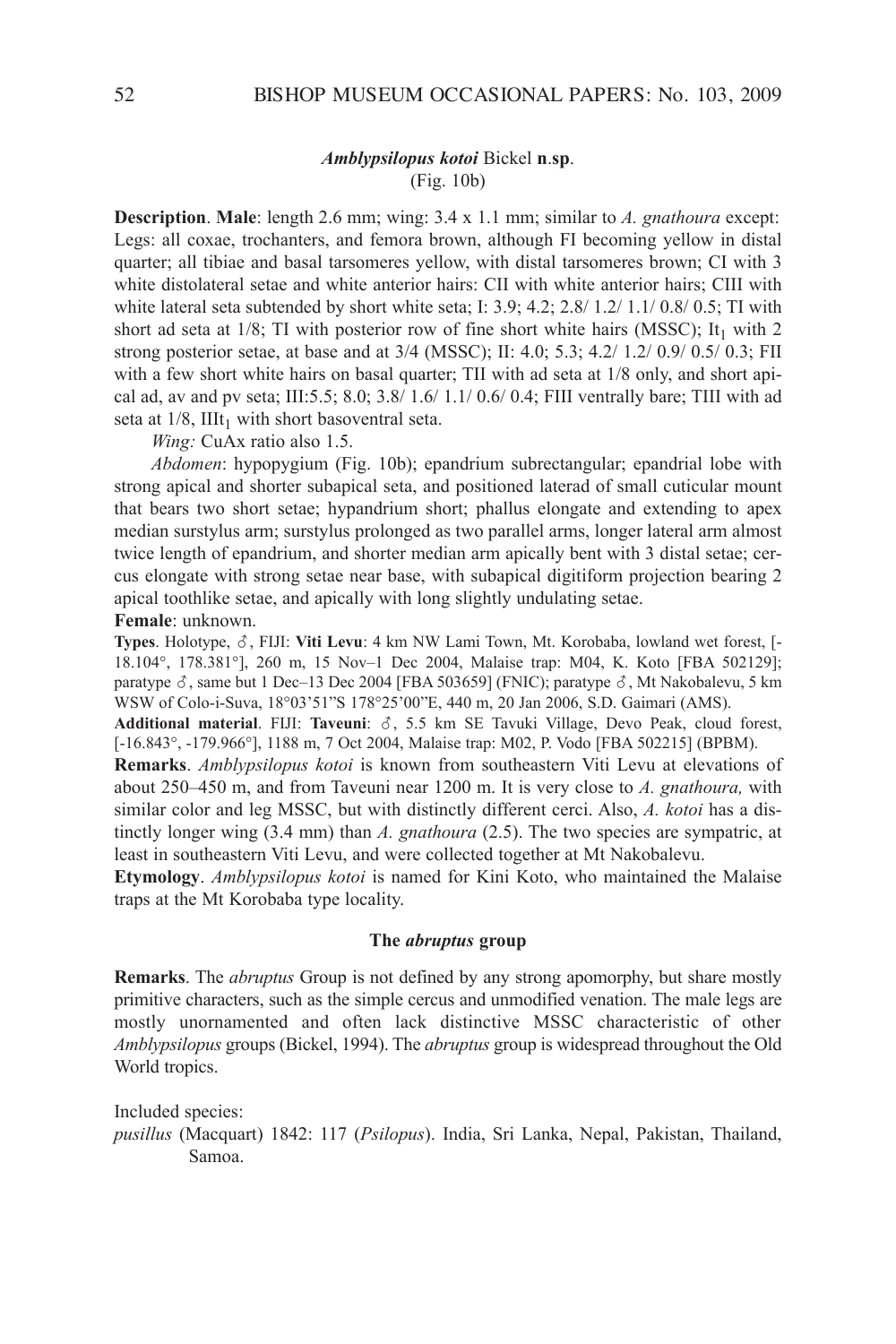## *Amblypsilopus pusillus* (Macquart) (Fig. 3b)

*Psilopus pusillus* Macquart, 1842: 117. *Chrysosoma integrum* Becker, 1922: 189.

**Description**. **Male**: length 4.2 mm; wing: 4.0 x 1.3 mm.

*Head*: vertex and frons metallic green with bronze reflections; strong postvertical and ocellar setae; frons with row of 3 black outcurved setae laterad of ocellar tubercle, including vertical seta (MSSc); face slightly bulging; face and clypeus metallic green with silvery pruinosity; clypeus close to margin of eyes; palp dark brown with black setae; proboscis dark brown; antenna black; pedicel with dorsal seta; first flagellomere short triangular; arista dorsoapical and slightly longer than head width; ventral postcranium with white setae.

*Thorax*: dark metallic blue-green; pleura with grey pruinosity; setae black; 3 pairs strong ac, posterior pair as long as posterior dc; 2 strong posterior dc, with 4 weak hair-like anterior dc; ); 1 postalar, 2 postsutural supra-alar, 2 presutural intra-alar, 2 notopleural, 1 presutural supra-alar, and 1 weak postpronotal setae present; median scutellar setae strong, lateral scutellars absent.

*Legs:* coxae, trochanters, femora, and narrow ring at base of all tibiae dark brown; coxa with grey pruinosity; tibia and basitarsus I and II yellow; distal tarsomeres I and II brown; TIII brownish, with tarsus III dark brown; CI with 3 white distolateral setae and white anterior hairs: CII with white anterior hairs; CIII with 2 white lateral setae and some white lateral hairs; I:  $4.5$ ;  $4.4$ ;  $3.4/ 1.3/ 0.8/ 0.6/ 0.4$ ; FI with a few white ventral hairs on basal third; TI without major setae; II:  $5.3$ ;  $6.5$ ;  $4.5/1.8/1.2/0.7/0.6$ ; FII with white ventral hairs to 3/5, and in distal quarter with row of 7–8 black pv setae; Tii bare of major seta; TII and  $\text{III}_1$  with normal vestiture slightly longer and suberect, appearing almost spiny (MSSC); III: 6.2;  $9.0$ ;  $4.0/ 1.7/ 1.2/ 0.6/ 0.4$ ; FIII with some short white hairs in basal half; TIII bare of major setae; IIIt unmodified.

*Wing:* hyaline;  $M_1$  with elbow-like bend;  $M_2$  straight; dm-cu straight; CuAx ratio: 2.0; lower calypter brown with dark rim and fan of black setae; halter dark brown.

*Abdomen*: metallic blue-green with bronze and violet reflections; hypopygium and cercus dark brown (Fig. 3b); epandrium broadly subtriangular; 2 short, adjacent epandrial setae; epandrial lobe with 2 bristles; surstylus expanded, clavate with curved row of lateral setae; cercus narrow and elongate, with long setae in basal half, and distinctive long ventroapical seta.

**Female**: similar to male, except: face not bulging; clypeus wider and almost adjacent to sides of eyes; 4 strong dc; TI also bare; TII with ad-pd setae pair at 1/6, with ad seta stronger, and TII and IIt<sub>1</sub> with normal short vestiture; TIII with strong ad seta at  $1/5$ ; halter yellow.

**Type material**. The synonymy of *Psilopus pusillus* Macquart (from "indes orientales") and *Chrysosoma integrum* Becker (described from india and Sri lanka) and their referral to *Amblypsilopus* are discussed in Bickel (1994).

**Additional material**. SAMOA: Savaii:  $\delta$ , Asau, 0–300 m, Sep 1969, N.H.L. Krauss (BPBM). Upolu:  $\delta$ , Apia, Jan 1978, Krauss (ZMUC);  $\Omega$ , Mulivai, 0–150 m, Jan 1978, Krauss (BPBM).

**Remarks**. *Amblypsilopus pusillus* was described from the Oriental region and was previously known from Sri lanka, india, nepal, Pakistan and Thailand. The Samoan specimens are clearly conspecific with males examined from the following localities: SRi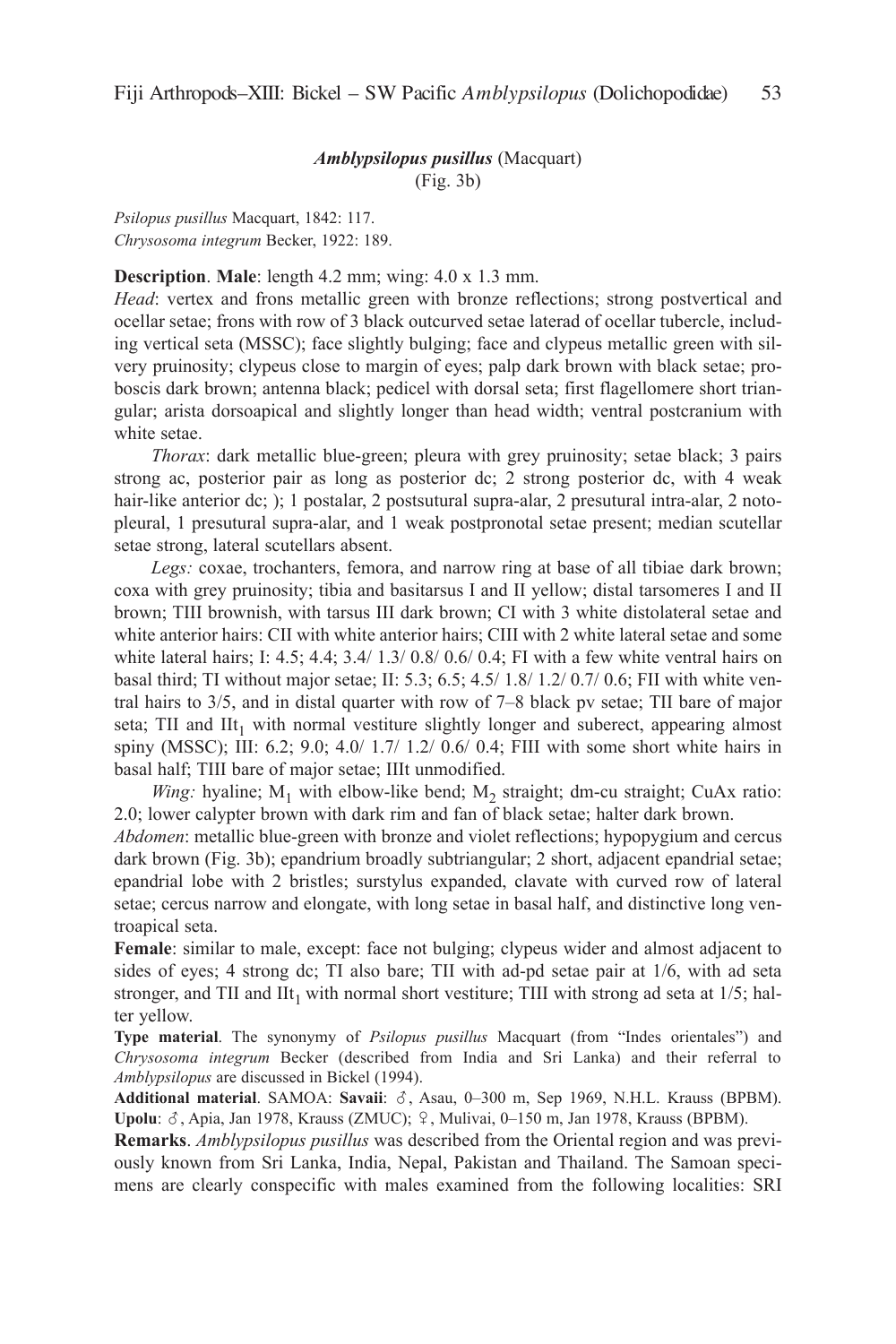lanka: katugastoka, kandy c.P., 600 m, 29 aug 1967, and nePal: nr Birganj lothar, 1 Sep 1967 (both CNC), and all have the diagnostic long curved apical seta at the tip of the cercus [also see Fig. 160 in Becker 1922, as "*Chrysosoma integrum"*].

In Samoa, this species was collected in lowland habitats on Savaii and Upolu. This disjunct distribution between the Orient and Samoa could be the result of accidental introduction to Samoa, or it could also be a natural distribution (see discussion under "Rela tionships and Biogeography of *Amblypsilopus* in the Southwest Pacific").

The Samoan specimens treated here were incorrectly identified as *Amblypsilopus humilus* (Becker) in Bickel (1994).

#### **Unplaced species of** *Amblypsilopus*

The following three species of *Amblypsilopus* are not associated with any species group:

*asau* **n**. **sp**. Samoa (Savaii) *niupani* **n**. **sp**. Solomon islands (Rennell) *wolffi* **n**. **sp**. Solomon Islands (Rennell, San Cristobal)

# *Amblypsilopus asau* Bickel **n**. **sp**. (Fig. 11b)

**Description**. **Male**: length 3.2 mm; wing: 3.4 x 1.1 mm.

*Head*: vertex, frons, and face metallic blue-green, with a dusting of silvery pruinosity; head setae black; strong vertical seta; face and clypeus metallic blue green with some grey pruinosity, and wide, leaving eyes well separated; clypeus almost adjacent to sides of eyes; eye facets uniform in size; palp black with black seta; proboscis brown; antenna black; first flagellomere short, subtriangular; arista distinctly dorsoapical, as long as head height, and simple; ventral postcranium with white setae.

*Thorax*: entirely metallic blue–green, with dusting of grey pruinosity over pleura; setae black; 3 pairs of long ac; 2 pairs of posterior ac, with 4 dc, weak hair like setae anteriorly; 1 postalar, 1 postsutural supra-alar, 2 presutural intra-alar, 2 notopleural, 1 presutural supra-alar, and 1 weak postpronotal setae present; median scutellar setae strong, lateral scutellars reduced to tiny hair .

*Legs:* all coxae, trochanters, and femora brown; tibia and tarsi yellowish, with tarsi becoming infuscated distally; CI with whitish hairs and 2 black setae distolaterally; CII with 3 black anteroapical setae; CIII single black lateral seta near base; I: 4.6; 4.5; 3.4; 1.0/ 0.7/ 0.4/ 0.4; leg i bare of major setae or modifications; ii: 5.2.; 7.9; 5.2/ 1.8/ 1.4/ 0.8/ 0.5; FII ventrally bare; TII with strong ad and weak pd seta at  $1/8$ , otherwise bare of major setae, except for short apical ad, av and pv setae; III: 7.1; 10.0; 3.9; 1.8; 0.9; 0.7/ 0.5; FIII ventrally bare; TIII with short dorsal seta at  $1/5$ ,  $1/2$ , and  $2/3$ ; III $t_1$  with basoventral seta.

*Wing:* hyaline, elongate; vein  $M_2$  in gentle bowed arch with  $M_1$ ; dm-cu almost straight; CuAx ratio 2.0; lower calypter brown with fan of black; halter yellowish but brown basally.

*Abdomen*: terga 1–6 metallic green bronze, with matt brown areas over tergal overlap, with black marginal setae and short black vestiture; hypopygium (Fig. 11b) brown with yellow cercus; epandrium subtriangular; surstylus lobate and some 12– 15 setae over on lateral surface; epandrial lobe long apical and subapical seta; hypandrium with short hood and long hypandrial arm; cercus elongate, digitiform, and slightly curved with pair of apical bean shaped setae.

**Female**: unknown.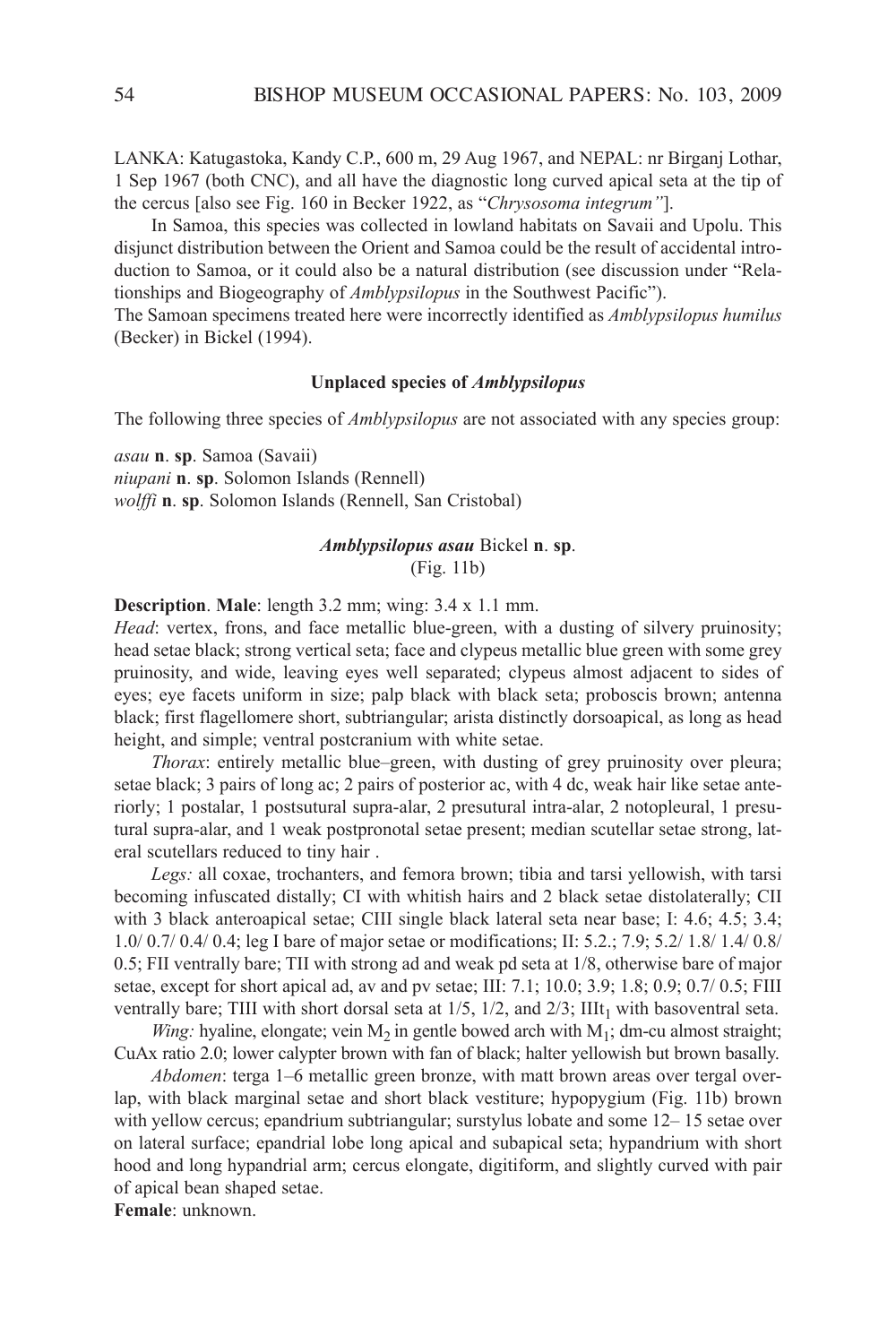**Type material**. Holotype  $\delta$ , paratype  $\delta$ , SAMOA: **Savaii**: Asau, E of Mt Eliotoza, 8 km S of coastal forestry path, 731 m, 2 Sep 1979, k. Russell (nZac).

**Remarks**. *Amblypsilopus asau* is known from 731 m on Savaii, Samoa. it is unusual in having a curved digitiform cercus with a pair of apical bean shaped setae, and a rather densely setose surstylus. Its affinity in uncertain, but is possibly is near the *abruptus* Group.

# *Amblypsilopus niupani* Bickel **n**. **sp**. (Fig. 10c)

**Description. Male:** length 2.9 mm; wing: 2.3 x 0.6 mm; unique male somewhat damaged. *Head*: vertex, frons, and face metallic blue-green, with a dusting of silvery pruinosity; head setae brownish; single short vertical seta; face and clypeus metallic blue green with some grey pruinosity, and wide, leaving eyes well separated; clypeus almost adjacent to sides of eyes; anterior eye facets enlarged (MSSc); palp yellow with 2 brownish setae; proboscis yellow; scape and pedicel yellow, first flagellomere brown; scape short; pedicel with short dorsal seta; first flagellomere short, rounded subtriangular; arista dorsal, as long as head height, and simple; ventral postcranium with white setae.

*Thorax*: entirely metallic blue–green, with dusting of grey pruinosity over pleura; meron just above coxa II and metepimeron yellow; setae yellowish; dorsal setation damaged but apparently 2 pairs of posterior ac; 4 strong dc, weak hair like anterior dc apparently absent; scutellar setation damaged.

Legs: all coxae and trochanters, and all of legs I and II yellow; distal leg III missing; ci with 3 strong brownish setae along distal half, and some short hairs; cii with 3 brownish anteroapical setae; CIII with single brownish lateral seta near base; I: 3.5; 3.6; 3.3/ 1.3/ 1.1/ 0.6/ 0.3; Fi ventrally bare; Ti slightly bowed, and flattened from 1/4 to apex, ventrally with yellow pile, and short yellow curved hairs along posterior margin (MSSC);  $It_1$ curved; tarsus I without modified setation; It<sub>5</sub> slightly expanded and infuscated; II: 3.3.; 4.7;  $3.5/ 1.3/ 0.8/ 0.6/ 0.4$ ; FII ventrally bare; TII with ad seta at  $1/6$ , otherwise bare of major setae; III: missing.

*Wing:* hyaline, elongate; vein  $M_2$  in gentle bowed arch with  $M_1$ ; dm-cu straight; CuAx ratio 1.3; lower calypter yellow with fan of yellow setae; halter pale yellow.

*Abdomen*: terga 1–6 metallic green bronze, with matt brown areas over tergal overlap, with black marginal setae and short black vestiture; hypopygium (Fig. 10c) brown with yellow cercus; epandrium elongate with strong distal seta near join with surstylus; surstylus digitiform with dorsoapical cuticular projection, and strong apical seta; epandrial lobe fused to epandrium with long apical and shorter subapical setae; hypandrium with short hood and long hypandrial arm; phallus narrow, cercus long, subequal to epandrium, and clavate; with expanded apical club bearing 3 modified and curved bladelike setae.

Female: similar to male, except: clypeus slightly wider; eye faced uniform; leg I unmodified and bare of major setae; TI not unbowed; TII also with ad at 1/6, otherwise bare; leg III totally bare of major setae.

**Type material**. Holotype  $\delta$ , SOLOMON ISLANDS: **Rennell**: Hutuna, 17 Mar 1965, Malaise trap, T. Wolff (ZMUc).

Additional material. 3<sup>2</sup>, SOLOMON ISLANDS: Rennell: Niupani, 26-29 Aug1962, Noona Dan Expedition (ZMUC).

**Remarks**. *Amblypsilopus niupani* is known only from Rennell, Solomon islands. The hypopygium is distinctive, and the legs are remarkably free of major setae, especially in the female, and tibia III lacks an ad seta, otherwise almost universal in female *Ambly psilopus*.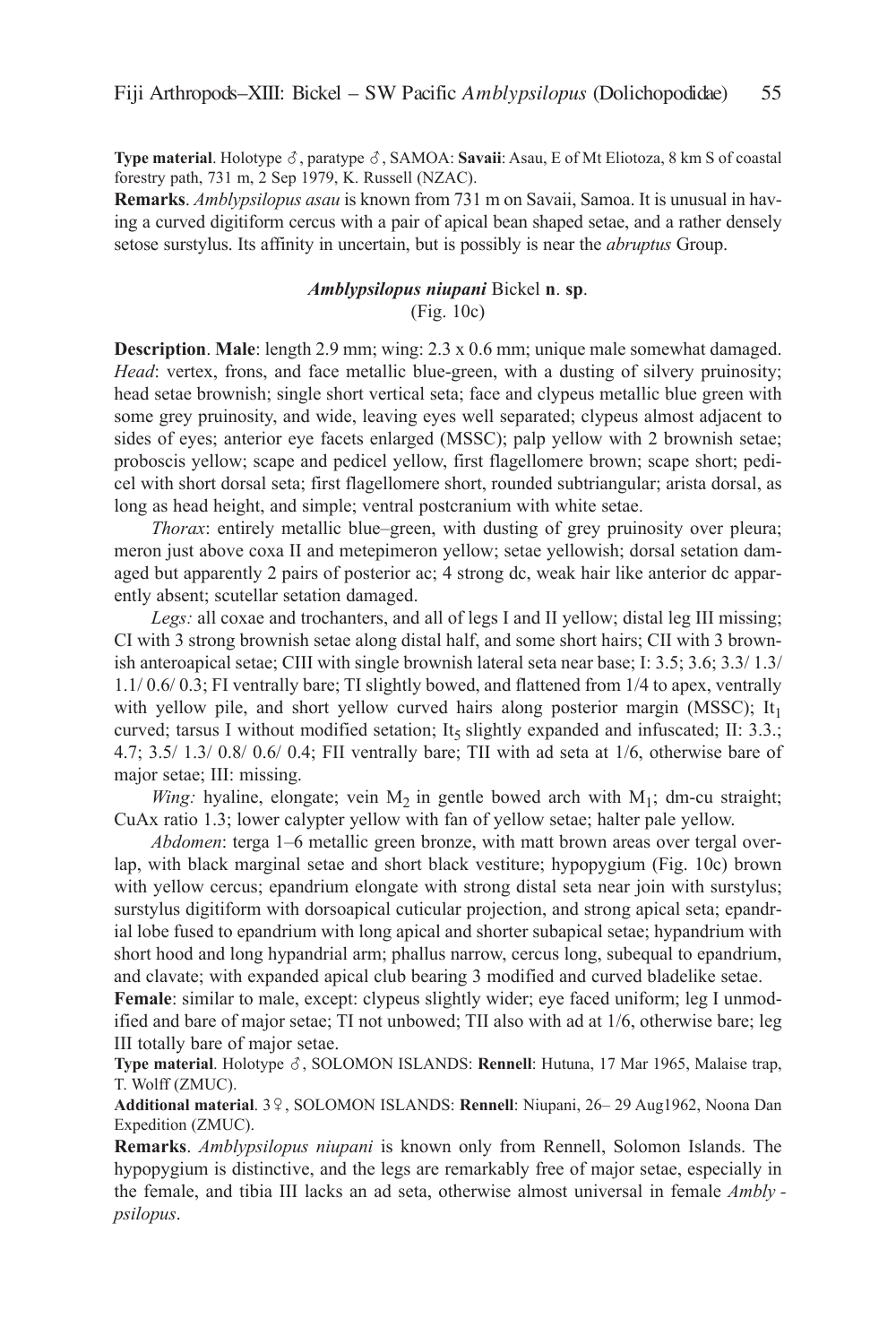### *Amblypsilopus wolffi* Bickel **n**. **sp**. (Fig. 2a)

#### **Description**. **Male**: length 4.2 mm; wing: 4.0 x 1.2 mm.

*Head*: vertex, frons, and face metallic blue-green; head setae black; group of 4–5 long but weak supernumerary setae on each side of vertex posteriad of vertical seta and ocellar tubercle (MSSc); postvertical seta as dorsalmost postorbital setae, vertical seta on lateral frons distinctly longer than postvertical seta; upper face of males slightly bulging, face and clypeus metallic blue green with some grey pruinosity; clypeus narrowed and free from sides of eyes; palp brown with black setae; proboscis yellowish; antenna black; first flagellomere short, rounded subtriangular; arista dorsal, and as long as head height, and simple; ventral postcranium with white setae.

*Thorax*: entirely metallic blue–green with bronze reflections, and dusting of grey pruinosity over pleura; setae black; 2 pairs of long posterior ac, with tiny pair anteriormost; males with 2 strong posterior dc and 4 weak hair-like dc anteriad (MSSc); 1 postalar, 1 postsutural supra-alar, 1 presutural intra-alar, 2 notopleural, 1 presutural supra-alar, and 1 weak postpronotal setae present; median scutellar setae strong, lateral scutellars absent.

*Legs:* coxae, trochanters, and femora dark brown (coxae with metallic green reflections; tibiae and basitarsi dull yellow, with distal tarsomeres becoming infuscated; ci with 2 lateral white setae, and white hairs: CII with white anterior hairs; CIII with 2 white lateral setae; i: 4.2; 5.7; 4.3/ 1.4/ 1.1/ 0.7/ 0.4; Fi with 4-5 short ventrals in basal fifth; Ti straight not bowed, and slightly swollen at apex (MSSc), with row of fine posterior hairs along length, becoming longer and almost crocheted in distal fifth (MSSC); It<sub>1</sub> shorter than TI; II: 4.5; 6.3; 5.3/ 1.6/ 1.2/ 0.5/ 0.4; Fii with 7–8 long white ventral hairs to 3/4; Tii bare of major setae except for short pd at  $1/8$ ,  $1/4$ ,  $1/2$ , and short av seta at  $1/3$  and  $1/2$ ; III: 6.2; 9.5; 4.2/ 1.8/ 1.2/ 0.6/ 0.4; FIII with 7-8 long white ventral hairs to 3/4; TIII bare of major setae.

*Wing:* crossvein dm-cu very slightly bowed; CuAx ratio 2.4; lower calypter dark brown with fan of black setae; halter with brownish stalk and yellow club.

*Abdomen*: terga 1–6 metallic green-bronze, with broad matt brown areas over tergal overlap, with black marginal setae, short black vestiture and longer white lateral hairs; hypopygium (Fig. 2a) dark brown with yellow cercus; epandrium tapering subrectangular; surstylus as elongate finger with 2 apical setae; epandrial lobe distinctly pedunculate and bearing apical and subapical seta; hypandrium with ventral microtrichia; cercus elongate and slightly bowed, with group of setae at midlength and apical serrate and spatulate modified seta.

**Female**: similar to male, except : vertex without supernumerary setae; vertical seta not unusually long; face not bulging; clypeus wider and almost adjacent to sides of eyes; antenna brownish; thoracic setae black; 3 pairs strong ac; 4 strong dc; Ti nor swollen apically, and without posterior row of fine hairs;

**Types**. Holotype  $\delta$ , paratypes, 4 $\delta$ , 4 $\Omega$ , SOLOMON ISLANDS: **Rennell**: Niupani, 24 Aug 1962, Noona Dan Expedition 1961–62 (ZMUC).  $\delta$ , 3 $\Omega$ , Hutuna, 16 Mar, 2–3 Apr 1965, T. Wolff (ZMUC); , Hutuna, 18–22 nov 1955, J. Bradley (BMnH).

Additional material. SOLOMON ISLANDS:  $\delta$ , San Cristobal: Kira-Kira, 0-50 m, 10 Nov 1964, Straatman (BPBM).

**Remarks**. *Amblypsilopus wolffi* is known from lowland habitats on Rennell and San cristobal islands in Solomon islands.

In some respects, particularly in shape of the hypopygium and the curved surstylus,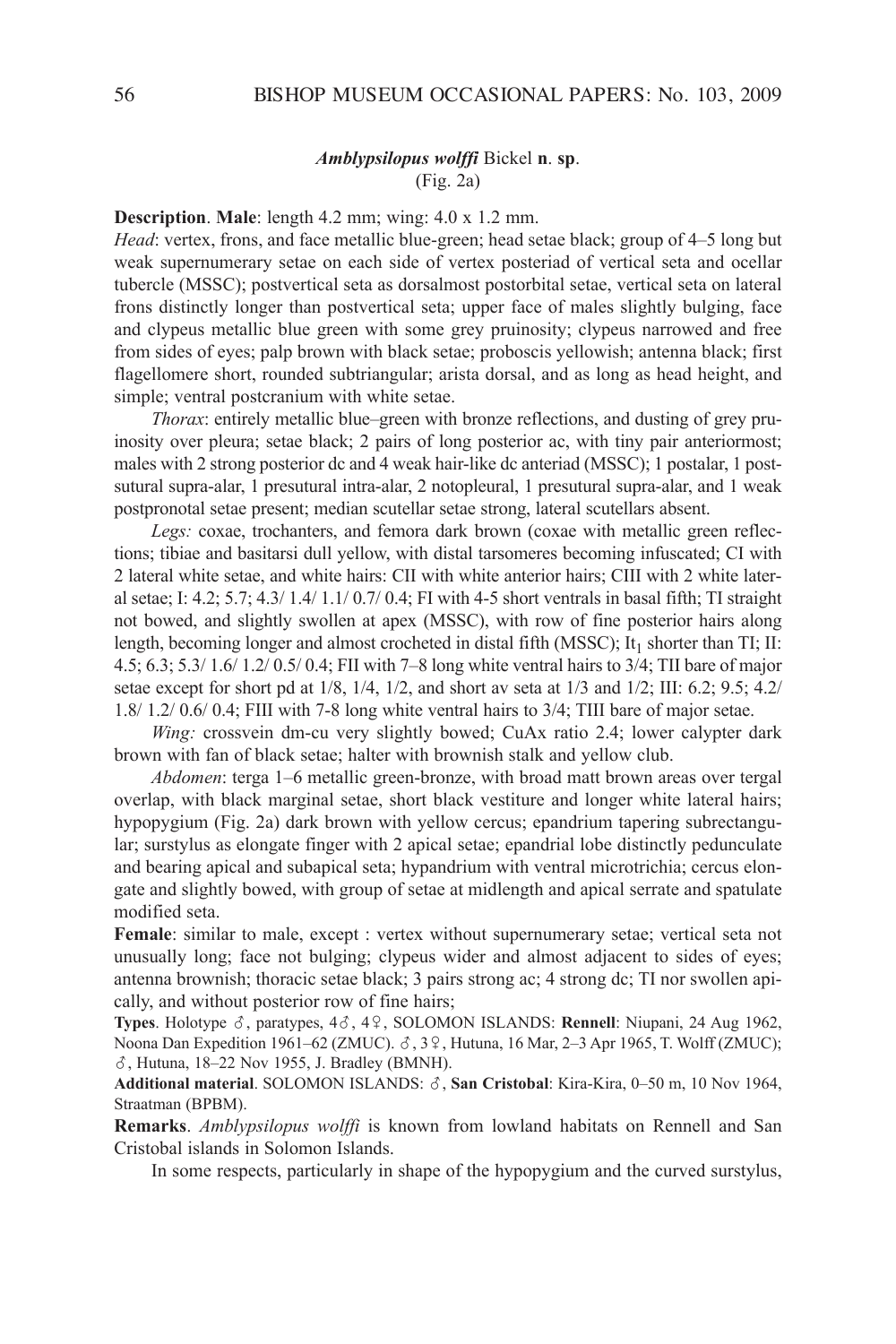this species appears to be near the *arenarius* group, but in the absence of a curved posterior seta on male tibia I, it is best left as unplaced. The tibiae are remarkably free of setation. Other diagnostic characters (possibly species autapomorphies) include the male vertex with supernumerary setae and very long male vertical seta (both MSSc), and the hypandrium with ventral microtrichia.

**Etymology**. This species is named in honor of Torben Wolff who collected much entomological material during the Danish Noona Dan Expeditions.

# *Nomina Dubia* **and Misidentifications**

isolated female *Amblypsilopus* specimens are particularly difficult to accurately associate with males. Parent described three species of *Sciapus* from the Southwest Pacific based on single females. The two Fijian species were previously listed as *nomina dubia* in Bickel (1994) and remain so here.

- *parvulus* Parent, 1934: 295 (*Sciapus;* as *Sciopus)*. (BMnH, , examined). Fiji. *Nomen dubium*.
- *segnis* Parent, 1934: 297 (*Sciapus;* as *Sciopus)*. (BMnH, , examined). Fiji. *Nomen dubium.*
- *parallelinervis* Parent 1935: 75 (*Sciapus*). (BMNH,  $\varphi$ , examined). Solomon Islands. *Nomen dubium*.

in addition, Bezzi (1928: 66) listed two new Guinea species from Fiji: *Psilopus tenuitarsis* Becker and "*Psilopus* sp. near *pellucens* de Meijere." They are both females (BMnH, examined), and should be regarded as undetermined *Amblypsilopus*.

#### **FAUNAL SUMMARY**

The distribution of the Southwest Pacific *Amblypsilopus* (including all species in the *pulvillatus* Group) is summarized in Table 1.

This revision focuses primarily on the fauna of Fiji and Vanuatu, with additional species described from the Solomon islands and Samoa. Fiji has 29 species, the result of intensive faunal surveys with continuous Malaise trapping at both upland and lowland sites throughout the archipelago (Evenhuis & Bickel, 2005). The eight Vanuatu species reflect a significantly smaller collecting effort, comprising desultory lowland samples at BPBM, and one month of Malaise trap sample from five elevations on Espiritu Santo by iBiSca (http://www.ibisca.net/ibisca-santo.htm). Without doubt more undescribed species await collection on Vanuatu, not to mention the highly diverse Solomons islands and Papuan region. To the east of Fiji, Samoa is also poorly known and likely to harbour more species.

Of the 45 *Amblypsilopus* species listed in Table 1, 14 are known from a single site, and additional 11 are known from only 2 sites. This suggests a high level of local endemism in the fauna, and that more species await discovery from poorly sampled regions.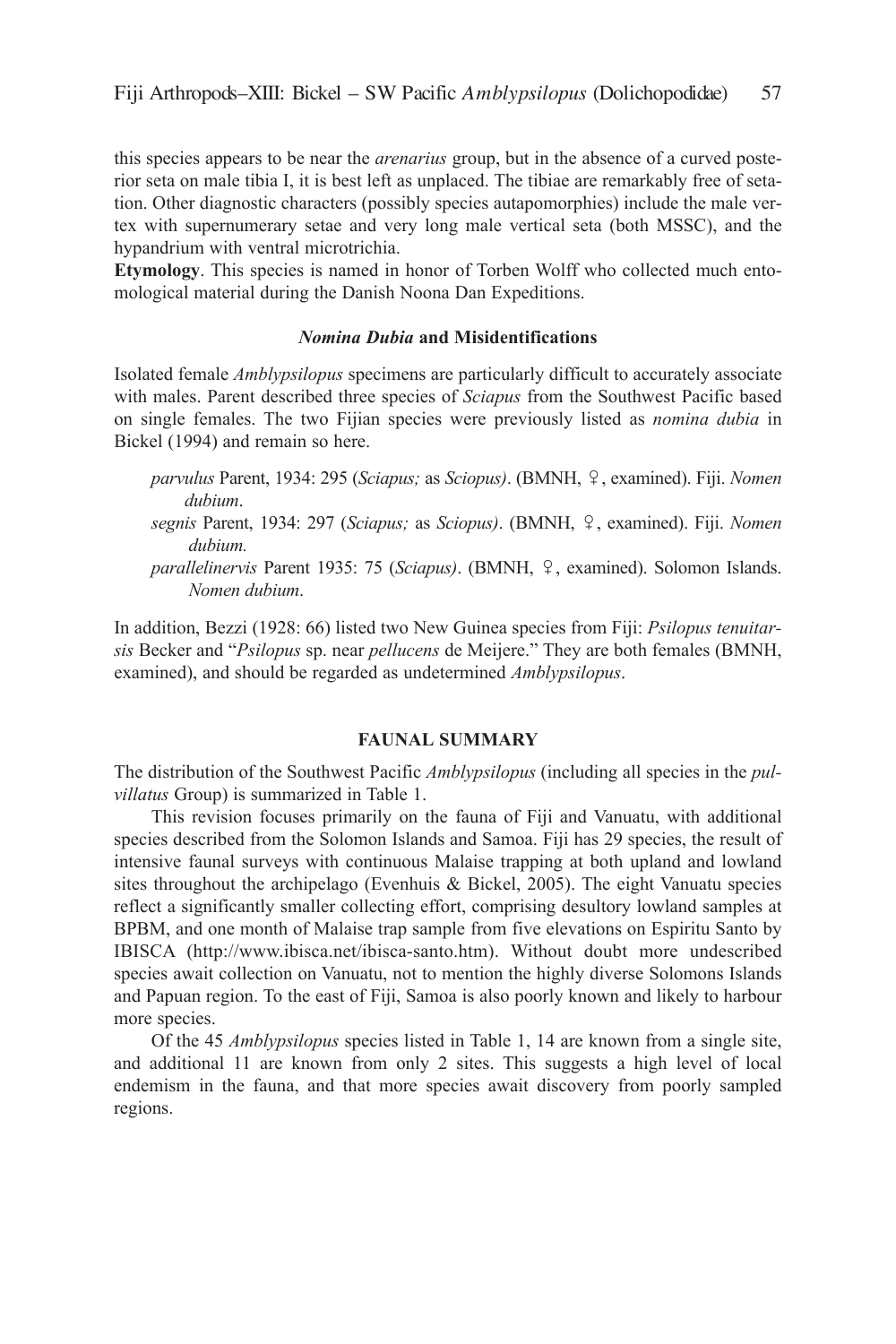| Amblypsilopus taxa              | <b>Solomon Is</b> | Vanuatu           | Fiji                 | Polynesia     | Extralimital                          | #<br>sites                     |
|---------------------------------|-------------------|-------------------|----------------------|---------------|---------------------------------------|--------------------------------|
| <i>abruptus</i> group           |                   |                   |                      |               |                                       |                                |
| pusillus (Macquart)             |                   |                   |                      | Samoa: Up, Sv | India, Nepal,<br>Sri Lanka, Thailand, | $\mathfrak 2$                  |
| <i>arenarius</i> group          |                   |                   |                      |               |                                       |                                |
| arenarius n.sp.                 |                   |                   | Vl, Vn, Tv           |               |                                       | 5                              |
| dequierosi n. sp.               |                   | Es                |                      |               |                                       | $\mathbf{1}$                   |
| elatus n. sp.                   |                   | Es                |                      |               |                                       | $\mathbf{1}$                   |
| honiarensis n. sp.              | Gd, Ng            |                   |                      |               |                                       | $\overline{2}$                 |
| navatadoi n. sp.                |                   |                   | Vn, Tv               |               |                                       | $\overline{c}$                 |
| penaoru n. sp.                  |                   | Es, Ma, Tn        |                      |               |                                       | 6                              |
| sounwari n. sp.                 |                   | Me, Ep, Sh        |                      |               |                                       | 3                              |
| vusasivo n. sp.                 |                   |                   | Vl, Vn               |               |                                       | $\overline{2}$                 |
| cakaudrove group                |                   |                   |                      |               |                                       |                                |
| brorstromae n. sp.              |                   |                   | Vl, Tv               |               |                                       | 5                              |
| cakaudrove n. sp.               |                   |                   | Tv                   |               |                                       | $\mathbf{1}$                   |
| navukailagi n. sp.              |                   |                   | Gau                  |               |                                       | $\mathbf{1}$                   |
| terriae n. sp.                  |                   |                   | Vl                   |               |                                       | 4                              |
| veisari n. sp.                  |                   |                   | VI                   |               |                                       | $\mathbf{1}$                   |
| gnathoura group                 |                   |                   |                      |               |                                       |                                |
| gnathoura n. sp.                |                   |                   | VI                   |               |                                       | 3                              |
| kotoi n. sp.                    |                   |                   | Vl, Tv               |               |                                       | 3                              |
| kilaka group                    |                   |                   |                      |               |                                       |                                |
| kilaka n. sp.                   |                   |                   | Vn, Kn, Tv           |               |                                       | 5                              |
| sanjanae n. sp.                 |                   |                   | Vl                   |               |                                       | $\mathbf{1}$                   |
| olsoni group                    |                   |                   |                      |               |                                       |                                |
|                                 |                   |                   | Ga, Ka, Vl, Vn,      |               |                                       | 10                             |
| alipatei n. sp.                 |                   |                   | Ko,Lk                |               |                                       |                                |
| batilamu n. sp.                 |                   |                   | Vl                   |               |                                       | $\mathbf{1}$                   |
| elaquarae n. sp.                |                   |                   | Vl                   |               |                                       | $\mathbf{1}$                   |
| ibiscorum n. sp.                |                   | Es                | Lk, Tv               |               |                                       | $\mathbf{1}$                   |
| lakeba n. sp.                   |                   |                   |                      |               |                                       | $\overline{\mathbf{c}}$<br>5   |
| laui n. sp.                     |                   |                   | Kv, Mo, Vl, Vn<br>Tv |               |                                       | 3                              |
| marikai n. sp.                  |                   |                   |                      |               |                                       | 6                              |
| niphas n. sp.                   |                   | Banks,<br>An,     | Kv, Ko, Mo, Vl       |               |                                       | $\overline{7}$                 |
| nivanuatorum n. sp.             |                   | Es, Ma            |                      |               |                                       |                                |
| olsoni n. sp.                   |                   |                   | Vl, Ov               |               |                                       | 3                              |
| qaraui n. sp.                   |                   |                   | Vn                   |               |                                       | $\mathbf{1}$                   |
| raculei n. sp.                  |                   |                   | Gau, Vn              |               |                                       | 3                              |
| waivudawa n. sp.                |                   |                   | Vl                   |               |                                       | $\overline{2}$                 |
| waqai n. sp.                    |                   |                   | Vl, Ys, Vn           |               |                                       | 5                              |
| <mark>pulvillatus group</mark>  |                   |                   |                      |               |                                       |                                |
| ambrym Bickel                   |                   | Ma, Am, Es,<br>Pe |                      |               |                                       | 6                              |
| bezzi Bickel                    |                   |                   | Vl, Ov, Tv           |               |                                       | 3                              |
| eupulvillatus Parent            |                   |                   |                      | Tonga: To     |                                       | $\overline{c}$                 |
|                                 |                   | Ta,<br>Am, An,    |                      |               |                                       | 10                             |
| lenakel Bickel                  |                   | Ef, Er, Tn        |                      |               |                                       |                                |
| maulevu Bickel                  |                   |                   | Lau: Vb<br>Vl, Vn    |               |                                       | $\mathbf{1}$<br>$\overline{c}$ |
| pulvillatus Bezzi               |                   |                   |                      |               |                                       | $\overline{c}$                 |
| ratawai n. sp.                  |                   |                   | Vl                   | Samoa: Up     |                                       |                                |
| upolu Bickel<br>volivoli Bickel |                   |                   | $\overline{VI}$ , Tv |               |                                       | $\mathbf{1}$<br>$\overline{2}$ |
|                                 |                   |                   | Vl                   |               |                                       | $\mathbf{1}$                   |
| waiseai Bickel                  |                   |                   |                      |               |                                       |                                |
| unplaced species                |                   |                   |                      | Samoa: Sa     |                                       | $\mathbf{1}$                   |
| asau n. sp.                     | Rn                |                   |                      |               |                                       | $\overline{c}$                 |
| niupani n. sp.                  |                   |                   |                      |               |                                       | $\overline{2}$                 |
| wolffi n. sp.                   | Rn, Sc            |                   |                      |               |                                       |                                |

**Table 1**. **Distribution and Site Occurrence of Southwest Pacific** *Amblypsilopus.*

island abbreviations. Fiji: Ga, Gau; kv, kadavu; ko, koro; lk, lakeba; Mo, Moala; Ov, Ovalau; Tv, Taveuni; Vb, Vanua Balavu; Vl, Viti levu; Vn, Vanua levu; ys, yasawa Group. Samoa: Sa, Savaii; Up, Upolu. Solomon islands: Gd, Guadalcanal; ng, new Georgia; Rn, Rennell is.; Sc, San cristobal. Tonga: To, Tongatapu. Vanuatu: am, ambrym; an, anatom; ef, efate; ep, epi; er, erromango; es, espiritu Santo; Ma, Malakula; Me, Maewo; Sh, Shepherd Group; Tn, Tanna.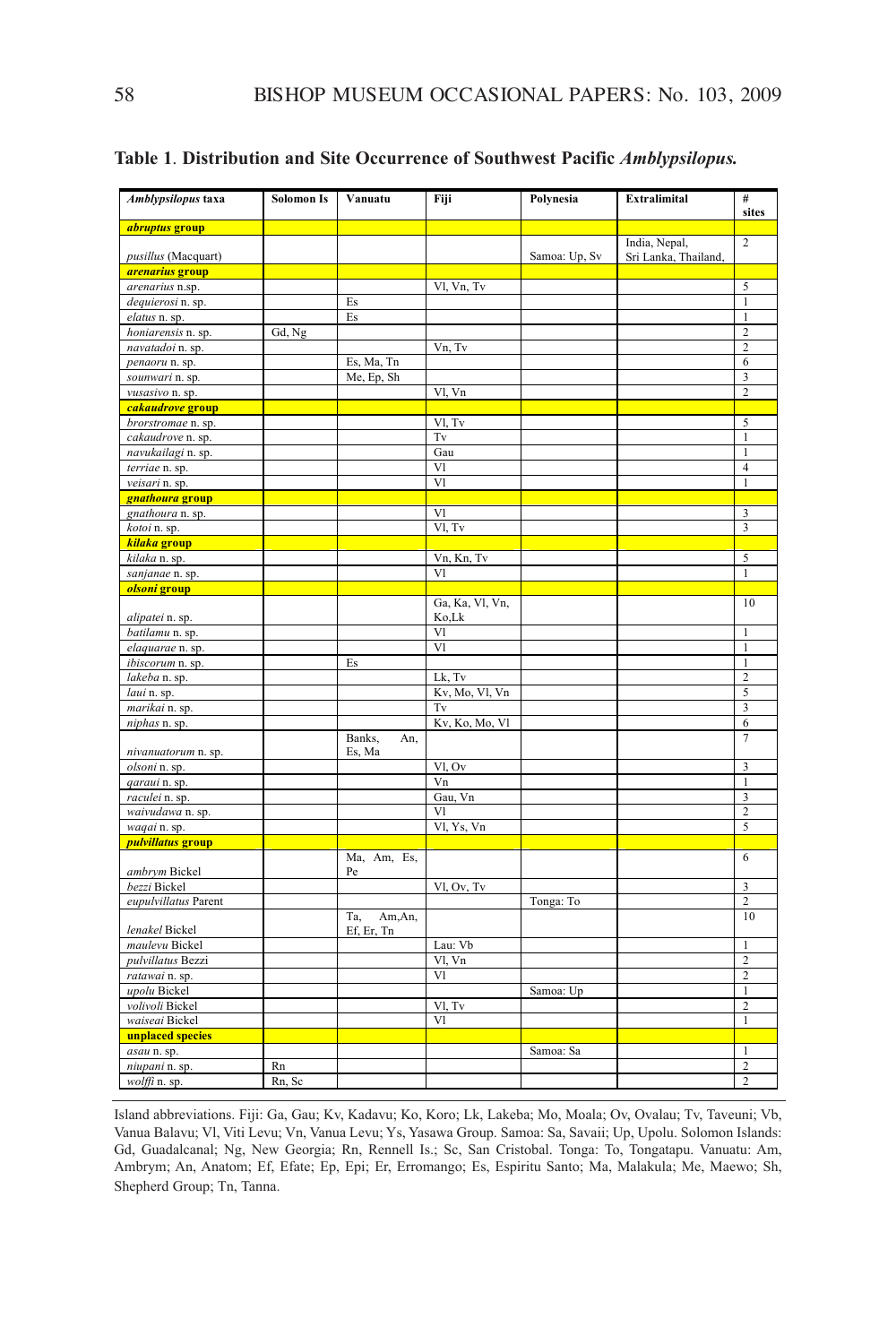# **INTRASPECIFIC VARIABILITY**, **RELATIONSHIPS AND BIOGEOGRAPHY OF** *AMBLYPSILOPUS* **IN THE SOUTHWEST PACIFIC**

Significant intraspecific variation has been noted among some of the species. *Amblypsilopus penaoru* is widespread in Vanuatu and variation is evident in wing length, the position of the posterior seta on tibia I (from  $2/5$  to  $1/2$ ), and the width of the dark brown tarsomere 5 of leg i, even among specimens from the same collection event. *A. nivanuatorum* shows variation in the color of the vertical and postvertical setae in males, being either black or yellow. *A. laui* shows a wide range of variation in legs podomere ratios, but all specimens have a similar cercus and It, black flag. The differences in occur mainly between populations on different island groups, but sometimes on the same islands. Possibly *A. laui* represents a species complex whose differences are not stongly expressed in the male genitalia or MSSc.

The Southwest Pacific *Amblypsilopus* comprise the following groups and extralimital associations.

**I**. Many Australasian and Oriental *Amblypsilopus* species have a long curved, posterior seta is on male tibia I (MSSC), and this should be regarded as a synapomorphy that unites a number of species groups across the region. This seta is usually positioned on the distal half of tibia I, but occurs near the base in some species (Figs 1e, 9b). However, many such characters have a variable expression, and may be absent in a species which, based on other characters (MSSc, genitalic structure, etc.), would be included in a group that has the character. This often becomes apparent when dealing with highly speciose regional faunas. For example, *Amblypsilopus qaraui* lacks the curved posterior seta on male tibia i (MSSc), but has a similar seta on male basitarsus i, and this could be a serial homologue of the tibia i seta found on all other related *olsoni* group species. also, a similar appearing tibia i seta (either homologous or *de novo* in origin) can occasionally occur in unrelated *Amblypsilopus* species. Other characters, such as "delicate" long legs (therefore easily damaged in mass collecting), male tibia I distally with ventral pile, and male tarsus I often modified into flattened flags occur variously but give additional support for a rough monophyletic assemblage.

Species that have the male tibia I seta comprise eight groups so far delineated:

Four predominately Australian species groups with 55 species ("Association A") were treated by Bickel (1994):

*neoplatypus* group – Australia (10 spp.); New Guinea (3 spp.); Sumatra (1 sp.)

*pallidicornis* group – Australia (4 spp.); widespread Pacific, Seychelles (1 sp.).

triscuticatus Group-Australia (22 spp.); New Guinea (1 sp); Java (1 sp.); Lombok  $(1 \text{ sp})$ ; Philippines  $(2 \text{ sp.})$ ; Christmas I.  $(1 \text{ sp})$ ; Vietnam  $(1 \text{ sp.})$ .

*zonatus* group – Australia (7 spp.).

Four additional predominately Fijian and Vanuatu species groups with 29 species treated here:

*arenarius* group – Fiji (3 spp.); Vanuatu (4 spp.); Solomon is. (1 sp.).

*cakaudrove* group – Fiji (5 spp.).

*kilaka* group – Fiji (2 spp.).

*olsoni* group – Fiji (12 spp.); Vanuatu (2 spp.).

Most species from these eight groups have been described from australia and Fiji, at the distributional margins of this broad association. Therefore the true diversity of this association must be many hundreds of species, considering the elevation, area and habitat diversity of its core range, from the tropical Orient to western Melanesia.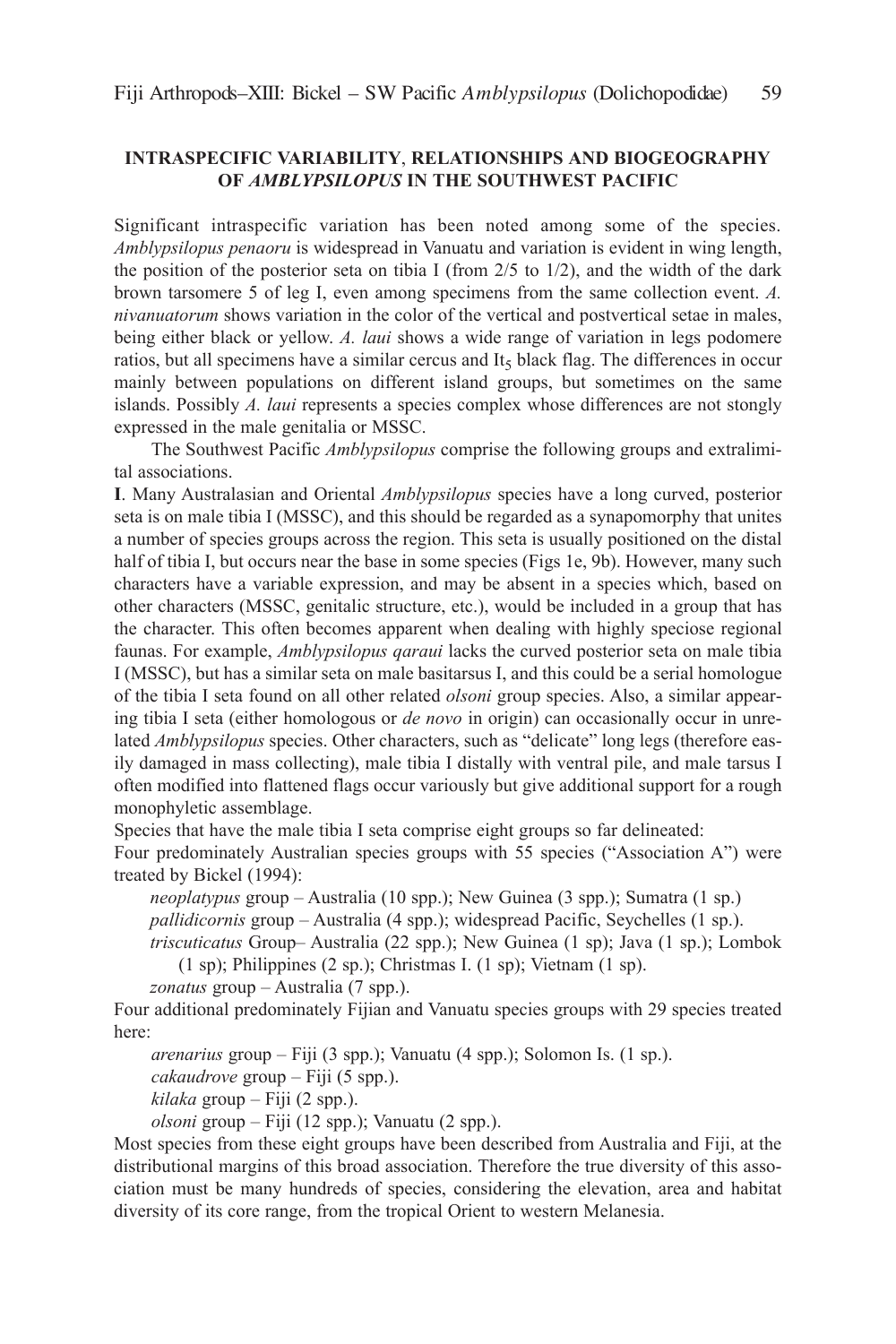**II**. The *Amblypsilopus pulvillatus* group has a wide central Pacific distribution [Fiji (6 spp.); Vanuatu (2 spp.); Tonga (1 sp.); Samoa (1 sp.)], and is discussed in Bickel (2006). **III**. The Old World tropical *Amblypsilopus abruptus* group includes *A. pusillus* from Samoa, an eastern disjunct for an otherwise Oriental species known from Sri lanka, Nepal, India, Pakistan and Thailand. This disjunction could be the result of accidental introduction to Samoa from the Orient. However, other species in the *abruptus* group extend into the Pacific as far as Micronesia and the Solomon islands, including *A. ponapensis* Bickel from the caroline islands, *A. belauensis* Bickel from Belau, and *A. austerus* (Parent) from Sabah, Saipan and Guam, *A. abruptus* (Walker) from the Orient (widespread), new Guinea and the Bismark archipelago, and *A. humilus* from the Orient (widespread) and the Solomon islands (Bickel, 1994, 1995). Surprisingly, no species of this group are known from either Fiji or Vanuatu, and Fiji in particular has been well-collected. Therefore species in the *abruptus* group appear to be distributed along a more northern track that includes the Orient, new Guinea, Solomon islands, Micronesia and Samoa, but misses Vanuatu and Fiji which lie further south.

**IV**. The rather isolated *gnathoura* group comprises two species from Fiji. its relationship to other Pacific Sciapodinae is not clear.

**V**. Three isolated species, two from the Solomon islands and one from Samoa are also described in this paper.

**Historical considerations**. The *arenarius*, *olsoni*, and *pulvillatus* groups all have assemblages distributed on both Fiji and Vanuatu, although all species are endemic to their respective archipelagos. This suggests that these three groups were extant while Fiji and Vanuatu were in physical proximity. This was the case some 6–8 Mya when as part of the old Vitiaz arc, Viti levu (Fiji) and Malakula (Vanuatu) were within 100 km of each other (Dickinson 2002). Since that time, Fiji has rifted and rotated and is now some 800 km away from Vanuatu (also see discussion in Bickel 2006). By comparison, the sciapodine genus *Krakatauia* (Bickel 2008) shows very little evidence of shared species groups between Fiji and Vanuatu, even though each archipelago has a diverse *Krakatauia* fauna.

#### **ACKNOWLEDGMENTS**

i thank the following curators and technical officers for providing specimens or facilitating the loan of specimens: T. Crosby (NZAC), J Cumming (CNC), C. Daugeron (MNHN), N. Evenhuis, K. Arakaki, & T. Lopes (BPBM), V. Michelsen ( ZMUC), D. Notton (BMNH), E. Schlinger & L. Brorstrom (Schlinger Laboratory, Santa Ynez, California), and N. Woodley (USNM). Bruno Corbara facilitated the sorting of the IBISCA-Santo collections from Vanuatu. I thank the Fiji Government Ministries of Forestry and Environment for their support of this project. Funding for this work was provided in part by National Science Foundation Grant DeB 0425790 "Fiji Terrestrial arthropod Survey" and the Schlinger Foundation. Justin Runyon provided helpful comments on an earlier version of this manuscript. Hannah Finlay drew the figures.

#### **LITERATURE CITED**

**Becker**, **T**. 1922. Dipterologische Studien. Dolichopodidae der indo-australischen Region. *Capita Zoologica* **1**(4):1–247.